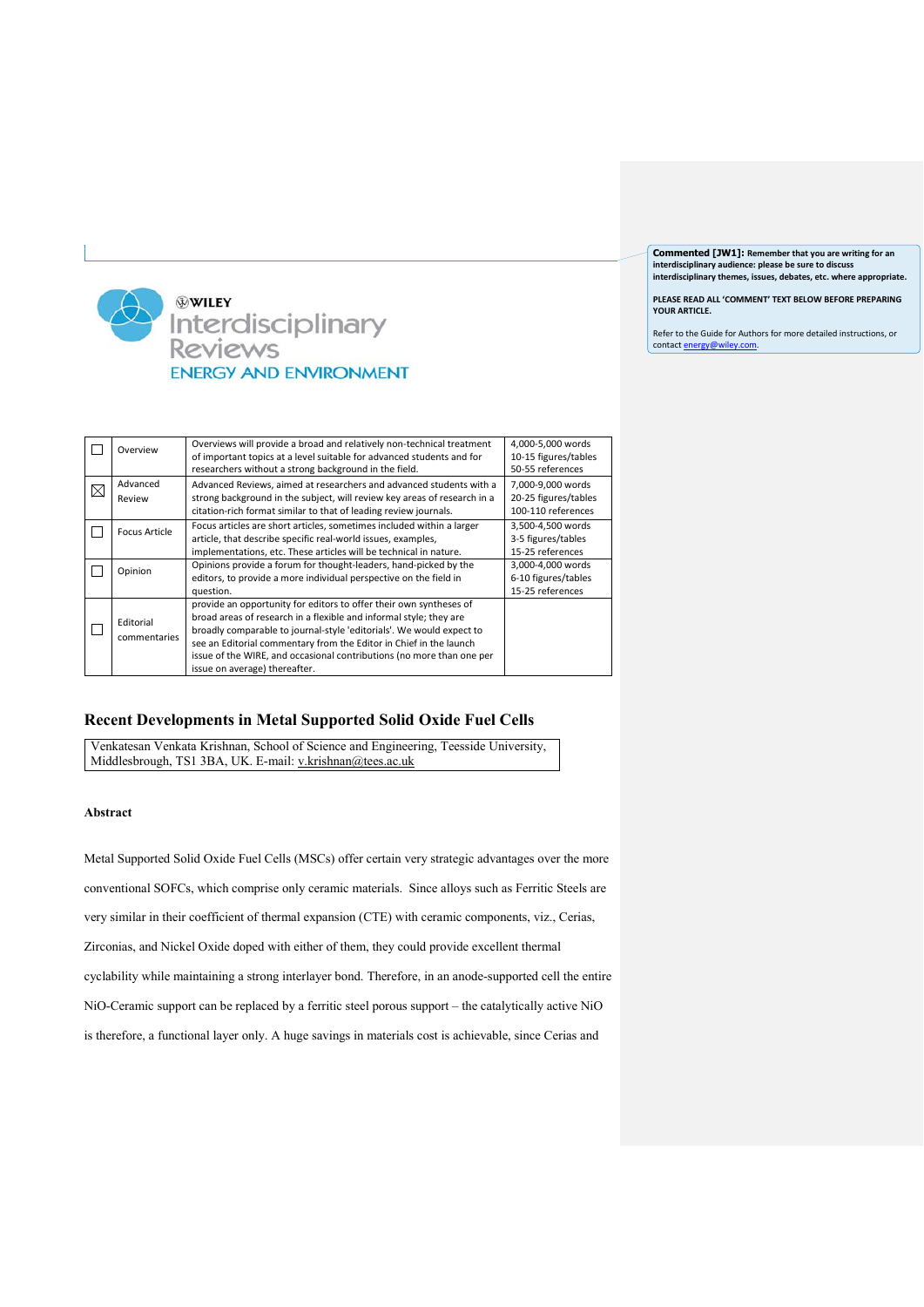Zirconias (usually doped with Y, Gd, Sm rare earth elements) are considerably more expensive that ferritic steels. Lowering the capital costs for SOFCs is an extensive global undertaking with US DOE laying down targets such as ~\$ 200/kW for the stack itself, in order for SOFCs to become competitive with grid power costs and to offer a power source that promises 24\*7 power supply for critical applications. This will eventually lead to a premier electricity generation device in the distributed power space, with the highest known electrical efficiencies (>50%). Metal supported SOFCs need very robust, high precision and cost effective manufacturing techniques, which are scalable to high volumes. One of the main goals in this review is to show case some of the work done in this area since the last review (2010), and to assess the technology challenges, and new solutions that have emerged over the past few years.

## **Recent Developments in Metal Supported Solid Oxide Fuel Cells**

## **Brief History of Solid Oxide Fuel Cells**

Solid Oxide Fuel Cells (SOFCs) operating on fuels such as natural gas, have generated electrical efficiencies of over 50 % and with the promise of breaching the 60% barrier, at operating temperatures in the 800-850°C range, and in situations, where stack and system are operated with the ostensible goal of maximizing power output, without heat as a by-product. While efficiencies of SOFC systems operating on fuels such as natural gas tend to be lower in case of combined heat and power (CHP) output (relative to purely electrical power), SOFCs can still generate higher efficiencies than thermo-mechanical engines, and being modular, can be scaled up from less than 1 KW to 1 MW. The flexibility in sizing goes a long way in promoting SOFCs as a grid-independent and distributed power generator.

The original successful SOFC prototype was the well-known cathode supported system, developed by Siemens Westinghouse and reviewed by Singhal<sup>1, 5</sup>. The electrolyte used was 8 % Yttria Stabilized Zirconia (8-YSZ), with La, Ca-Manganite (LCaM) porous cathode support, and NiO-YSZ porous anode support, with operating temperatures in the regime of 900 to 1000°C. The La-chromate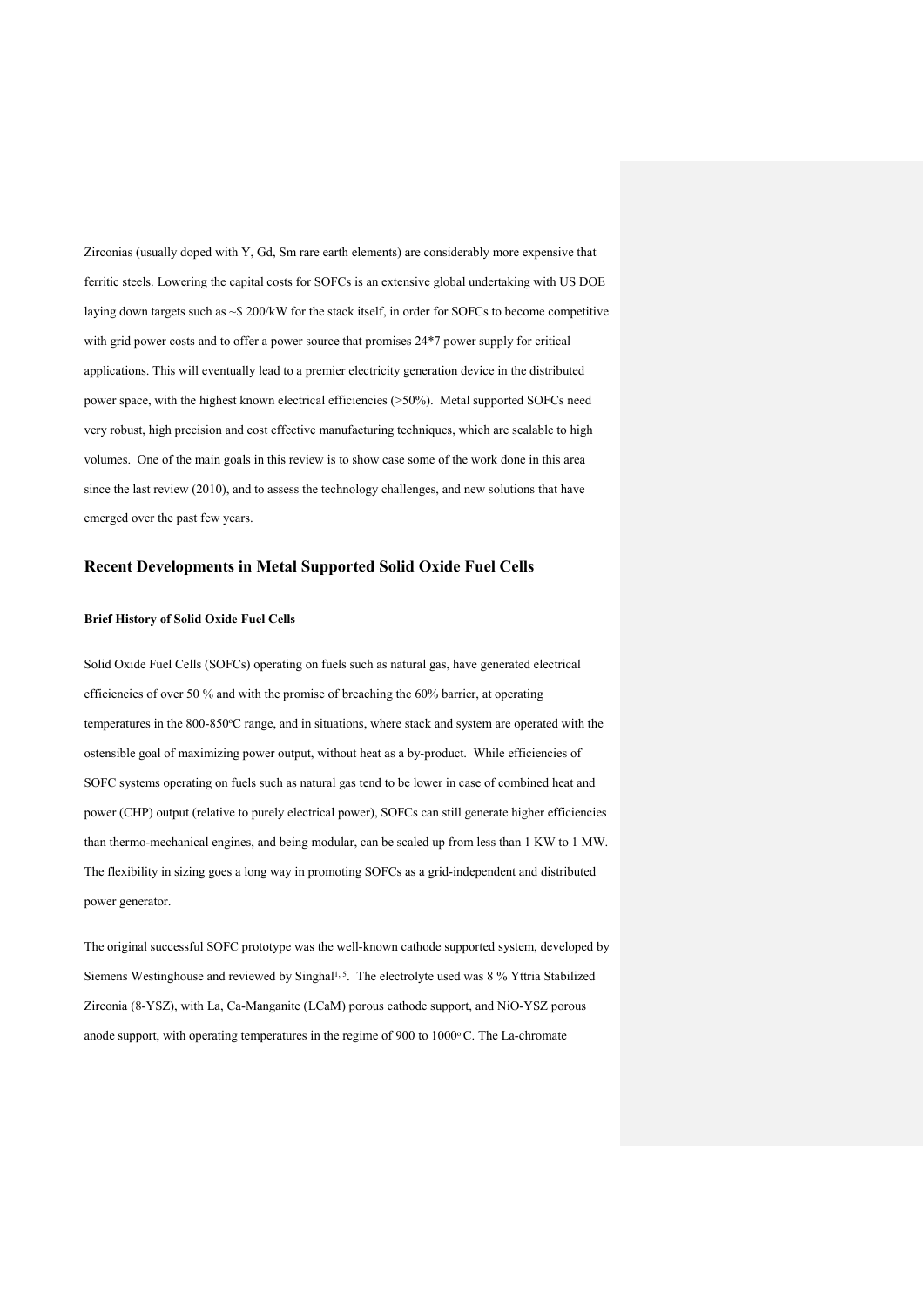interconnect that was used in such cases was expensive. However, while many such cells were reported to deliver stable performances, the power densities were relatively low  $\leq 0.30$  W/cm<sup>2</sup>), and, over the years, planar geometry has enabled cheaper materials for interconnects, shorter conduction paths for interconnects and lower operating temperatures (700-800 $^{\circ}$ C).

Planar geometries either work as electrolyte supported cells or as anode supported cells (ASCs). The former can operate effectively at temperatures of about 850°C (in which case Scandium doped Zirconia (ScSZ) is preferred as electrolyte, due to its higher electrical conductivity relative to Yttria Stabilized Zirconia (YSZ); this is necessary, owing to the thick electrolyte [~200 micron and higher]). In the latter case (ASCs) temperatures can go lower, even up to  $600^{\circ}$ C, depending upon the choice of the electrolyte (for YSZ electrolyte, temperatures of over 700°C are practical, whereas for doped ceria electrolytes [Gadolinia Doped Ceria, GDC or Samaria Doped Ceria, SDC], 600°C can be used, owing to the higher ionic conductivity, relative to YSZ).

#### **Metal supported SOFCs (MSCs) – rationale, and their promise**

The above-mentioned technologies are termed the 1<sup>st</sup> and 2<sup>nd</sup> generation SOFC technologies, which have taken the CAPEX costs as low as possible. While further reductions are slowly being achieved, albeit incrementally, DOE targets of about \$225/kWe (Stack costs), \$900/kWe (System costs) and 0.2 % /1000 hrs (System degradation) are still distant, and require drastic cost reductions. Even in the early years while anode supported cells with metallic interconnects were gaining ground in the SOFC community, the concept of using porous metal anode supports was being formulated, and has, over the past 10 years, reached technology readiness levels (TRLs) beyond 6, i.e., alfa to beta level testing in some cases, and almost 8 (product level) in case of Ceres Power.

The 3rd generation SOFC technologies, i.e., metal supported SOFCs (MSCs) are in effect, anode supported SOFCs but with an inexpensive ferritic steel porous anodic support (instead of the porous ceramic) of, although there are examples of metal supported cells with ferritic steels forming a backbone in the cathodic layers, as well.<sup>6</sup> The ability of the ferritic steel to bond with the ceramic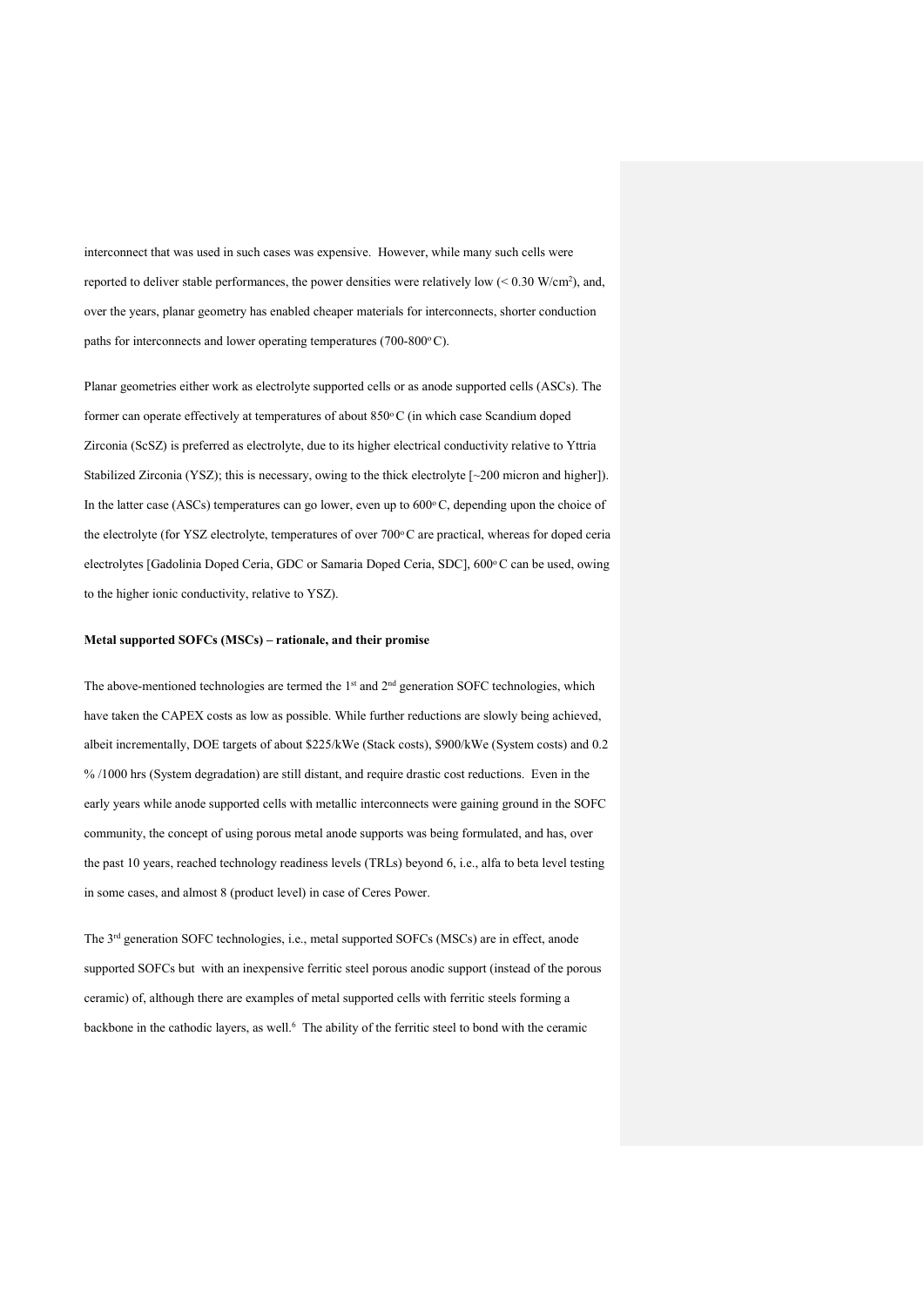(YSZ, GDC, electrolyte or anode functional layer) and the similar coefficients of expansion (10-12 ppm/K) of the contiguous layers, makes it an excellent candidate for anode support. Ferritic steels are considerably inexpensive in comparison to either YSZ or GDC, and their usage promises a huge reduction in the materials cost. While there is considerable incentive to introduce MSCs, the complexities in the fabrication processes are very challenging, and need to be solved to ensure cell performance that is comparable with the anode supported SOFC.

The complexity in the fabrication of metal supported cells arises from the fact that multiple layers such as the anode support, the anode and the electrolyte must be sintered at much lower temperatures, as per the sintering requirements of the metal support. Some of the typical complexities during the evolution of a materials processing and co-sintering cycle for metal supported SOFCs include –

- i. Sintering of porous metallic supports are limited by temperature, and cannot take place at the conventional ceramic sintering temperatures (1400 - 1500°C); in case of ferritic steels, temperatures higher than 1200°C enhance the possibility of Ni (from the contiguous anode functional layer) and Fe, Cr (from the support) counter-diffusion, and the approach towards the melting point of the alloy  $(1400-1500)$ <sup>o</sup> C range is the melting region for SS430, SS446) As mentioned earlier by Tucker, over-densification<sup>6</sup> will result in the collapse of the pore structure and a drastic reduction in porosity, thereby causing major gas diffusional resistances in the anode.
- ii. When starting with metallic powders, sintering operations should be carried out under reducing conditions or under vacuum to ensure that CrOx layers do not form on the surface of the support metal powders prior to the sintering temperatures. This leads to 'constrained' sintering, i.e., very poor adhesion between particles, and consequently poor strength<sup>57</sup>. However, in case of presintered supports with a well formed pore structure, the electrolyte and anode functional layers have been sintered in air at temperatures of 1000°C (Ceres Power's technology, which will be discussed further). The CrOx layers formed are electronically conducting and protect the metallic surface from any redox instability arising from flow interruptions of air leaks in the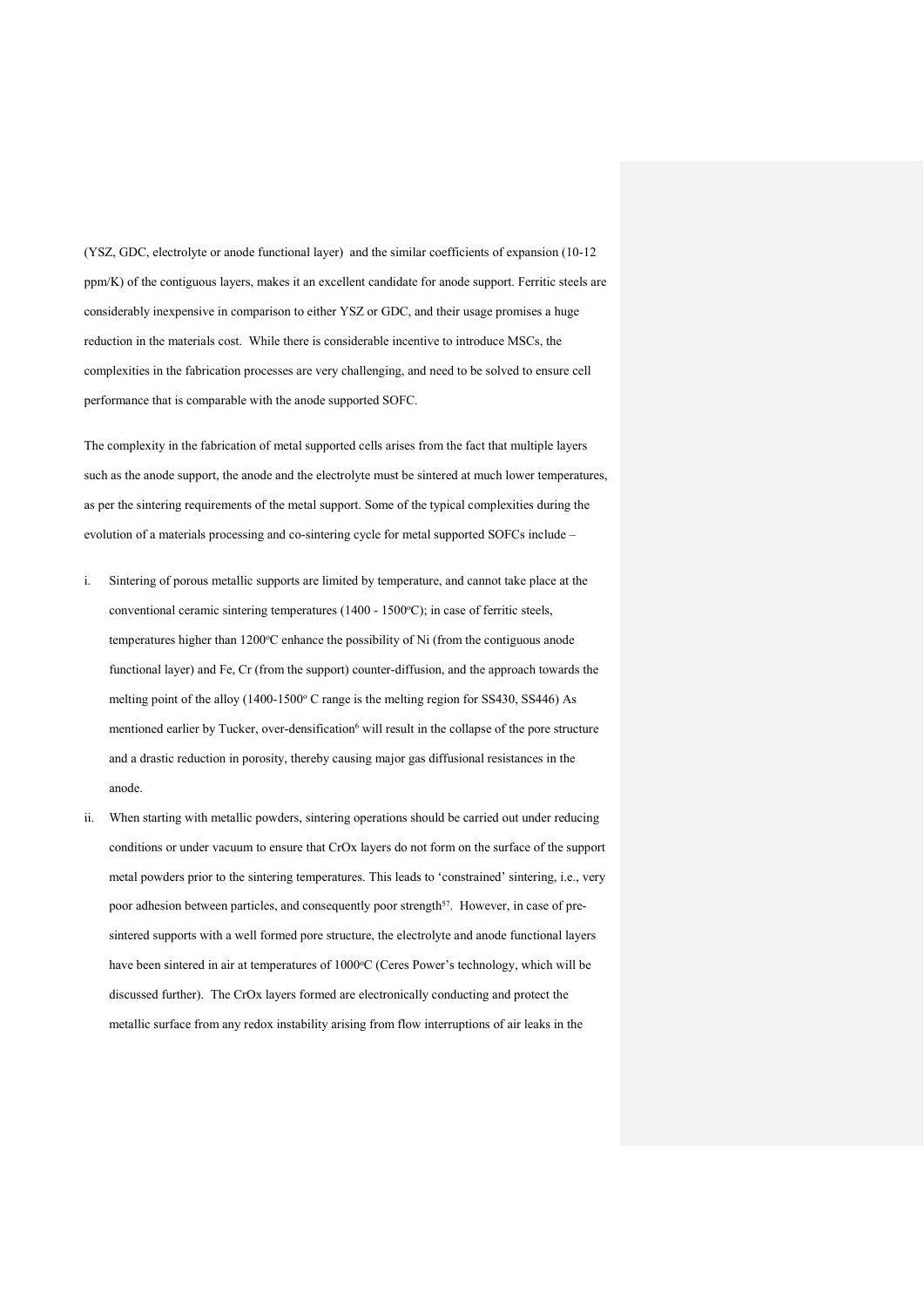anode chamber. However, in such cases, the choice of the metal alloy is critical – it must have sufficient Cr to ensure stability in air – this was originally discussed by Tucker $<sup>6</sup>$  and is further</sup> reinforced in this review, based on the recent advances.

- iii. Porous Ferritic steel substrates prepared using fugitive pore formers (graphite, polystyrene, starch), by sintering in reducing conditions may result in carbon residues being left on the substrate, due to pyrolysis of pore-formers. To prevent this, pore formers need to be 'combusted' at lower temperatures in air, prior to the oxidation of Cr. To avoid CrOx formation, the switchback to reducing conditions should be done very precisely, and is definitely a non-trivial 2 stage operation.
- iv. In a bid to reduce costs and enhance manufacturability, when colloidal methods (screen printing, inkjet printing) are used to deposit anode and electrolyte layers on top of the metal substrate, they too are constrained in their sintering temperature, which should not exceed the sintering temperature of the substrate. However, there are some rather interesting examples reviewed in this article wherein temperatures of about 1300° C have been used on metallic substrates.
- v. Similarly, after the electrolyte is deposited by colloidal processes, densification of GDC / SDC/ YSZ/ ScSZ cannot be achieved at sintering temperatures of around 1200°C without the use of sintering aids. One can typically conceive of adjustments in particle size distribution in a bid to generate a highly dense green layer, which can then generate an impervious electrolyte upon sintering. This is a crucial process knowhow and very difficult to reproduce. Alternatively, sintering aids can be used to lower sintering temperatures<sup>6</sup>, but that may lower electrical conductivity.
- vi. Pre-sintered ferritic steel substrates will not undergo further shrinkage, whereas the deposited ceramic layers (particularly the dense phase electrolytes) will do so; therefore selecting the appropriate deposition process is mandated by the choice of the electrolyte as well<sup>6</sup>, e.g., GDC can be deposited by colloidal techniques and sintered (and densified with the likely use of aids), whereas YSZ deposition by colloidal methods is usually co-sintered with green metallic substrates (under reducing conditions); alternatively YSZ and/or GDC can both be deposited on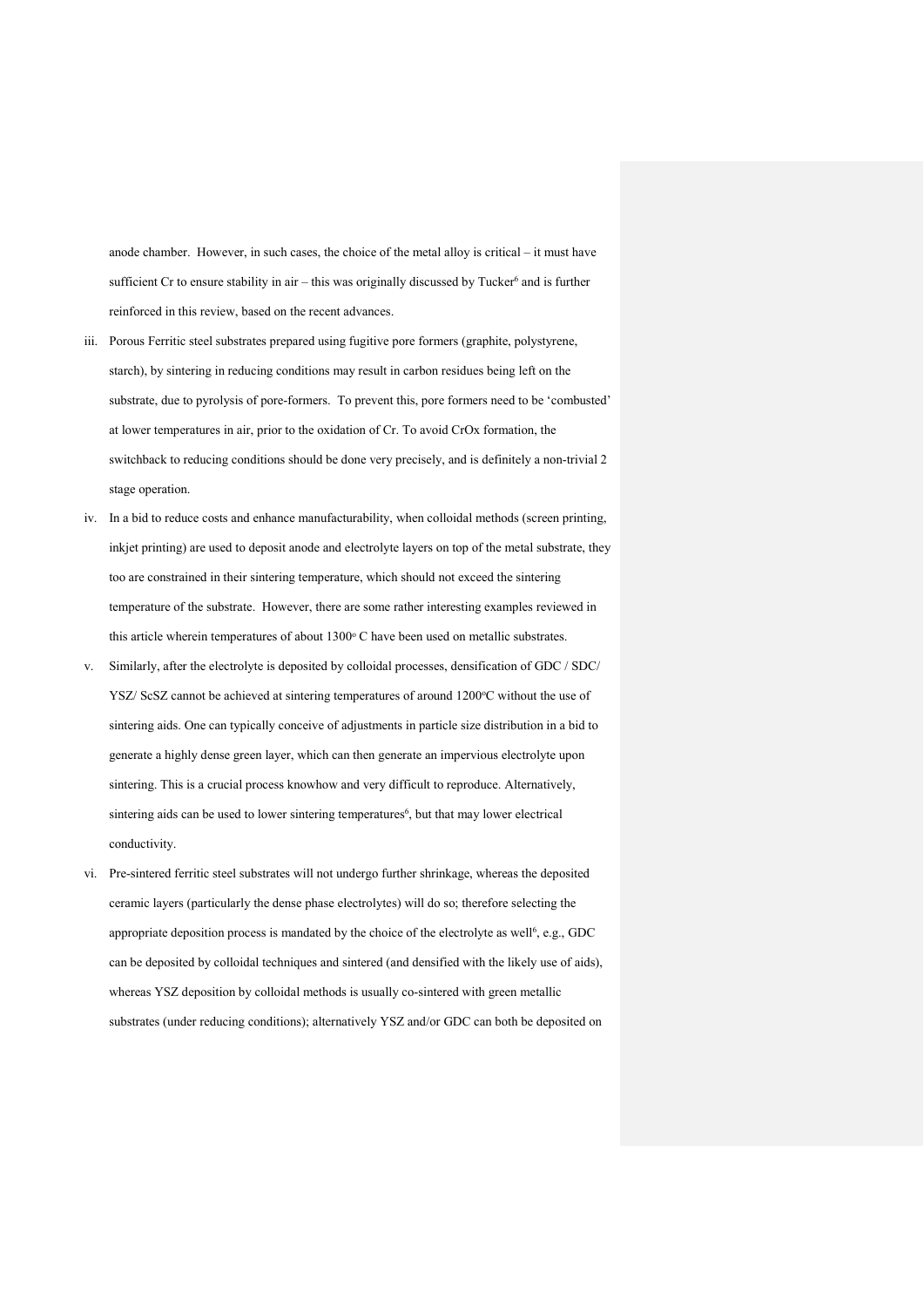pre-sintered metallic supports by thermal spray techniques<sup>6</sup>. Nevertheless, the problem of electrolyte densification at much lower temperatures than for the all-ceramic cell, remains.

- vii. On the cathode side LSM, LSCF, require sufficient Oxygen during sintering, to retain their conductivity and structure. Hence, cathodes should be sintered in air, while the rest of the cell be kept in an air-free atmosphere. To avoid this problem, some groups have prepared a  $2<sup>nd</sup>$  porous metallic cathode framework and infiltrated cathodic powder, and calcined the cathodes at temperatures much lower, relative the sintering temperature. A similar approach has been considered for the anode functional layer as well.
- viii. The fact that the cell is structured on porous metallic substrates, requires more complexity in sealing operations, i.e., more than one sealing technique in comparison to conventional ceramic SOFCs.
- ix. Metallic substrates (usually Ferritic Steels), tend to have Chromium levels of around 17-22 % by weight, but their stability in depleted fuel with high moisture levels (in regions of high fuel utilization in a stack) is suspect – which may necessitate coatings. This aspect was reviewed by Tucker<sup>6</sup> and has been implemented by a few system developers in this review as well.

None of these complexities are encountered in conventional ceramic SOFCs (ESCs and ASCs), since all layers in the latter can be sintered sequentially or co-sintered in air. The above summary only serves to describe the complexity of the manufacturing processes for MSCs – there are many solutions for these problems, and will be discussed in this review.

Further in this review, there will be a detailed description of MSC based stacks that have been fabricated by major groups/ companies, discussions on metal supports and their properties, variations in processes carried out by many groups, and their effects on cell performance, will be analysed. A wide range of literature, mostly in the 2010-16-time frame is reviewed, and the above complexities in metal supported and cell and stack fabrication are discussed.

## **REVIEW OF TECHNOLOGY AND PRODUCT DEVELOPMENT**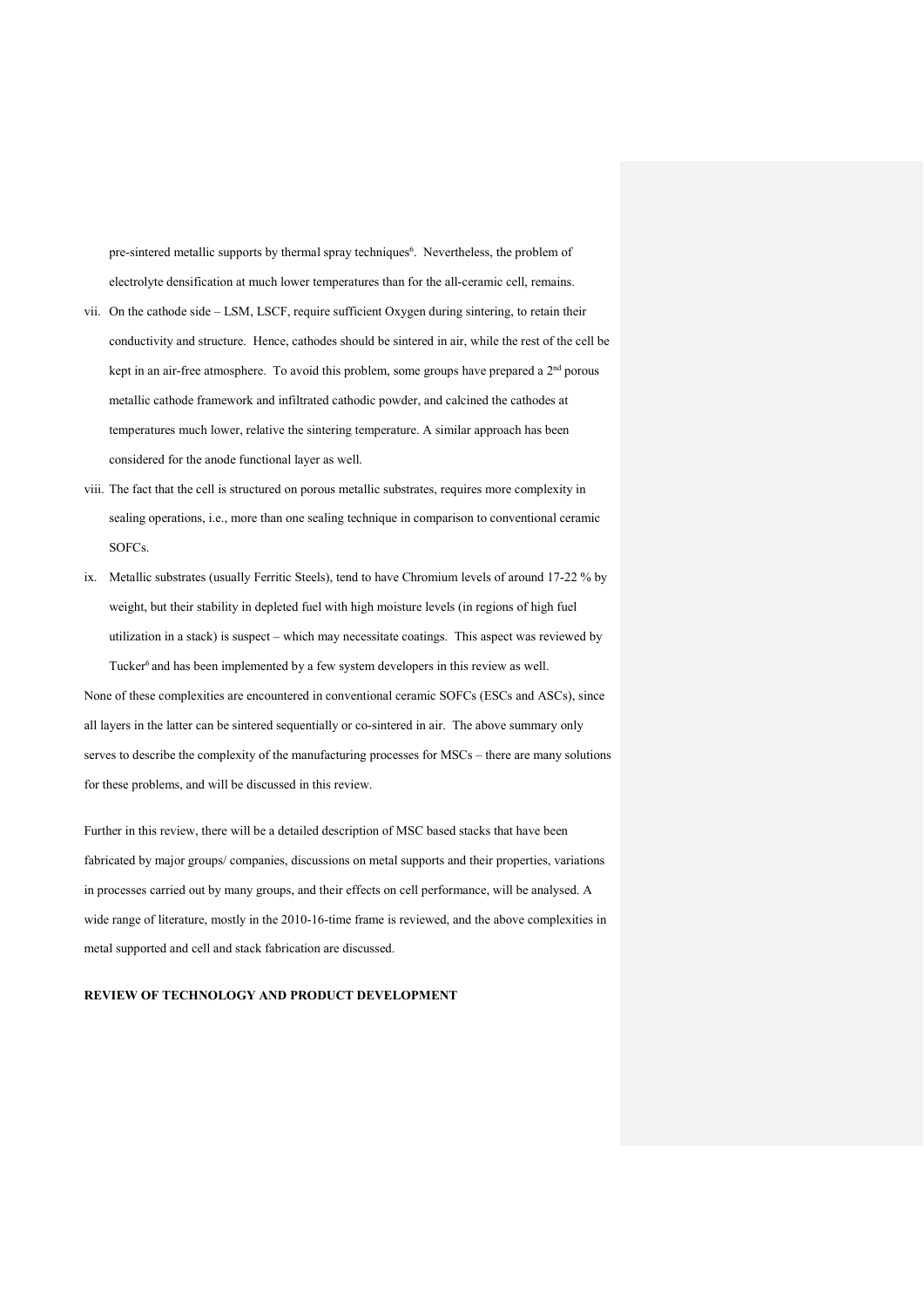Early review by Tucker (2010)<sup>6</sup> highlighting the work done by the Lawrence Berkeley group have discussed metal supports and their properties, multi-layer metal-ceramic co-sintering operations, their temperatures and how to introduce the cathode and anode electrocatalysts. The spin-off company from Lawrence Berkeley (LBNL) 7, Point Source Power also uses the LBNL metal support technology for its product.

Ceres Power, which was spun-off from Imperial College, UK, became the first company to effectively make a metal supported SOFC stack product<sup>8-11</sup>. Other major organizations who have been involved in the development of metal supported stacks, since have included –Topsoe Fuel Cells (TFC), which is no longer operational as an independent entity, Danish Technological University (DTU), Riso National Laboratory (Denmark), Forschungszentrum Julich (Fz-J) from Germany, Plansee (Austria), DLR (Germany), University of Toronto (as part of NRC's initiative on SOFCs) and several other groups in Europe and in other countries, e.g., universities in Korea and China have also been reviewed in this article.

### **Lawrence Berkeley National Laboratory (LBNL) and Point Source Power**

LBNL has an extensive record of accomplishment for investigating metal supported cells (2000-10), reviewed extensively by Tucker<sup>6</sup>. Their cell architecture was also made into a product, by a spin off company called Point Source Power (PSP). The PSP product called VOTOTM is operable in wood or charcoal burning stoves, wherein the fuel is stored biomass, with the temperature of operation in the range of 650-850°C<sup>7</sup>. The end use power is no more than a few watts, but is sufficient to charge mobile phones and LEDs for small flashlight or reading light applications.7

The idea of putting a biomass or coal in the anode in the cell is that it undergoes pyrolysis and partial oxidation when kept in the stove, generating syngas - the cell generates power from the decomposition of the solid fuel, and becomes a grid-independent charger. The 'fuel' is a 'card', with compressed coal powder/ biomass with binder, which can generate power for a while, enough to charge a Ni-metal hydride battery for powering a charger. Over time, it has the potential to scale up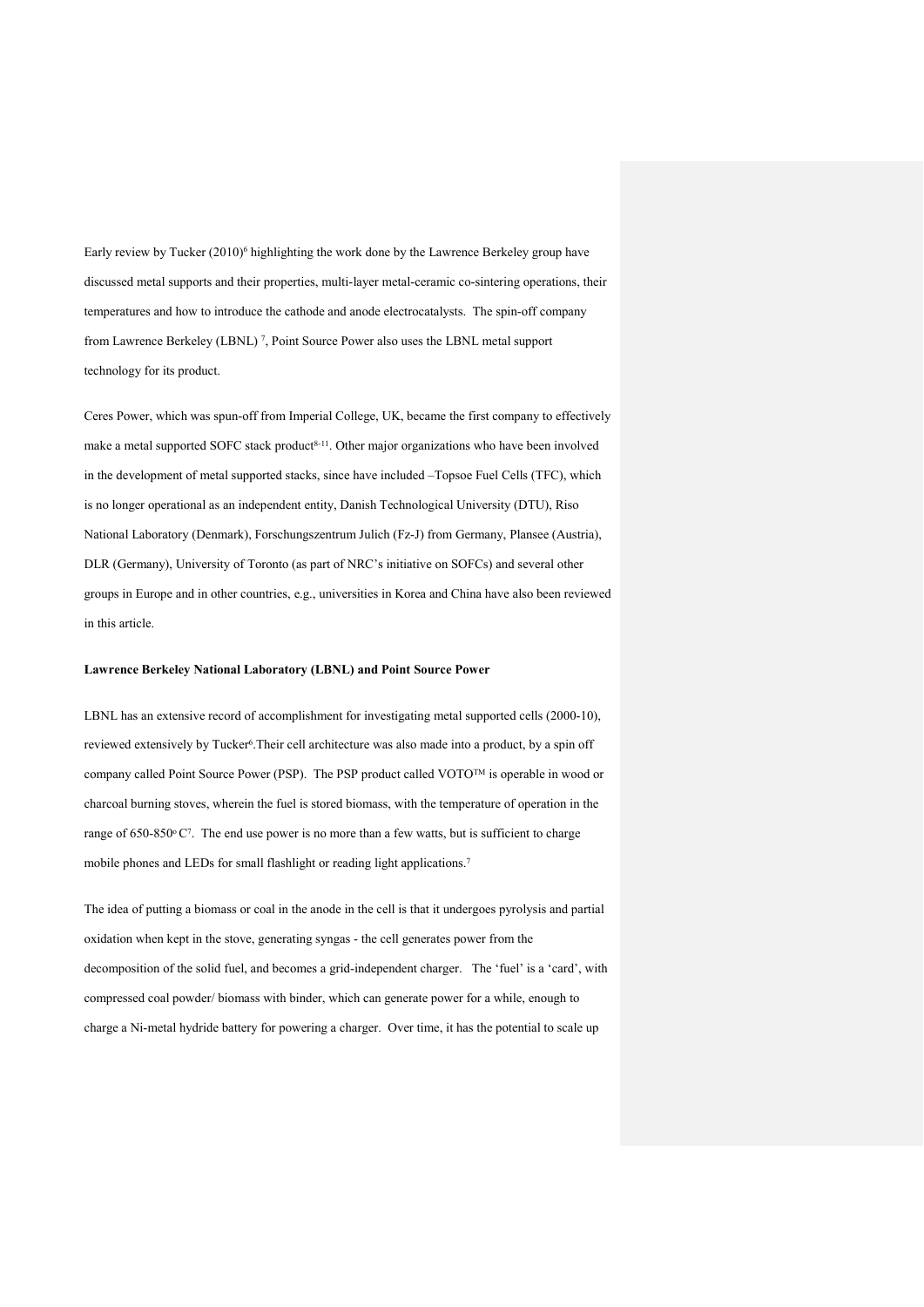to domestic applications, using a green fuel source, viz., biomass The usage of the metal supported cell technology enables a more rapid light-off than a similar ceramic cell7.

Ferritic Stainless Steel (P434, procured from Ametek) is made via tape casting (with pore former, if necessary), followed by sintering in a reducing atmosphere at  $1300^{\circ}$  C.<sup>6,7</sup> A schematic of the cell architecture is shown in Figure 1, as also the device (Figure 2). In the LBNL/ PSP cell architecture, both cathodic and anode compartments have Ferritic stainless steel porous preforms. The cathodic and anodic electrocatalytic layers are 'infiltrated' into either compartment using their respective precursor salts/ salt solutions followed by calcination and reduction, at temperatures much lower than the sintering temperatures.

### **Cell and Stack Design of Ceres Power, UK8-11**

The cell substrate is a ferritic stainless steel foil, perforated to create a gas permeable central region surrounded by an impermeable outer region (where there are no perforations). A thick-film cermet anode is deposited over the perforated region of the substrate and the deposition of the electrolyte occurs all around - over the anode and overlaps onto the surrounding steel, forming a seal around the edge of the anode. Ceres' design ensures that the porous anode is completely sealed by the nonporous electrolyte.

The electrolyte is complex in its architecture – it comprises 3 layers - one thick-film GDC layer ensuring gas-tightness, a thin-film YSZ layer to block electronic conductivity (due to the GDC), and a thin film GDC layer providing a buffer layer between the YSZ and the cathode.

The cathode too has a double layer - a conventional structure of a thin active layer where the oxygen reduction reaction occurs (close to the electrolyte) and a thicker bulk layer for current collection – this is a common cathodic architecture to optimize cathode performances in many SOFC designs.

The complexity in manufacturing processes that enable these ceramic layers to be deposited onto the steel substrate has been addressed in the following manner –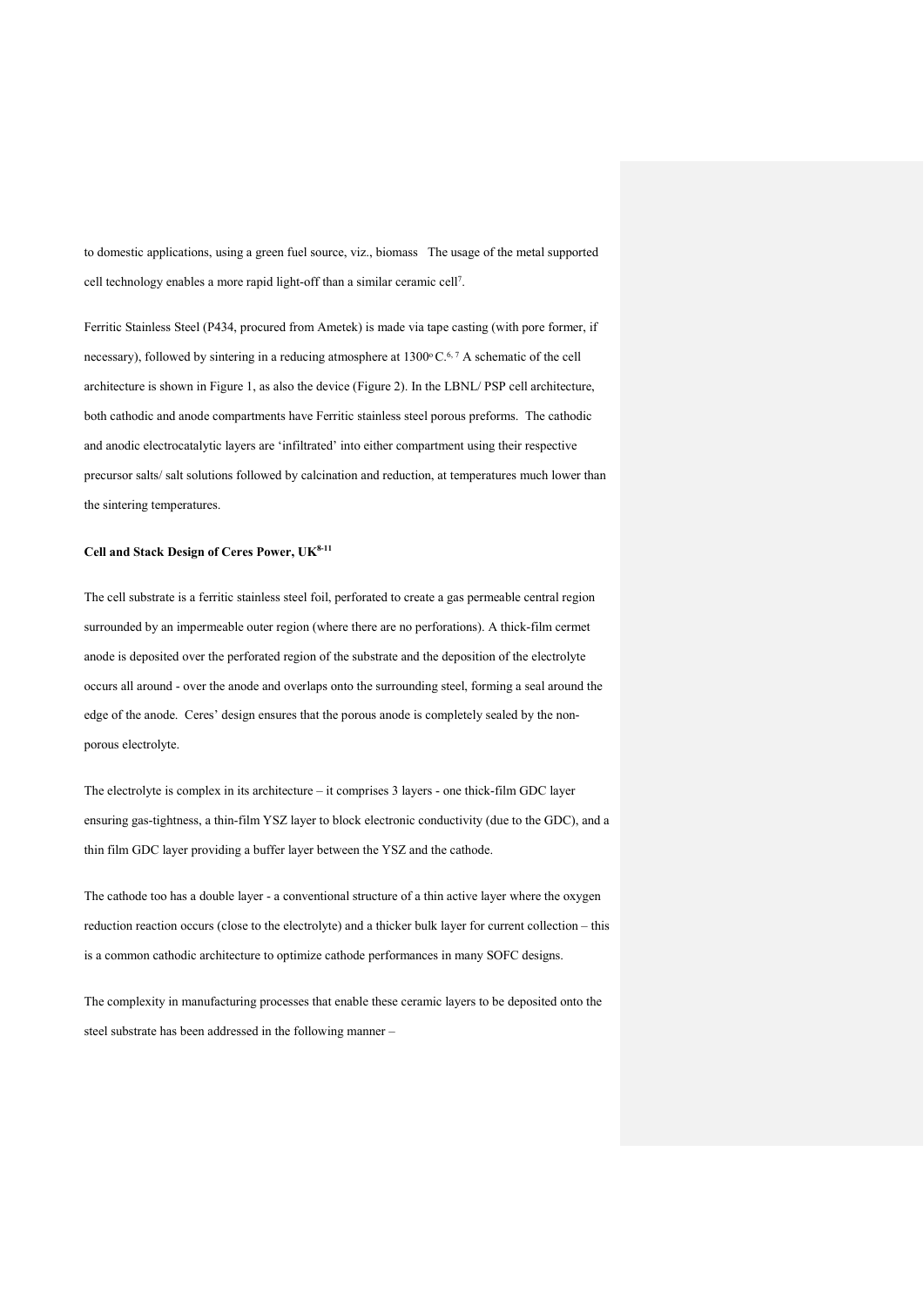- i. All major ceramic layers are deposited by screen printing, including the doped ceria electrolyte, giving a low cost, highly scalable cell manufacturing process.
- ii. The cell is claimed to be fired in air rather than in a controlled atmosphere, at  $1000\degree C$ . It appears that the conditions for co-sintering are such that the substrate is relatively impervious to oxidation while sintering.

Another intriguing point relating to the cell-substrate co-sintering process is the low temperature of sintering – GDC does not undergo near 100 % densification till  $1400^{\circ}$ C; it is probably a huge technological development to optimize the precursor powder material with the possible addition of sintering aids, that have resulted in a cost-effective simple co-firing technique, as described above.

Each repeating unit of a Ceres stack comprises the following –

i. The cell – Cathode (bi-Layer), Electrolyte (tri-layer) and the Anode (single layer)

ii. The substrate – unto which the cell has been co-sintered (ferritic stainless steel)

iii. A spacer - 'commodity grade steel'

iv. An interconnect plate – 'commodity grade steel'

Further intricacies are part of the evolution of the product design leading to an optimal architecture. Early performance data (Figure 3)<sup>8</sup> (2004) indicate over 300 mW/cm<sup>2</sup> at 600 deg. C, for single cells, shown in the figure below. Over time, Ceres has made successful stacks with more advanced modifications, and is now producing power of about 10-15 kW that is being released to its customers<sup>11</sup>.

In recent data (2015), Ceres power have indicated that the maximum power: weight ratio for their 'Steel Cell' is about  $0.12 \text{ kW}$  kg and shows degradation <  $0.3 - 0.45$  % khr for up to 6400 hours<sup>11</sup>.

MSCs operating at 600° C by Ceres may find applications in Auxiliary Power Units (APUs) for vehicles. APUs powered by SOFCs and particularly by MSCs, will lower off road emissions significantly. Currently, engine idling is carried out to provide essential facilities like refrigeration of consumable items, and for driving comfort – rest in rest-stops, etc. Operating SOFCs in APUs at 700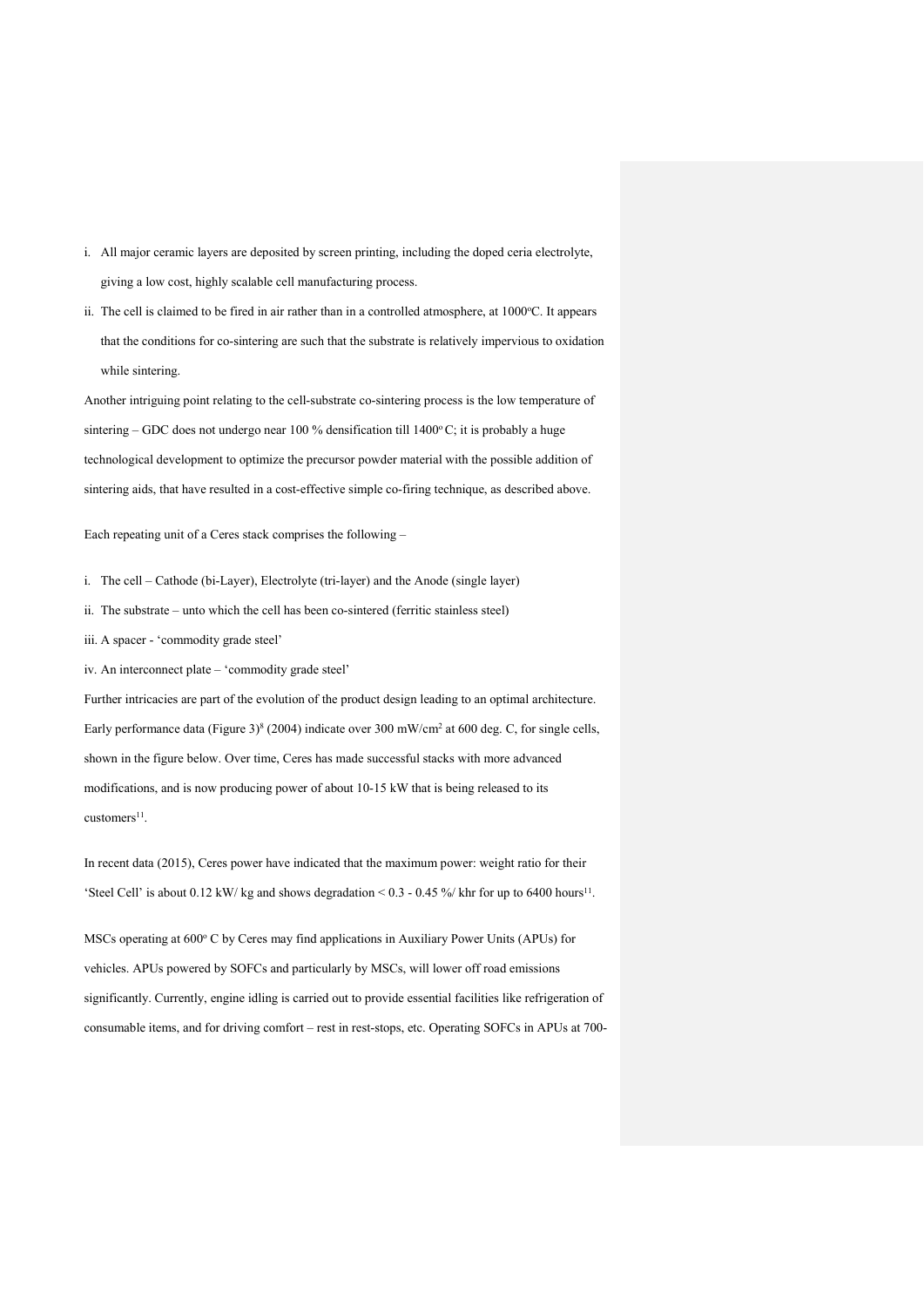$800^{\circ}$ C, are ideal from a fuel processing perspective, although, entire ceramic cells, as in a conventional SOFC stack, are not well suited for this purpose. MSCs offer the advantages of fast 'light-off', and can absorb shocks and vibrations much better than ceramic SOFCs, which makes them excellent candidates for vehicle APUs.

# **Overview of Stack and Systems development by German/ Austrian Consortium involving – DLR, Plansee, Elring Klinger AG, Sulzer Metco, BMW Group, Julich, KIT12-15**

Prior to 2010, the German Aerospace Center (DLR) had introduced thermal spray processes for cell fabrication. The original cell was based on NiO + YSZ// YSZ //LSM and generated power density of 150 mW/cm² power density at 0.7 V at 800°C. Further collaboration of DLR with BMW Group resulted in performance improvements of 320 mW/cm² at the same temperatures. Plansee SE and Sulzer Metco AG with Elring Klinger AG, joined the original partners in targeting a proof-of-concept stack for auxiliary power unit applications (APU) 12. The backbone for this cell was a porous ferritic steel of about 1 mm thickness, on to which were deposited all the catalytic and electrolytic layers by thermal spray/ plasma spray deposition methods.

A diffusion barrier layer (DBL) was also introduced between the steel support and the anode, - it was deposited by atmospheric plasma spray (APS) and in some cases, by physical vapor deposition (PVD). This DBL, comprising perovskite-type material (developed at DLR and Plansee) was used to prevent counter diffusion of Cr, Fe and Ni species from the substrate to the anode functional layer and vice versa – this innovation resulted in the enhanced durability of the cells beyond 2000 hours12.

Plasma spraying has the advantages of short processing times and can be tailored for large scale production by automation, using robotics. However, attaining a desired microstructure, whether dense or porous, for the functional layers is significantly more difficult than achieved by conventional sintering routes. As per observations by the Plansee-DLR team, plasma sprayed electrolytes do exhibit gas leakage, which reduces the OCV, and is therefore the primary limiting manufacturing step in generating a high performing MSC.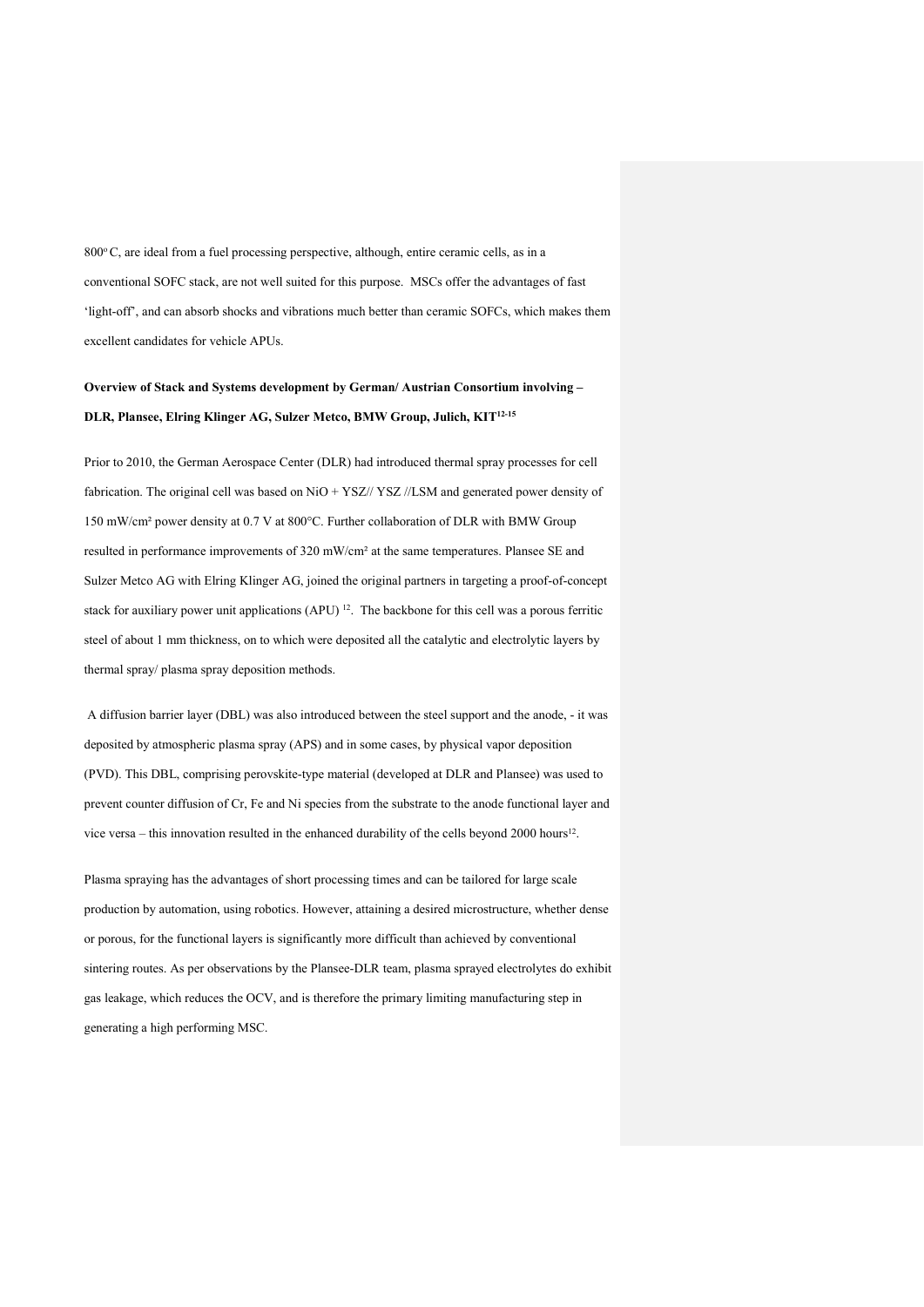In the schematic shown in figure 4 and the photograph in figure  $5^{12}$ , ICs (Bipolar Plates/ Interconnects) were made from the Plansee ITM alloy, since it has higher mechanical strength compared to Crofer® 22 APU. A maximum power density of 0.6 W/cm² at 800°C with hydrogen + nitrogen is observed for this design.

The next step in the process involves GDC barrier layers, between the electrolyte and the cathode, deposited by EB-PVD (Electron Beam Physical Vapor Deposition). Impedance Data shows that with the barrier layer, ASR of the cathodes are lowered to 0.26 Ohm.cm2, as compared to 0.57 Ohm.cm2, without the barrier layer, when measured at OCV. While the detailed performance data is not mentioned in this work, the projected performance (based upon the lowering of the ASR of the cathode) is more than 1 W/cm2 under the same conditions.

In order to make a stack with the above-mentioned cells, the strategy was different. A porous metal substrate of the size required was laser welded with 2 stamped plates (cassettes), as shown in figure 6. Plansee, with ElringKlinger AG, designed and fabricated the cassette-substrate assembly, wherein both components were made from a special Plansee ITM alloy – it is claimed that having higher strength, this alloy sheet metal fabricated cassette is thinner (0.3 mm, from the original 0.5 mm), enabling significant savings in weight which is desirable for quick light off (APU) applications<sup>12</sup>. The advantage of the 2 components being of the same media, i.e., ITM alloy, ensures that there is no  $3<sup>rd</sup>$ component needed to join both, and laser welding would be an acceptable technique for the assembly. In this design, the cell-cassette assembly is separated from each other by insulation layers and airbrazes, to ensure hermeticity.

Prior to 'assembling' the cells on top of each other, functional layers are now deposited one by one, on this assembly as shown in Table 112. Within Plasma Spray deposition two techniques, i.e., low pressure plasma spray (LPPS) and vacuum plasma spray (VPS), have been developed, in addition to the conventional APS. 2 stacks fabricated by LPPS and VPS each consisting of 10 cells, were successfully built and operated. The LPPS-based and VPS-based stacks exhibited stack power of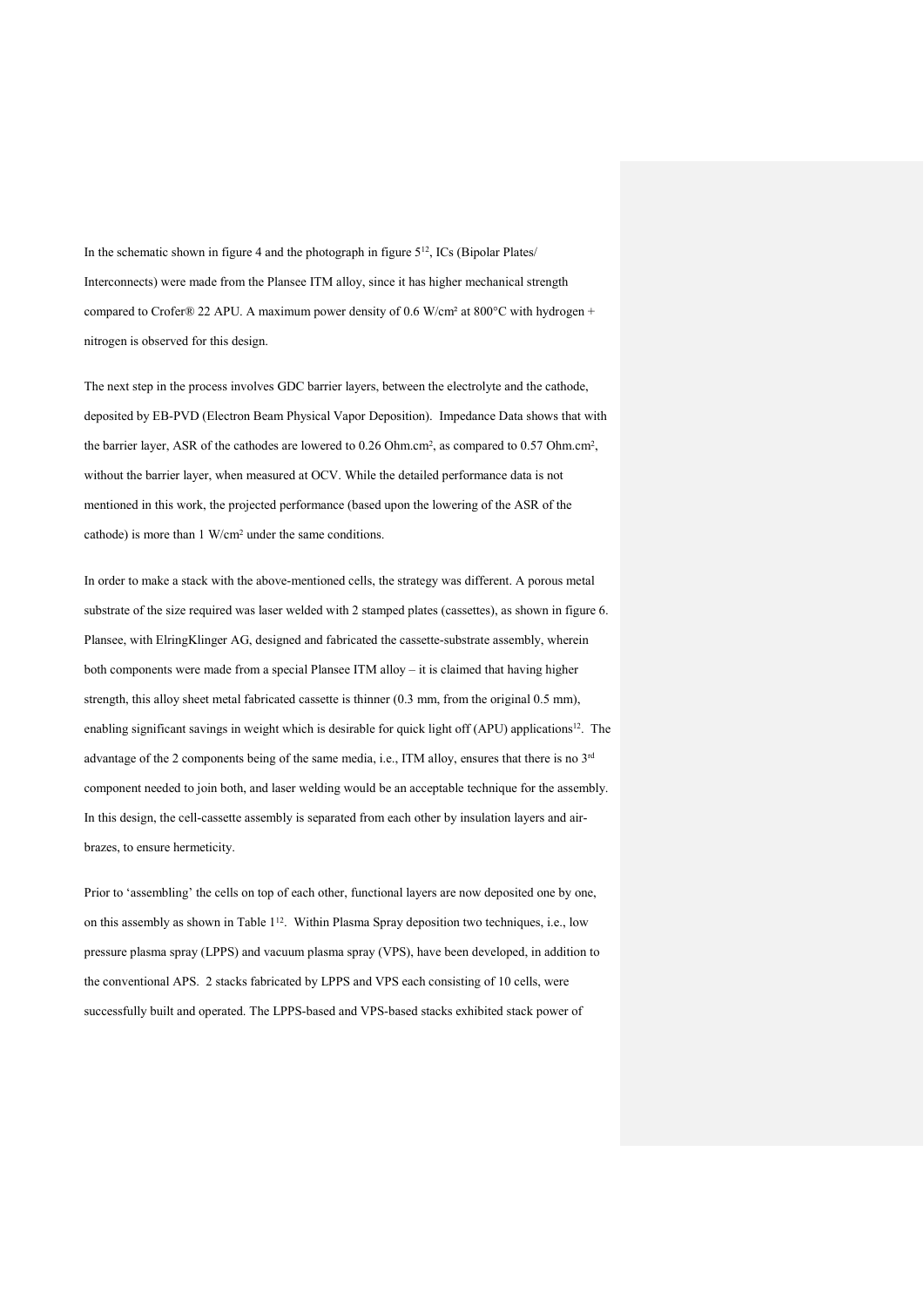about 160 W (current density of  $\sim$  240 A/cm<sup>2</sup>) and about 200 W (300 mA/cm<sup>2</sup>), respectively, in hydrogen at a stack voltage of about 8 V (0.8 V per cell, for a 10-cell stack) (Figure 7).

Further development of the so-called 'next generation' metal supported cells, was carried out as part of the BMWi (German Federal Ministry of Economics and Technology) funded projects - MS-SOFC and NextGen MSC<sup>13</sup>. The Auxiliary Power Unit (APU) technology development (also classified as NextGen MSC), was led by AVL List GmbH to establish a reliable and affordable 3 kW SOFC APU system. The other members are - Plansee SE, Forschungszentrum Jülich and Karlsruhe Institute of Technology (KIT). This appears to be a collaboration between R & D institutions such as Julich and KIT providing scientific support, and from industrial commercialization partners such as Plansee and AVL List Gmbh (manufacturing of cells/ repeat units, systems development and integration, and stack testing).

The key elements of the NextGen MSC are as  $follows<sup>13</sup>$  –

- i. Ferritic Fe-Cr alloy with 26% wt Cr (Plansee ITM alloy) as porous substrate of about 1 mm thickness; 2 sizes of substrates were used – one of them  $7.5 \times 7.5$  cm<sup>2</sup> and the other,  $13.8 \times 13.8$ cm2.
- ii. Diffusion barrier layer (DBL) deposited on the substrate to prevent Fe and Ni counter diffusion between the anode and the substrate.
- iii. Ni-YSZ anode layer (25-50 micron) coated further on top of the DBL it 'fills' the coarse porous morphology, covers it completely, so that the electrolyte can be 'laid' on top of it with minimal undulations.
- iv. Sintering of anode carried out under reducing atmosphere at temperature greater than the operating temperature.
- v. A dual layer electrolyte slightly porous YSZ layer with GDC thin electrolyte layer, prepared by PVD (sputtering). The pore size of this adaptation layer is much smaller than the anode pore size, which makes it easy to coat it with dense phase GDC (CGO) with a thickness of 1-2 micron.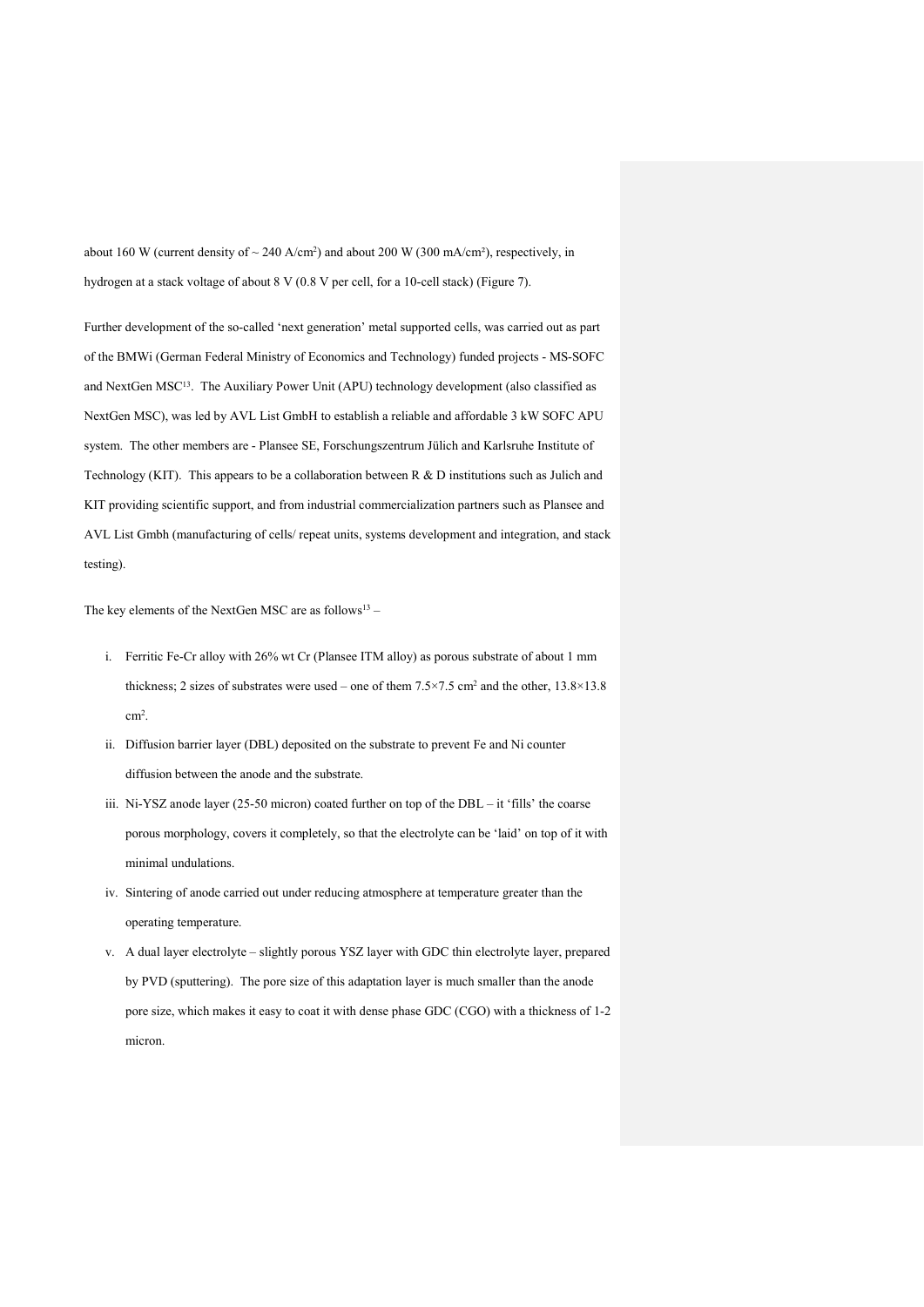Hermeticity procedures (gas tightness of electrolyte) are described in detail<sup>13</sup>. From the existing half cells (cells without cathode), appropriate dimensions were cut for testing and for stack building ( $5\times5$ cm<sup>2</sup> and  $10\times10$  cm<sup>2</sup>).

LSCF (La<sub>0.58</sub>Sr<sub>0.4</sub>Co<sub>0.2</sub>Fe <sub>0.8</sub>O<sub>3-δ</sub>) cathodes were deposited via screen-printing on top of the leak-free cells. They were dried and sintered at about 1080°C for standard Anode Supported cells (which are used for comparison), but were left 'un-sintered' for the metal supported cell. The cell cross section is shown in Figure 8 – observe the very thin DBL and the electrolyte layers.

The single cell performances in the  $675$  to  $823^{\circ}$  C range are shown in Figure 9. At a voltage of 0.7 V at 823° C, current density of about 650 mA/cm<sup>2</sup> is reported, which corresponds to a power density of 455 mW/cm2. A comparative analysis of the MSC performances with that of a standard anode supported ceramic cell (ASC) was also done – shown in Table 2.

The authors have specified that the comparisons have been made considering some of the differences in processing and pre-treatment which are different for MSC cell vis a vis Anode Supported Cells (ASC), viz., reduction temperatures for ASCs are 900° C compared to 850° C for MSCs; un-sintered cathodes for MSC vs 1080° C sintered cathodes for ASCs. The ASC tests were done in humidified Hydrogen, while those for the MSCs were at in dry Hydrogen/Ar mixture.

Despite the differences, it was also established that the 'leak rates' (lack of hermeticity) either from seals or from electrolytes, have not only the effect of lowering OCVs, but are also responsible in part, for the lower performances of the MSCs (Figure 10). Therefore, it is very clear that MSCs fabricated at the German Consortium, as also by other metal supported stack developers continue to face leakage; achieving leak free/ hermetic operation continues to be one of the biggest challenges for metal supported cell and stack technology<sup>13</sup>.

The above-mentioned cell was part of the Gen A<sup>14</sup> class of cells. Further improvements are shown in the configuration called Gen B (Figure 11), wherein, the YSZ is no longer an 'adaptation' layer, but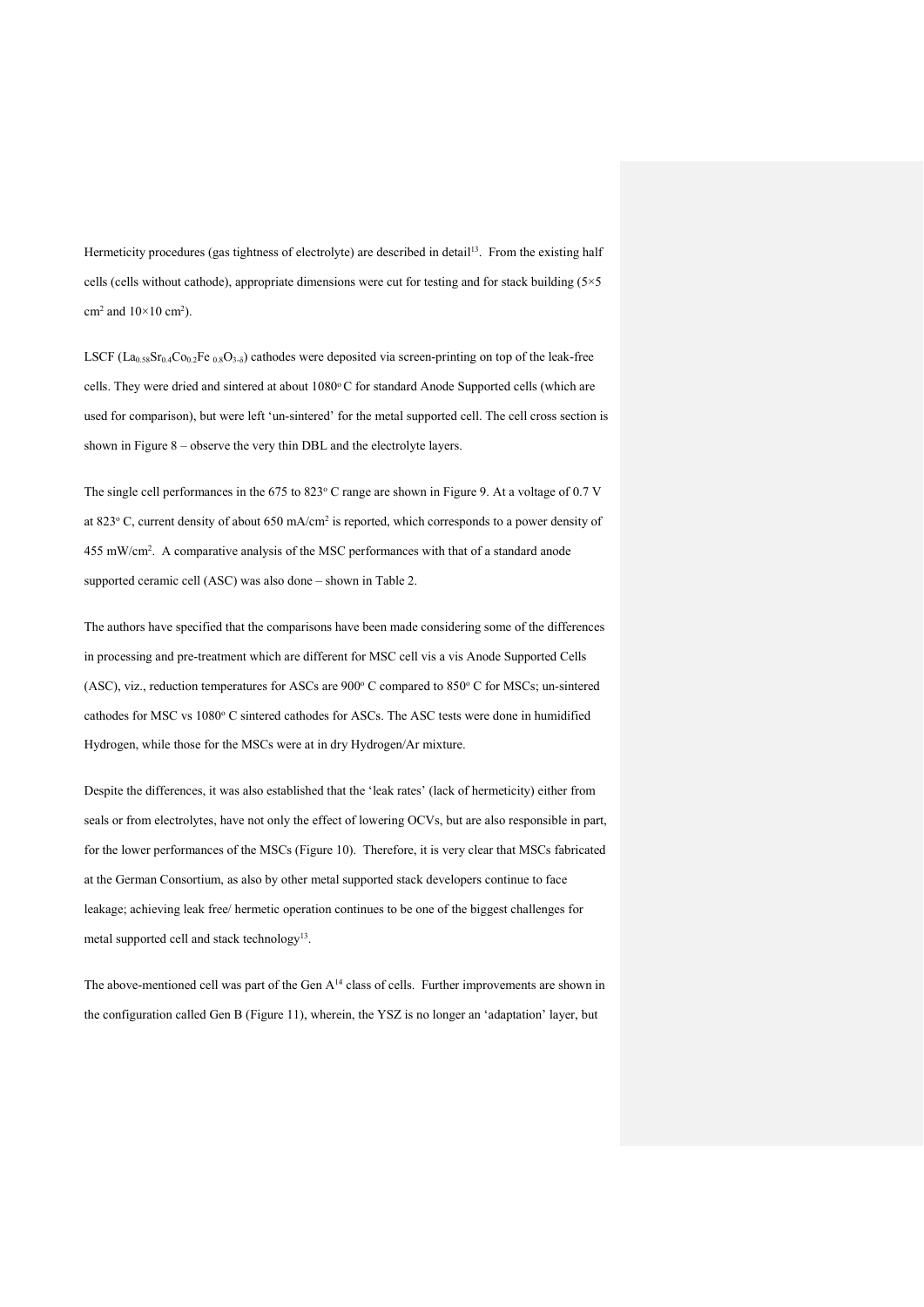now becomes the electrolyte, and is only 3-4 micron in thickness. The CGO (GDC) 1-2-micron layer is now only a barrier layer.

Physical Vapor Deposition (PVD) was used to deposit the DBL layers and the electrolyte layers, particularly for Gen B cell, where the electrolyte is now 8-YSZ, is now decreased significantly in terms of thickness (CGO layer is now a barrier layer). The tested Gen B cell showed much higher current densities of 1.52 A/cm² at 0.7 V and 820°C, which translates to a power density of 1,064 mW/cm2. However, the OCV is about 0.967 V, which indicates a relatively high gas leakage rate, and as seen in much of the developmental work, that appears to be one of the major problems, i.e., generate a consistent dense phase electrolyte using deposition techniques. Over a 300-hour period, very little degradation was observed as well<sup>14, 60</sup>. Shown below (Figure 12) is the manufacturing cycle for Gen B type cells<sup>14</sup>.

The microstructure for a half cell (without the cathode) of Gen B is shown below in Figure 13.

From the system side, AVL List GmbH was coordinating the development of a 3 kW SOFC APU unit and testing it with the recirculated anode exhaust gas<sup>15</sup>, under real operation conditions – Anode Exhaust recirculation is critical for use in APU, where moisture must be introduced entirely from the product stream. The NextGen MSC cell (Gen A and B) were used for the stack build. The product constraints are very challenging and severe as well, since commercial diesel has high sulfur levels (high enough to damage the fuel processor and the anode, in case of breakthrough), the system should be small with stack weight < 100 kg to ensure compliance; it was then successfullytested up to 3000 thermal cycles and up to 30 redox cycles.

During the APU testing, simulated Diesel Reformate gas -  $50\%$  N<sub>2</sub>,  $15\%$  H<sub>2</sub>,  $14\%$  CO,  $11\%$  H<sub>2</sub>O,  $10\%$ CO2 was used. At a fuel utilization of 80% a standard MSC can still achieve a cell performance of 200 mW/cm<sup>2</sup> at 0.7 V, at stack operating temperature of about 750 °C. The cell performance is a strong function of Fuel Utilization, as seen by a huge drop in power density from 630 mW/cm2 to 200 mW/cm2 as FU increased to 80% (Figure 14)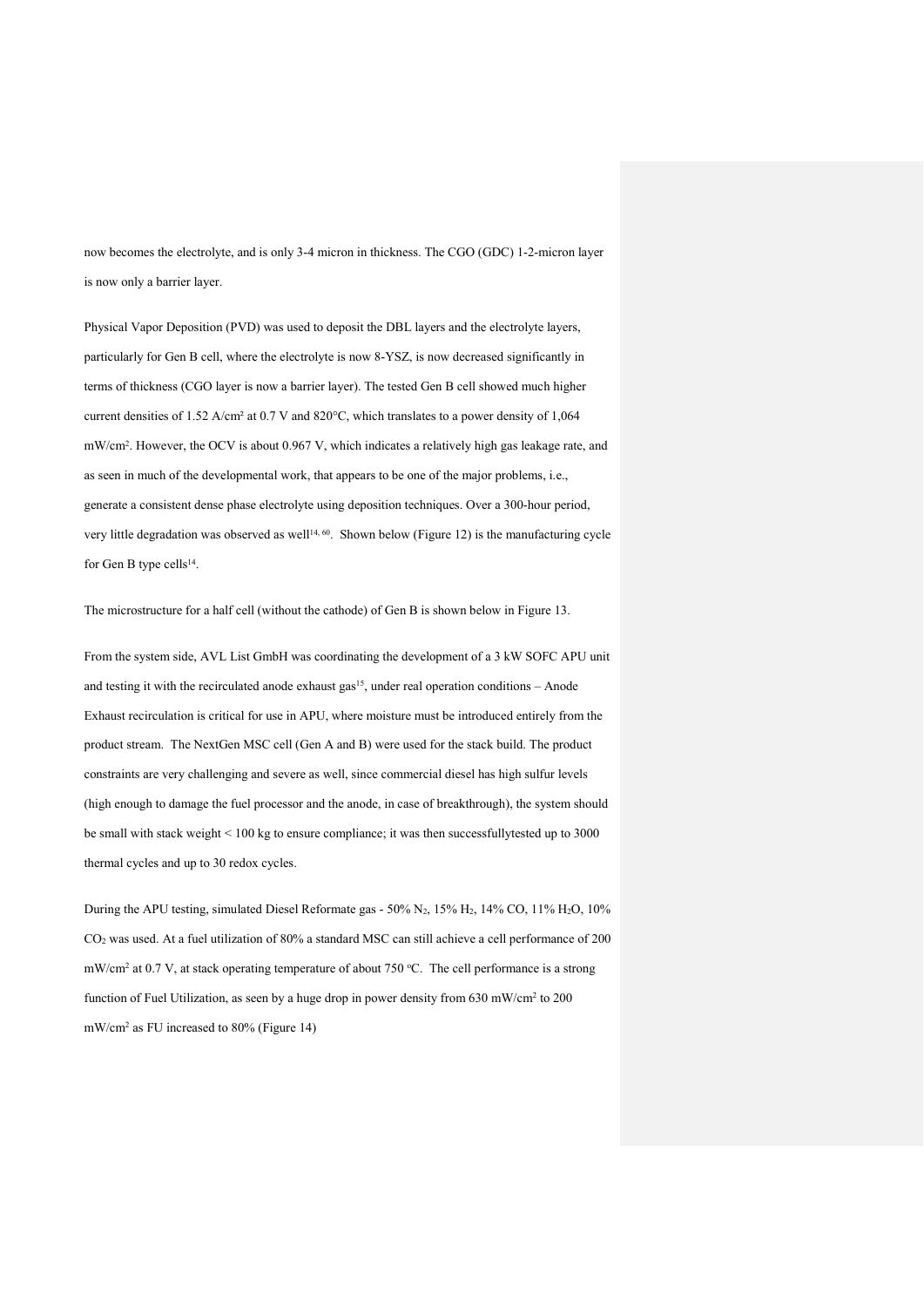Further advances on the MSC cell (B type) have been done with respect to improved quality of cathodic materials, such as  $La<sub>1-x</sub>Sr<sub>x</sub>Co<sub>3-\delta</sub>$  (LSC),  $La<sub>1-x</sub>Sr<sub>x</sub>Fe<sub>1-x</sub>Co<sub>y</sub>O<sub>3-\delta</sub>$  (LSCF), and a mixture of LSC, LSCF with graphite. Graphite has been used for enhanced cathode adhesion to the electrolyte. Graphite oxidation is also reported to promote in-situ cathode activation, and has resulted in better cathodic performances<sup>15</sup>. Figure 15 highlights the various advanced formulations with improved cathodes and anodes – versions C, and D. Figure 15 shows very high current densities of over 1.5 A/  $cm<sup>2</sup> (> 1.05 W/cm<sup>2</sup>)$ , achieved with metal supported cells in Hydrogen feedstock at 850°C, which upon commercialization may be a very cost effective product.

# **Development of MSCs stacks at Topsoe Fuel Cells and groups at DTU, Riso, Denmark (EU projects METSOFC, METSAPP and Danish funded)**

This development encompasses novel cell and stack manufacturing processes including infiltrated nano-structured electrodes, Sc-doped zirconia electrolytes for operation in the temperature range 600- 700o C.

The cell fabrication in the METSOFC program, is carried out as follows<sup>16-18</sup> -

- i. Tape casting is a very well-known highly scalable technique and is implementable not only on ceramic powders but also on metallic powders. Relatively thick metallic 'tapes' followed by thin electrolyte (Sc-YSZ, co-doping of Y and Sc on Zironia) co-tape casting was carried out, followed by drying and lamination, and then cutting into the right size, allowing for shrinkage during the sintering process.
- ii. Co firing of a tape cast zirconia electrolyte and the powder metallic support (Ferritic Steel Fe–Cr-powder 22 % Cr-based stainless steel alloy 18) - Co-sintering processes are proprietary, although the authors mention that it was carried out above  $1000\degree$  C in a Hydrogen/Argon atmosphere.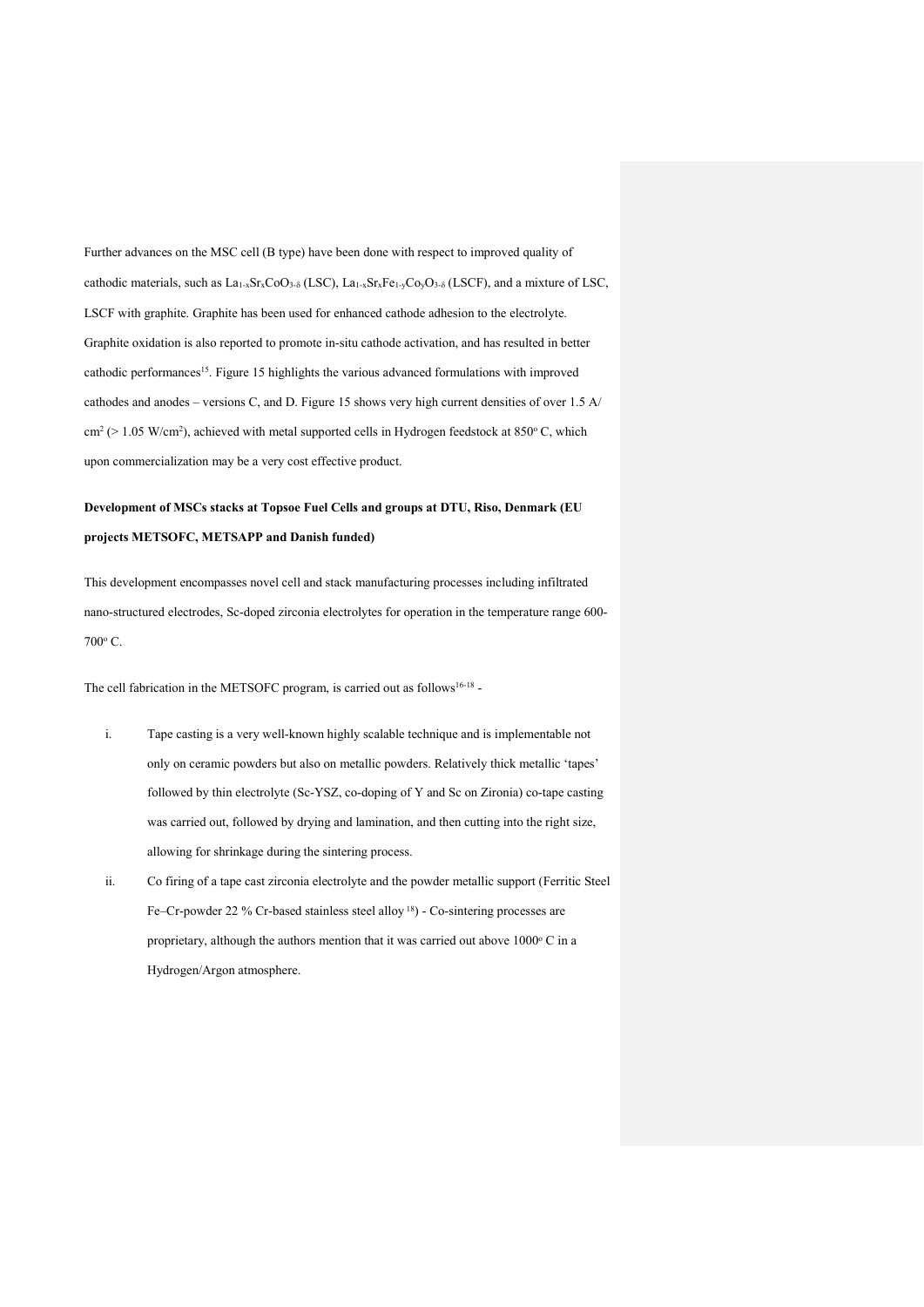- iii. Infiltration of the electrocatalyst precursor solutions followed by calcination at  $350^{\circ}$  C for 2 hours, resulted in a coating of nano-particles on the porous metallic surface – 10 wt % Ni on Ce<sub>0.8</sub>Gd<sub>0.2</sub>O<sub>1.9</sub> (GDC20)<sup>18</sup>.
- iv. The barrier layer of  $Ce_{0.9}$   $Gd_{0.1}$   $O_{2.5}$  was deposited on the cathode side of the electrolyte by reactive pulsed DC magnetron sputtering (PVD).
- v. The cathode and cathode current collection layers were applied by screen-printing of  $La<sub>0.58</sub>$  Sr<sub>0.4</sub> Co<sub>0.2</sub>Fe<sub>0.8</sub>O<sub>3-δ</sub>/ Ce<sub>0.9</sub>Gd<sub>0.1</sub>O<sub>3-δ</sub>, and (La<sub>0.6</sub>Sr<sub>0.4</sub>)<sub>0.99</sub> CoO<sub>3-δ</sub>, with the latter also acting as current collection layer. The layers were fired in situ during cell testing (Figure 16 shows microstructure of half-cell by Topsoe<sup>18</sup>).

The developers at Riso/ Topsoe/ DTU emphasize the advantages of metal supported cells in terms of their high ductility and robustness. Laser welding and brazing have also been used for joining and sealing. Metal supported cells of over 300 cm<sup>2</sup> have been manufactured at DTU, and cells with 12 x 12 cm2 foot print have been tested for stack development around 201317.

A long-term test of 3000 hours was carried out on a metal supported cell at 650 °C, with H<sub>2</sub> (4 % H2O) and a current of 0.25 A/cm², under very low fuel utilization. Very low degradation rates of 0.036 Ω·cm<sup>2</sup> and 0.9 % of the cell voltage per 1000 h were observed in the temperature regime of operation (Figure 19) – although the degradation rates increase with fuel utilization, reported in one such case – this is due to the corrosive effects of product moisture. The authors emphasize the issue of stability of the ferritic steel in the presence of high moisture contents, under high fuel utilizations in a stack. In a bid to overcome the corrosion of the anode support at high fuel utilizations, protective coatings offer one solution. Alternatively, Topsoe Consortium has expressed interest in using Nbdoped Sr TiO<sub>3</sub> anodes, which can withstand corrosion under high moisture levels in the anode. This is part of the METSAPP program, which is discussed further ahead.

Data from testing of TFC cells is shown below in Figures 17 and 18, demonstrating over 350 mW/cm<sup>2</sup> power density, at 0.7 V, in 5\*5 cm<sup>2</sup> cells, as well as in button cells, at a temperature of 650°C. Fuel and air utilizations of less than 10% were maintained during the testing.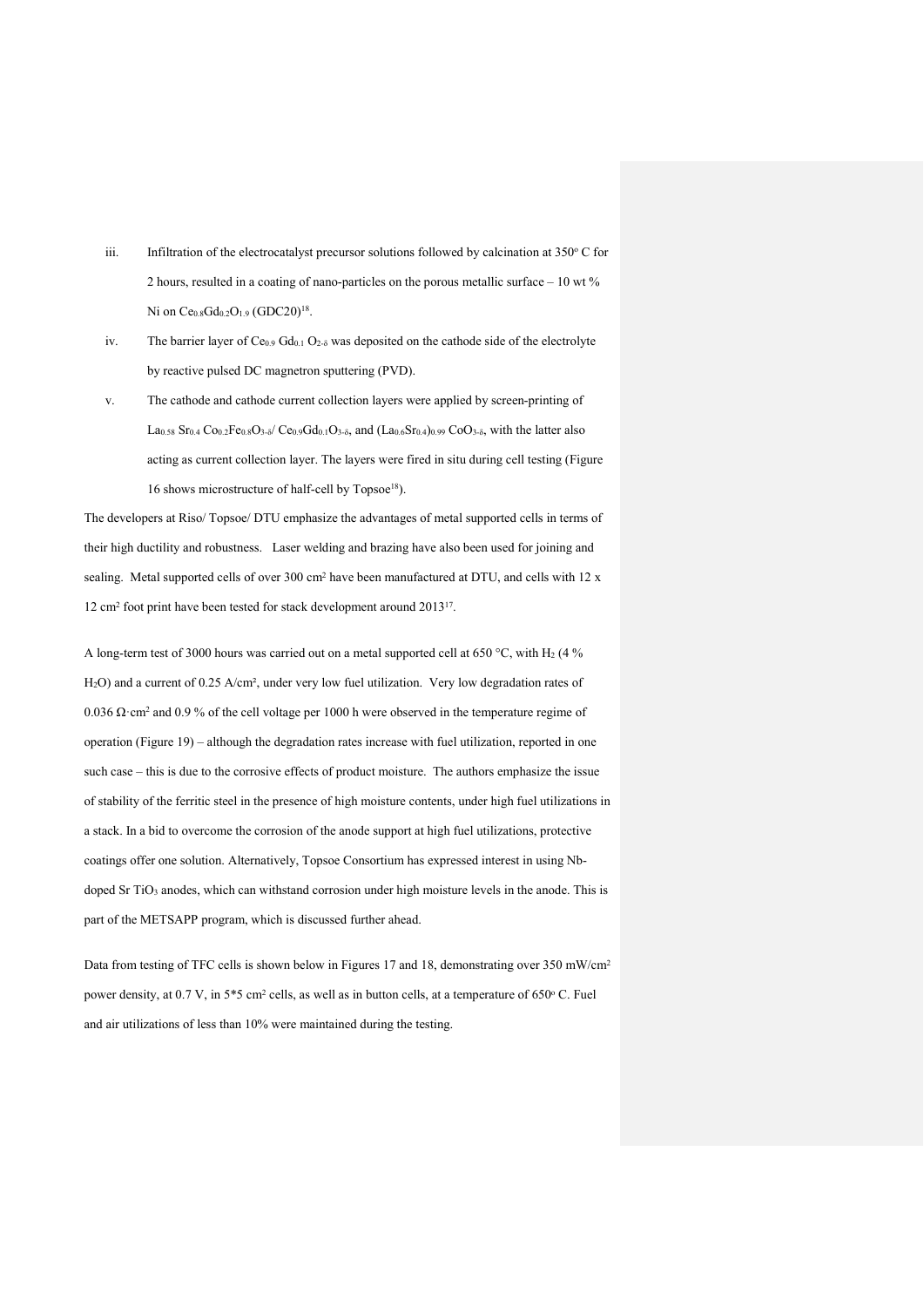Other salient features for metal supported cells include18 –

- i. Metal supported cells show considerably stability for 1000 h at 650 ◦C than conventional Ni-based anode-supported cells, under 96% Hydrogen and 4% moisture feeds (about 4.5% voltage loss/ khr, at a constant current density of 250 mA/cm2).
- ii. Metal-supported cell design is shown to withstand 100 redox cycles, without any degradation or failure. The infiltrated Ni morphology is very effective in preventing redox instability despite agglomeration of Ni, partly because the loading is low and will not create stresses on the surrounding electrolyte phase. Redox cycling tolerance is critical in cases of disruption in fuel supply, and the ensuing leakages of air that cause Ni oxidation and volume expansion.

Further work on the METSOFC improved cell performances and lowered degradation from 4.5% to 0.9%<sup>19</sup>. This was followed by integration into stacks (144 cm<sup>2</sup> area cells) at the erstwhile Topsoe Fuel Cells. Stacks developed at Topsoe had 25 cells in them and their performances are discussed further.

The stack of 25 cells, delivered 450 W at  $700^{\circ}$ C at a voltage of 0.7 V per cell (Figure 18). The stack testing, over a period of 250 hours, shown in Figure 19 reveals a degradation rate of about 160 mΩ cm2/khr. This is attributed to the cell oxidation failure mode (due to moisture levels), since the operating Hydrogen fuel utilization is about 60 % and the air utilization, around 40 %. It must borne in mind that due to infiltration of Ni, the loading of Ni is very small (about 0.3 wt% anode<sup>18</sup>, hence it is therefore likely, that the Ni  $\rightarrow$  NiO transformation could become a principal cause for degradation, particularly in case of small leaks via seals, or internally through electrolyte imperfections<sup>18</sup> in addition to the expected corrosion of metallic supports at high moisture levels.

In summary, MSCs developed, by the Riso/DTU/Topsoe<sup>16-19</sup>, were scaled up in size from 4 to 144 cm2, which was incorporated into a 25-cell stack, which has been shown to work effectively. The authors report ASR performance of the button cells to be less than 0.3 Ω.cm2 measured at 650 °C. However, tests with simulated diesel reformate gas (containing 0.65 ppm Sulfur) resulted in high degradation rates, which is a very different issue, altogether. From a cell perspective, ferritic steel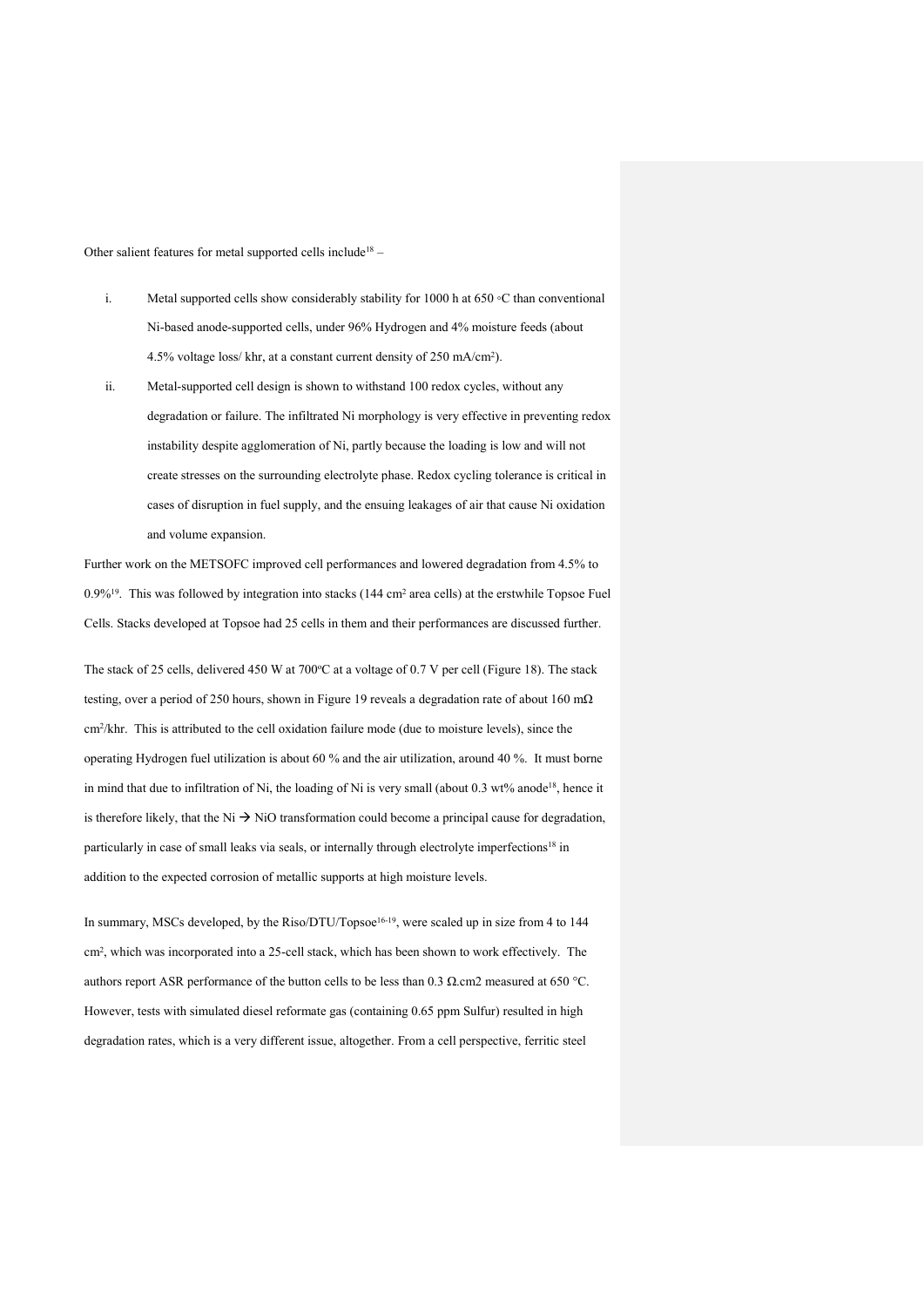corrosion in the presence of moisture/ fuel, could be one factor contributing to degradation, although it appears to be obfuscated by the high Ohmic resistance building up over time in the anode, due to possible Ni oxidation.

As a spin-off from METSOFC, a new EU FCH JU project METSAPP was launched in 2011<sup>20A, 20B</sup>, aiming at further improvement in durability and lifetime for residential applications, viz., 650-700 °C operation, for 20-60 kHrs, as well as mobile applications (APUs for example, 650-700°C operation, for 5-10 kHrs). The following targets were set $20A$ 

i. Robust metal-supported cell design, with  $\text{ASR}_{cell}$  < 0.5 Ohm.cm<sup>2</sup> at 650 °C

- ii. Scalable process for Cell manufacture
- iii. Cell/ stack degradation rates < 0.25%/khr
- iv. Stack ASR  $_{\text{stack}} < 0.6 \text{ ohmem}^2$ , 650°C

v. Robustness of 1-3 kW stack verified – thermal and redox cycling, stability

The METSAPP project<sup>20A, 20B</sup> included the development of metal powder for supports, novel anode design, high performance cathodes, cell-stack assembly and integration, component level testing, and development of coatings for ferritic steel Interconnects (ICs) for high oxidation resistance and lowering Cr evaporation in air (Chromium poisoning).

The base case cell design of the METSAPP project is based on a multi-layered structure obtainable by cost effective ceramic processing techniques such as powder metal tape casting, lamination, cosintering and infiltration. As observed in Figure 20, the cell design comprises a porous Fe-Cr (ferritic steel scaffold) into which GDC and Ni are infiltrated (after the other layers, viz., electrolyte, barrier layer and cathode are deposited, and co-sintered) in the end.

Other areas of development include – coatings for corrosion protection of the porous framework, new anodes (SrTiO3), e.g., STN-FeCr designs.

Sheet Metal Interconnects (ICs) coated by PVD for prevention of Cr poisoning are being investigated. The cells/ stacks are targeted for operation till 650° C only, and therefore the emphasis is clearly on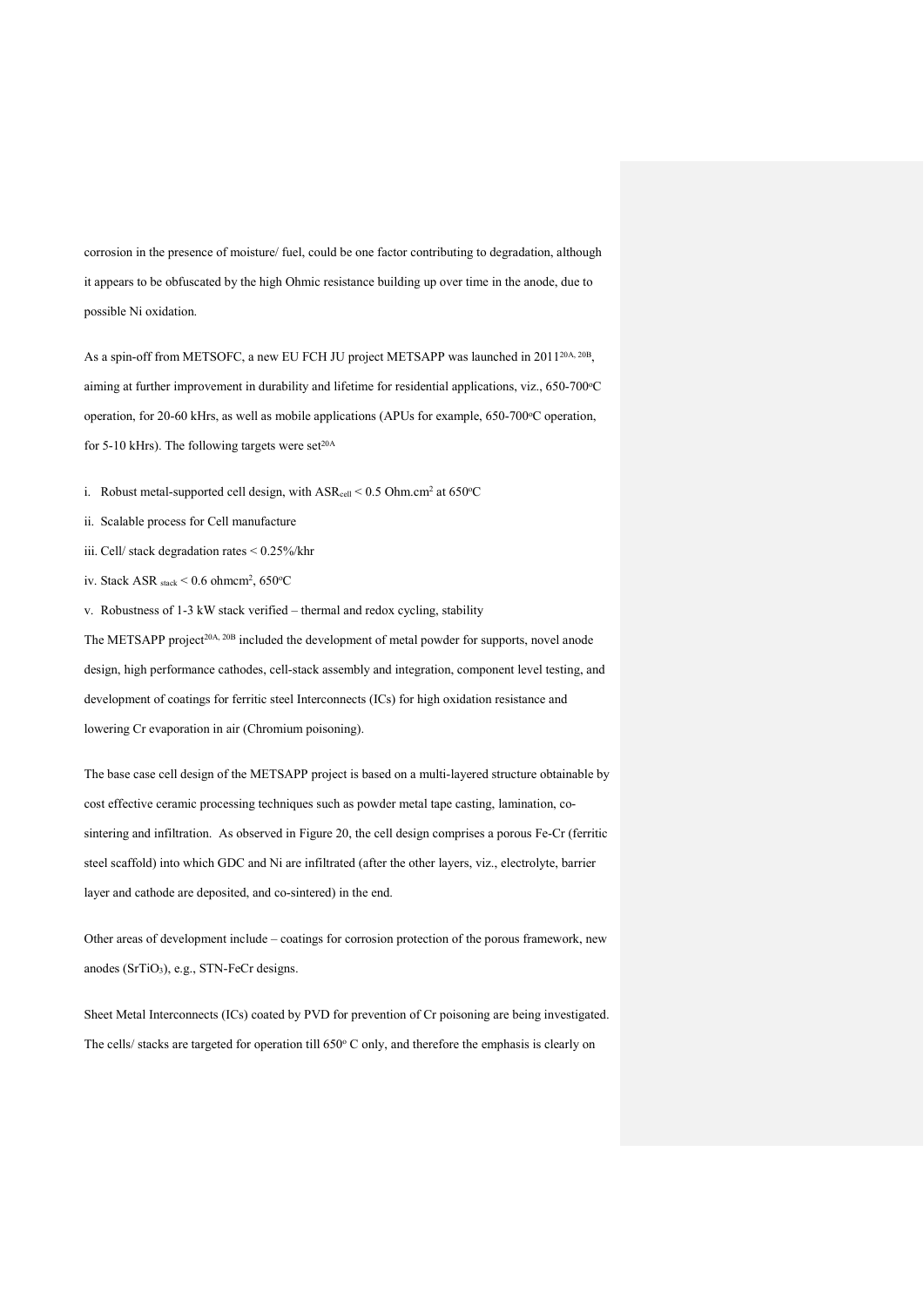ferritic steel alloys that are commercially available, to reduce materials cost. Furthermore, the sealing of the IC and the cell by usage of techniques such as laser welding is conducive towards scale up and manufacture.

**Efforts at Consortium comprising – CEA-LITEN, CNRS and Baikowski (France), Hoganas AB (Sweden), SOFC Power (Italy), SINTEF (Norway) and IKERLAN (Spain), funded by RAMSES**  EU project<sup>21</sup>

A significant effort in the form of the Ramses EU project is yet another consortium effort towards the development of materials, components, and processes, necessary for metal supported cells. The consortium members with their own technical areas of strength, contributed to this effort, e.g., Hoganas providing the metallic powders for the substrate, SINTEF providing La, Mn coating solutions for the metallic substrate to minimize corrosion, Baikowski with the 8-YSZ electrolyte power sinterable at 1200 °C. The project has addressed both planar and tubular cell geometries with their own advantages viz., Tubular gives better cyclability although Planar provides higher performance.

One of the principal goals in this project was to make ferritic alloy steels with doctored anti-corrosion properties. As part of the extensive work on making porous metallic supports, the group investigated a series of alloys containing Fe, Cr and optimized the compositions to ensure CTE match with the ceramic functional layers, and to ensure good Oxidation resistance (particularly from the steam/H2 side, anode side). Ten different alloy compositions were tested – SS powder containing 22% Cr with a Si content  $\leq 0.15\%$  wt was chosen as optimal material for the substrate. Anti-corrosion resistance was found to be excellent for these compositions as also CTE match with the contiguous ceramic layer.

Metal supports were used on the anode side (Anode side metal supported cells, AMSC) for both tubular and planar geometries, whereas Cathode Side metal supported cells (CMSC), which is very rare, was tried and tested for planar cells. To prevent oxidation in the air atmosphere, dip coating the porous metal support with protective coatings, such as La  $(Mn<sub>0.5</sub> Co<sub>0.5</sub>)<sub>0.8</sub>$  and LaMn<sub>0.8</sub> was done and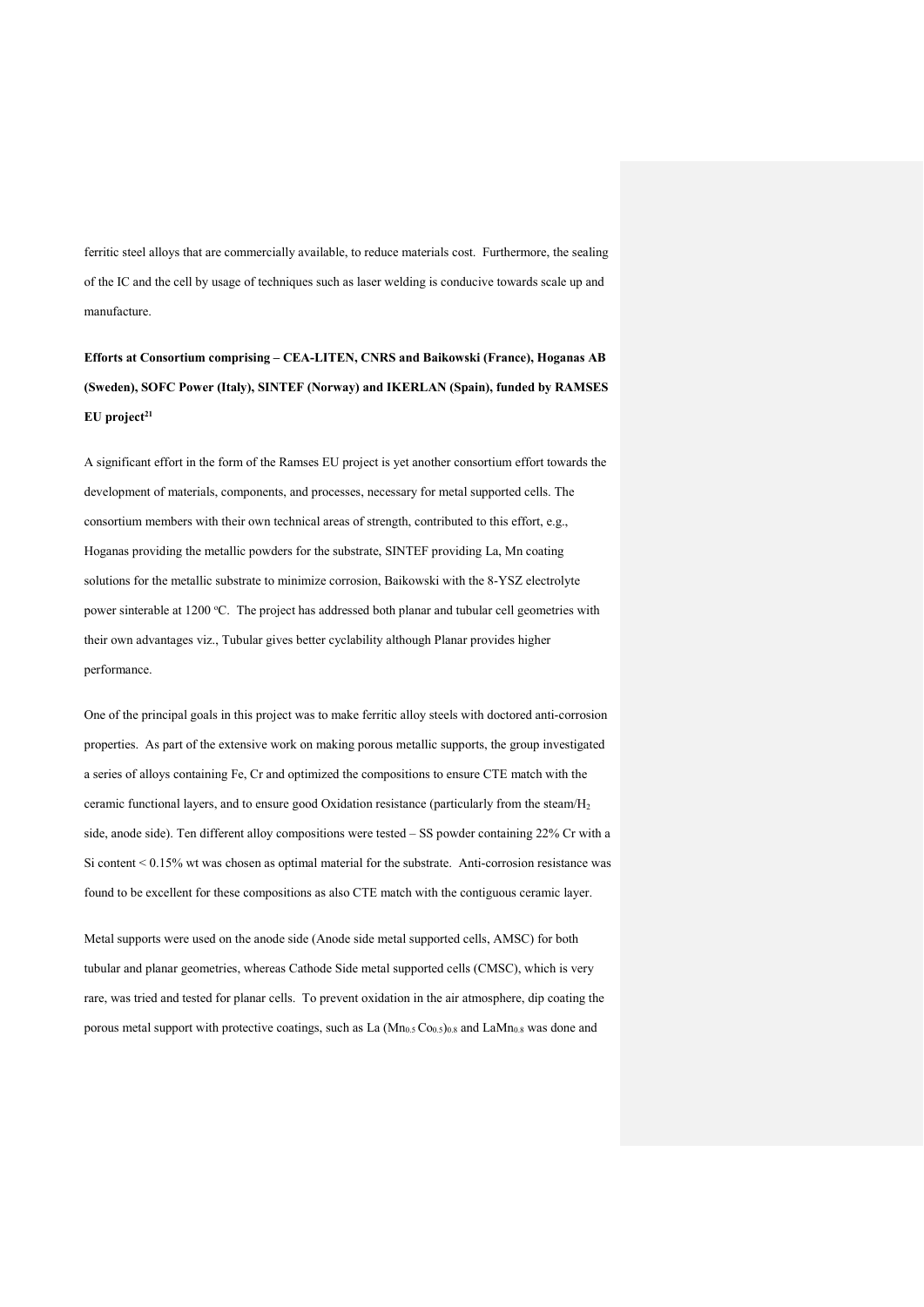fast 'curing' carried out after each coating, at 900°C – steps of coating and fast curing done 5 times in total. Eventually these will develop into protective perovskite coatings and protect the cathode from Cr poisoning. The authors also claim that their alloy steel is stable to oxidation in air on the cathode side, even without coating, although the same coating on the anode side was necessary for resistance to steam-Hydrogen mixture ( $H_2$ -Steam-Ar mixtures, at 600 $\degree$ C was used to test), and was stable to degradation for over 500 hours. As per the requirement for the RAMSES project, the authors found that over 500 hours, an oxide scale of less than 3 microns has formed – this has been deemed satisfactory.

For planar cells, green sheets from metal powders were pre-sintered at 1100-1150°C with a 30-minute soaking period at this temperature. Porosity of 30-40 % was observed for the porous substrates generated herewith.

The Tubular cells prepared in this project were 50 mm long and 14 mm in diameter (like CROFER 22 APU tubes) on to which were deposited the diffusion barrier layer (Y-doped Ceria in this case), by dip-coating. The anode layer (NiO-YSZ) was next deposited, also by dip-coating, after which electrolyte layers were deposited by powder Spray methods. This half-cell was sintered in 10% hydrogen-Ar mixture between 1350 to 1370°C. The cathode (LSF-SDC composite) was then applied via dip coating, and fired in-situ up to  $950\degree C$  – the cathode coarsened as the cell was being prepared for electrochemical activity – measured in the 600 to 800 °C in a 3% H<sub>2</sub>O/H<sub>2</sub> mixture.

The main purpose of these kinds of coatings was to ensure that Ferritic steel support is protected from oxidation in air, either under air or in wet hydrogen (wherein high fuel utilization can be simulated) conditions. Power densities higher than  $500 \text{ mW/cm}^2$  at operating voltages of about 0.7 V, at  $800^{\circ}$ C reported in Figure 21.

The consortium above has achieved the following<sup>21</sup> –

i. Metal substrate optimization, to meet targets for low cost, sintered in low oxidizing atmosphere and with resistance to Oxygen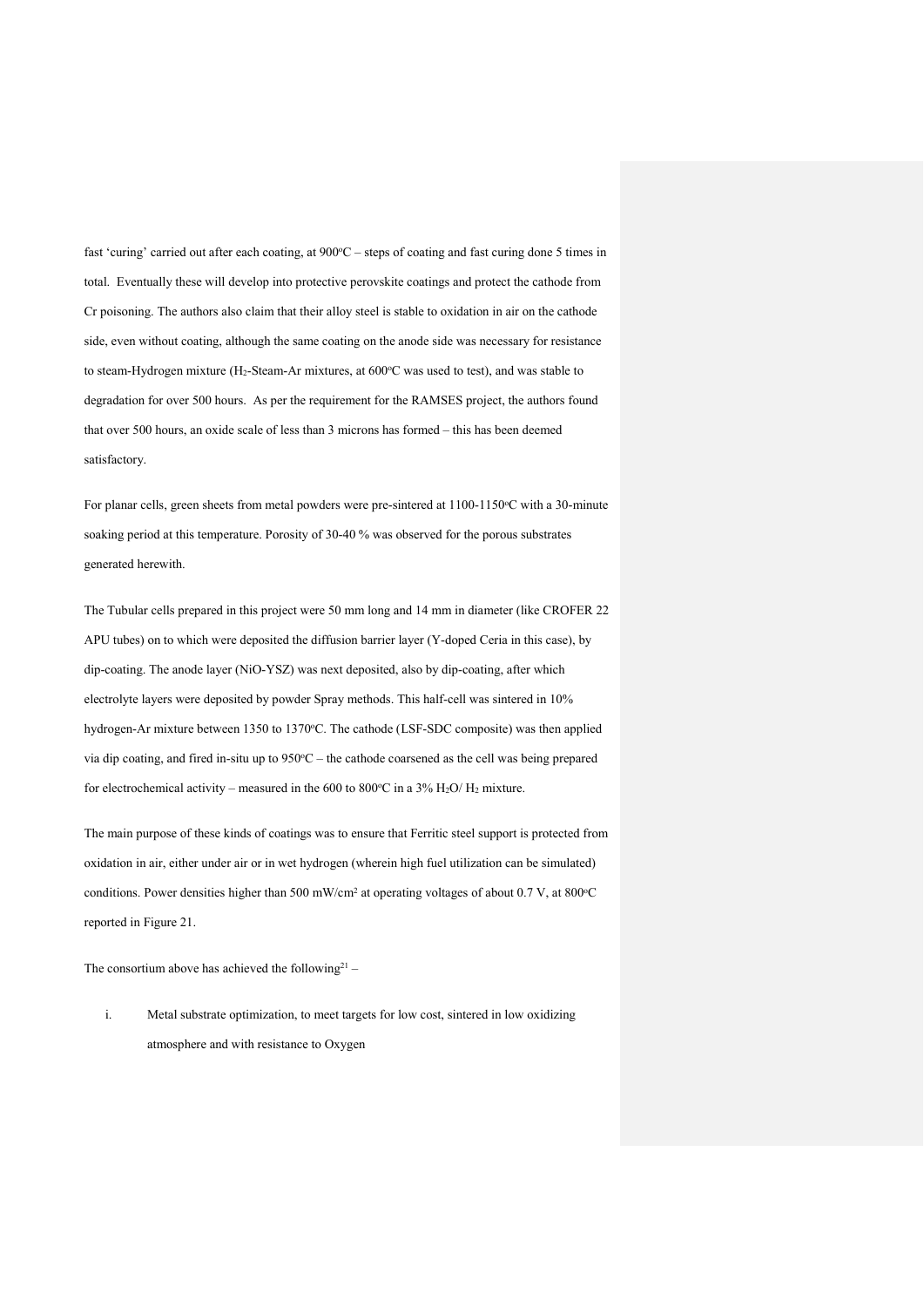- ii. Preparation of customized electrolyte powders (ScSZ) to achieve sintering at temperatures lower than  $1200^{\circ}$ C, for conventional 8-YSZ
- iii. Polarization values of about 0.37 Ω.cm<sup>2</sup> at 600 °C were observed for a Ni-8YSZ anodes, and  $0.2 \Omega$ .cm<sup>2</sup> for the Nickelate anode for a planar geometry cell.
- iv. ASRs of about 1.56  $\Omega$  cm<sup>2</sup> were observed for the overall cell at 600 °C and about 0.42  $\Omega$ .cm<sup>2</sup> at 700 °C
- v. Cyclability data on tubular cells also shows a robust performance over 500 thermal cycles, i.e., no change in voltage over a 2900-hour period, and constant ASRs reported over the test period.

Metal substrate optimization, to meet targets for low cost, sintered in low oxidizing atmosphere and with resistance to Oxygen.

## **University of Toronto**

The group at Toronto has its strengths in atmospheric plasma spray techniques. The work done primarily is at the Centre for Advanced Coating Technologies (CACT), at the University campus itself. For metal supported cells, the promise of significant savings from substitution of ceramic with ferritic steel could be nearly offset by the complexity in manufacturing – hence, it is vital to seek out cost effective methods for production of cells and stacks. Atmospheric Plasma Spray can be readily automated and scaled up for large areas and for higher production volumes. There is no sintering furnace requirement, since the densification is carried out during the deposition, itself.

Metal supported SOFC cells have demonstrated power densities of around 700 mW/cm<sup>2</sup>, at 750 °C. Kesler et al.<sup>23</sup> highlight very clearly the importance of preparing fully dense coatings of electrolyte layers on top of the porous metal support. The microstructures obtained below are after a series of plasma spray depositions.

The SEM micrographs (Figure 22) show 2 substrates being used – one, is a commercial SS430 sample, and the other one, prepared from powder metallurgy, using powders (21-23% Wt Cr), and pelletized to 1 cm diameter, and sintered in Hydrogen (with PVB binder and PMMA pore-former).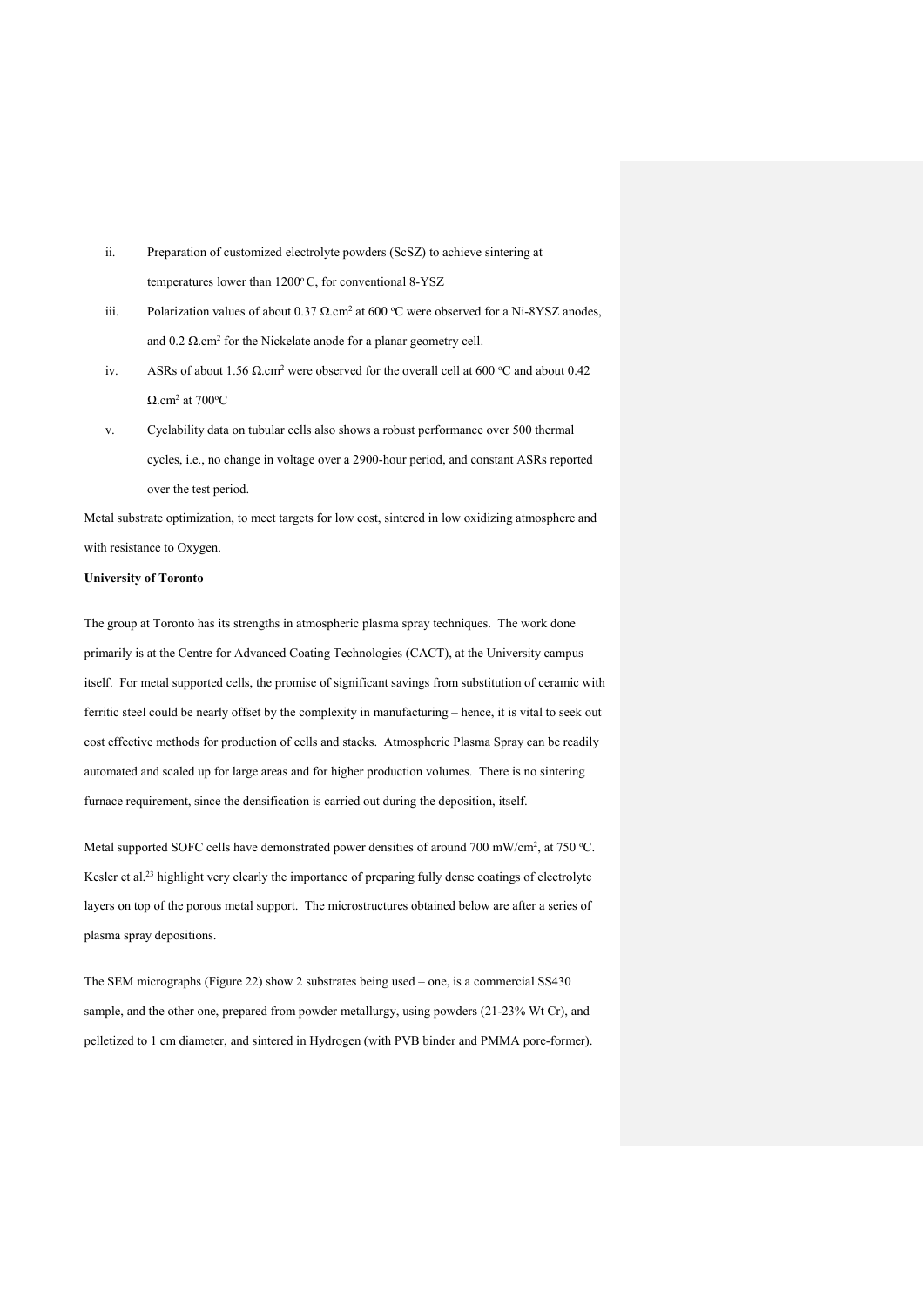The in-house prepared porous substrate has much higher porosity and smaller pore sizes. Standard techniques to protect stainless steel substrates such as dip coating were followed here too, wherein La and Y- Nitrate solutions were used for dip-coating onto the substrate – after heat treatment they would form La or Y Oxides, as a protective layer against corrosion. A similar technique was followed in the Ramses project as well.

Plasma Spray deposition of the layers of the fuel cell was carried out in a sequence –

- i. Anode layer being deposited first on the metal supports, and reduction in Hydrogen, followed by
- ii. Deposition of the electrolyte
- iii. Deposition of the cathode

The depositions were accomplished by Hydrogen-Argon plasma (5% H<sub>2</sub>-Ar) using torch arc currents ranging from 450 to 750 Amp. Substrates were preheated prior to deposition by plasma itself prior to deposition. Plasma Spray of aqueous suspensions of YSZ powers was achieved as well – wherein, the liquid phase comprised water, ethylene glycol and ethanol<sup>23</sup>. Powder suspension (APS), were used for electrolyte deposition, and were optimized over time (Figure 23, Left), in a bid to lower the imperfections, and cracks that appeared due to high thermal gradients during deposition, and the fast cooling that accompanies the stoppage of plasma – the technology and science behind Plasma Spray is discussed further in the article. Kesler et al.23 have improved the OCVs from 0.92 V to 1.08 V at 750o C over a one year period as shown in Figure 23 (left). The best performances of the cells with the highest OCVs, are about 300 mW/cm<sup>2</sup> (Figure 23, Right).

The authors have specifically used SDC and LSCF cathode powder and deposited it over the electrolyte using Powder plasma spray (PPS) – the powder used is dry in contrast to suspension of powder in liquid phase for the electrolyte, as mentioned earlier. Modifications and variations in cathode powder depositions have been tested as symmetric cells, and were about 0.101  $\Omega$ .cm<sup>2</sup> and as low as  $0.082$  Ω.cm<sup>2</sup> depending upon how the LSCF and SDC powders were mixed.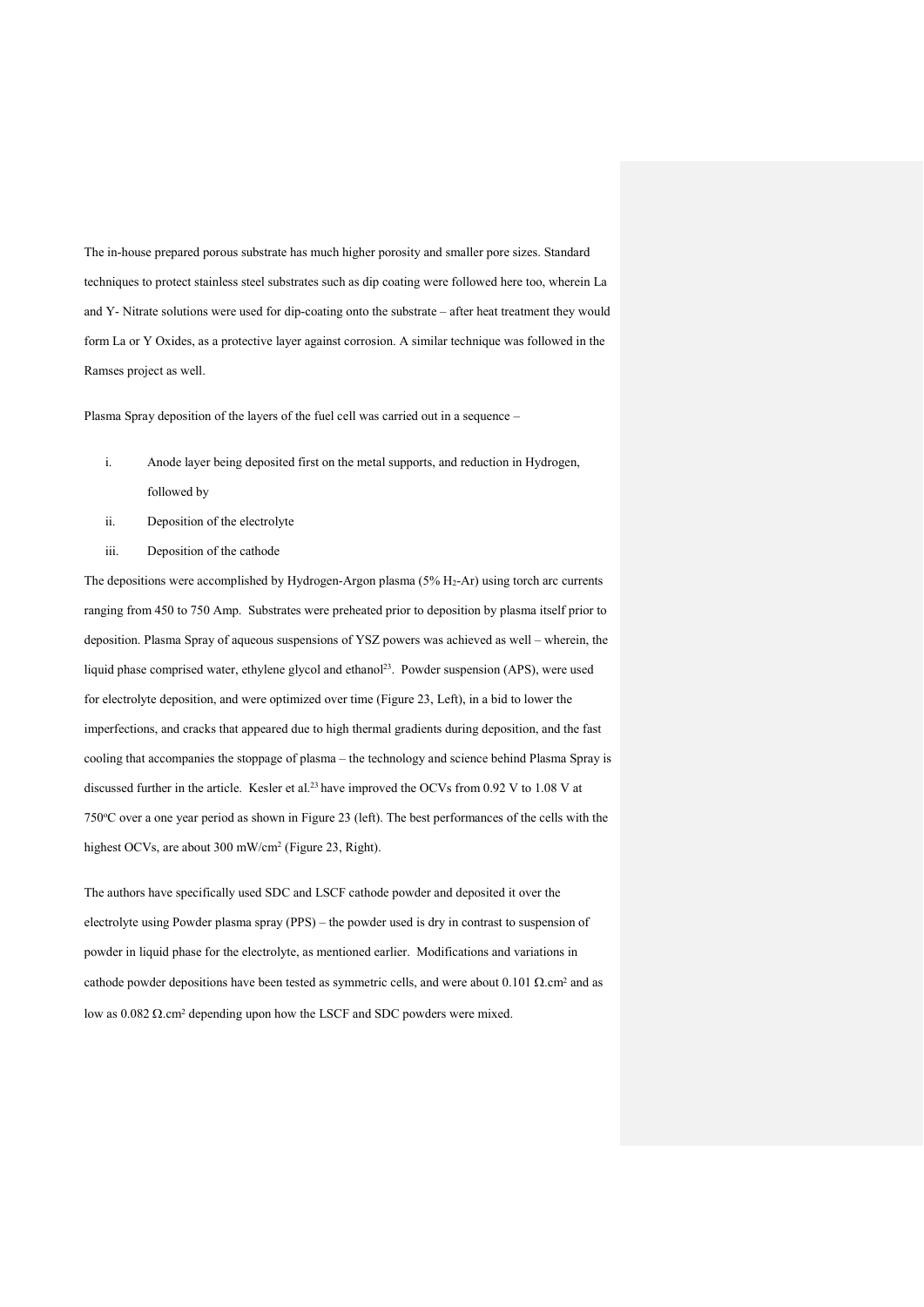NiO and YSZ compositions for anodes, as well as Cu-SDC, Cu-Co-Ni-SDC – were prepared by three plasma routes – suspension powder (SPS), powder suspensions (APS) and usage of precursor solutions (SPPS). In the last method, the synthesis of the mixed oxide occurs simultaneously as the deposition<sup>23</sup>. The overall performances of the cells are about 400 mW/cm<sup>2</sup> at 0.7 Volt (Figure 24), without much difference between the SPS, SPPS, and the APS.

## **REVIEW OF METALLIC POROUS SUBSTRATES AND INTERCONNECTS (ICs)**

Most ferritic steels (SS430, AISI441, Crofer APU) while differing in the quantity of chromium in the alloy, have CTEs of about 10-12 ppm/K which are compatible with ceramic layers like YSZ and GDC. Ferritic steels are also very inexpensive as listed in Table 3, (reproduced from Tucker's review) 6 [400-series (Ferritic) steels are about \$2/kg (2009), in comparison to Ni, which is \$18/kg, and NiCrAlY (\$63/kg)]. These numbers are of course considerably lower than those for YSZ (which is more than \$100 /kg), which is one of the primary attractions for MSCs over their ASC counterparts.

As mentioned in the earlier sections, a porous substrate should be such that it has adequate porosity for permeation of gases it can provide the mechanical and structural support, and conduct electrons from electrodic reactions, while ensuring CTE match with the adjoining layers. Other key attributes include – resistance to oxidation, resistance to moist fuels, and of course, being inexpensive6.

As indicated by Kesler et al.<sup>30</sup> porous metal structures can be used in various morphological forms, viz., foams, and meshes, or by laser drilling of holes in Ferritic steel blocks/ plates as done by Ceres Power, or by powder metallurgy processes (PM) which includes Pelletization, Spraying and Tape Casting. Kesler et al.30 have also discussed methods to characterize porosity (Archimedes method, Hg-Porosimetry) and pore size distribution (Hg-Porosimetry), measuring the surface roughness (using surface Profilometry), and gas permeability (Gas Permeation rig with Mass Flow meter to measure flux across the substrate).30 These are standard techniques used for characterization of porous structures and are universally applied – this review is focused on MSC technology, will not discuss some of these basic aspects. Instead, analysis of major developments reported further on, relating to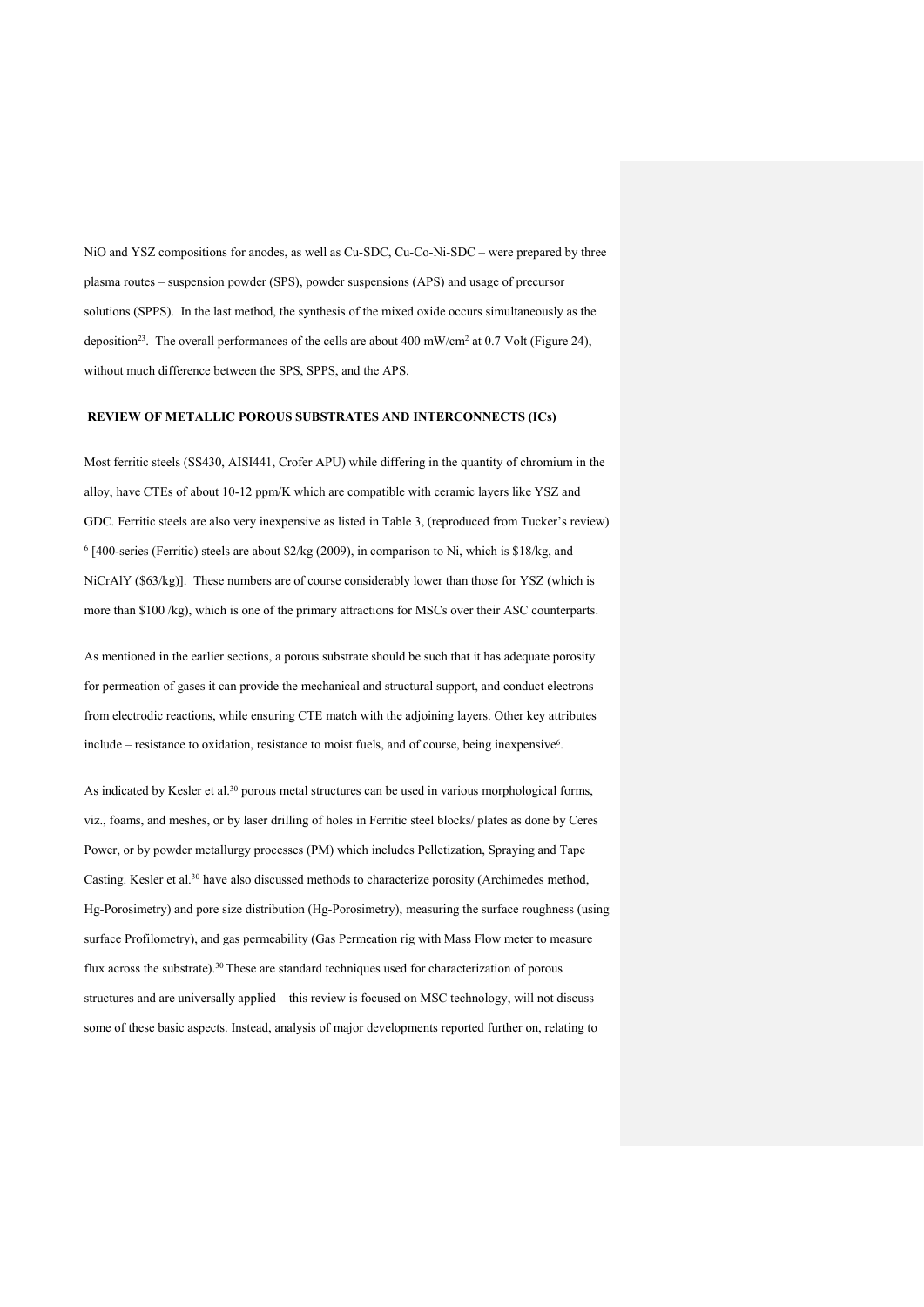the behaviour of metallic substrates under air and moist fuel conditions, their durability over time and ways and means of pre-treating them prior to the deposition of anode functional layers, and electrolytes.

The early work done by Ikerlan of Spain (Antepara et al.) (2005)<sup>27</sup>, emphasized the importance of certain critical attributes necessary for porous supports, which can be quantified individually as part of component testing, and then integrated into the product. Component testing for metallic porous substrates, included - Mass Gain after air oxidation and Area Specific Resistance after air oxidation (4-point probe conductivity). This is beyond the other necessary attributes such as - Coefficient of Thermal Expansion (CTE), Creep and Mechanical strength, thermochemical stability in contact with ceramics (diffusion of elements between steels and ceramics) and the vaporisation of chromium in atmospheres in the presence of water vapour during the operating lifetime of MSCs.

Antepara et al.27 (2005) compared Crofer 22® APU, AMETEK and also the Japanese ZMG 232, and their relative resistances to corrosion. In early data comparisons, Crofer 22® APU were more resistant to corrosion than the others. Plansee has discussed some of the properties of their ITM alloy (containing as much as  $26\%$  Cr, and a small amount of Yttrium Oxide) (2008)<sup>25,</sup> which was used extensively in work done by the German-Austrian consortium, reported earlier in the technology review section. The Area Specific Resistance (ASR)of ITM and Crofer 22® APU (Thyssen Krupp) as measured by a 4-point conductivity probe, is shown in Figure 25. The samples are subjected to oxidation in air, over time at different temperatures leading to Cr-oxide scale formation. The coating of ITM steel substrate with LSM deposited by PVD prevents loss of conductivity – the ASR is controlled to less than 2 mΩ.cm2 although the oxidative pre-treatment of the ITM alloy between 200 and 500 hours causes very little increase in ASR. In comparison, Crofer® 22 APU, shows an increase of almost 20 mΩ.cm2; ITM alloy is demonstrated to be much more stable (Figure 25) to oxidation

Figure 26 shows the rates of oxidation, as weight gain with time, for ICs of various thicknesses<sup>25</sup>. The samples had several preparation methods, with different surface finishes, viz., Ground, Rolled, 'Vibratory Ground'. ITM alloys are claimed to have superior oxidation resistance. It is also important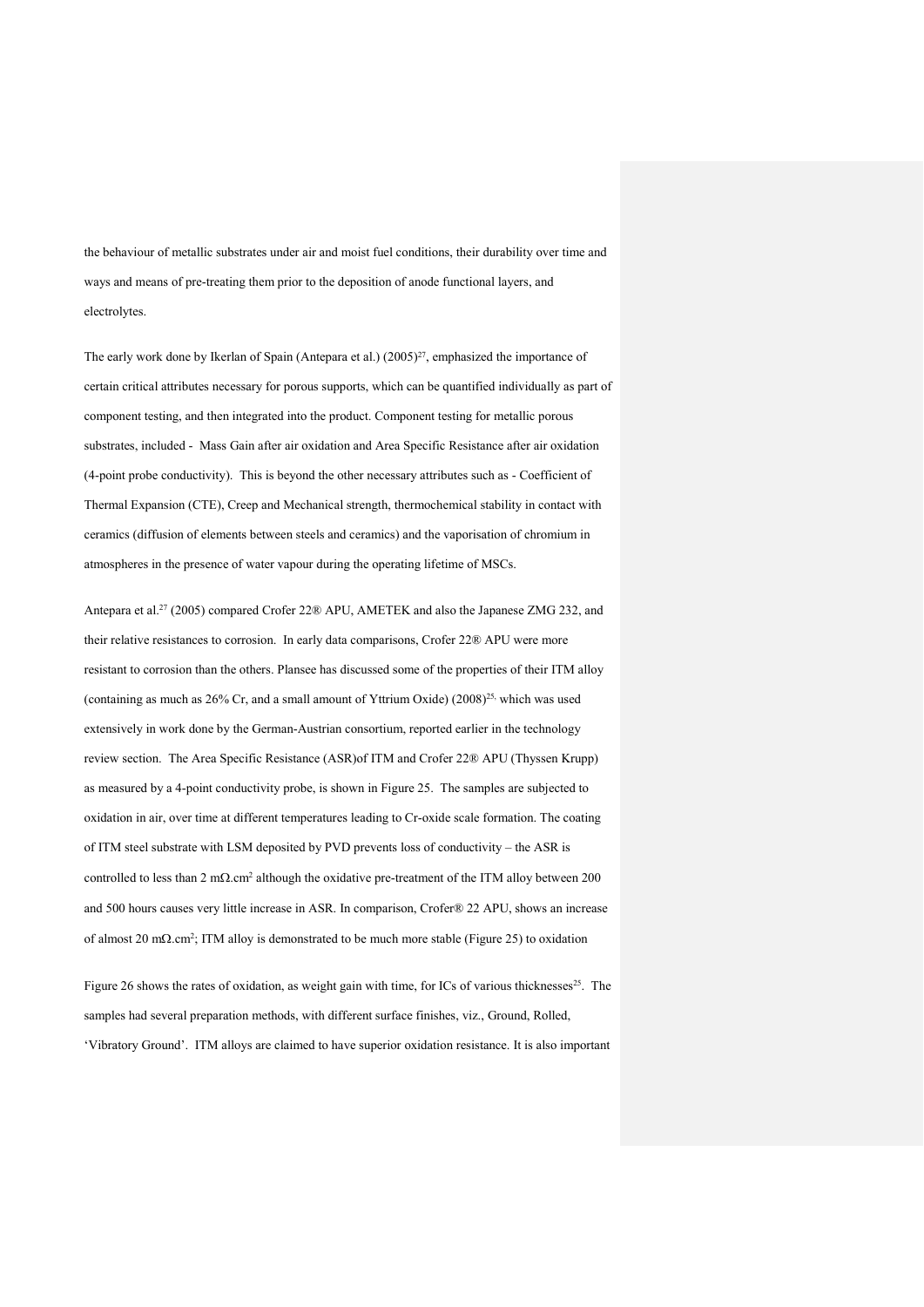to limit 'breakaway Oxidation', i.e., which happens after the Chromium layer is depleted and the Fe is unprotected. ITM alloys show very limited 'breakaway oxidation' (Figure 26).

Meanwhile, Thyssen Krupp have discussed the newer alloy Crofer® 22H whose composition and properties are shown in comparison to Crofer® 22 APU (2010)<sup>26</sup> (Figure 27). The former has been designed for better creep strength, and suppression of oxidation. Thyssen Krupp's data however show high ASRs for SS 446 alloy (24% Cr), compared to Crofer, at 800°C. More detailed properties of Crofer® 22H, and a comparison with APU and other alloys, have been compiled by Sarasketa-Zabala et al.28 (2012), shown in Tables 4 and 5.

While both the varieties are considered primarily for Interconnect applications, they can be used effectively for porous substrates as well. It is preferable to have ICs and porous substrates of the same material.

Prevention of Cr-poisoning, and resistance to air-oxidation are key targets for developing ICs, but more important to porous metallic substrates/ supports, is its stability under highly moist but reducing environments. Therefore, stability tests for Ferritic steels in H<sub>2</sub>O/H<sub>2</sub> mixtures are essential for determining and improving durability of MSC cells and stacks. Further work by Ikerlan research teams (E. Sarasketa-Zabala et al.) (2012)<sup>28</sup> have therefore, specifically focused on the anode side – wherein the stability and reactivity of Crofer® 22APU was investigated under highly humidified hydrogen gas (50%) at the high temperature of 800 °C, which are extreme conditions for porous ferritic steels. Porous substrates with porosities in the range of 25 - 40%, showed stability towards moist Hydrogen for over 4500 hours. Much of the growth of scale appeared to occur in the first 100 hours – due to the formation of mixed Chromium oxide layers with some Fe and Mn, and resistance to 'spalling'. Even after 500 hours, there was no further increase in the oxide scale growth and there was no decrease in porosity due to scale formation – the authors recommend over 30% porosity in the beginning, to prevent any diffusional limitations caused by the oxide layers forming on the walls of the pores, which will clog the porous pathways.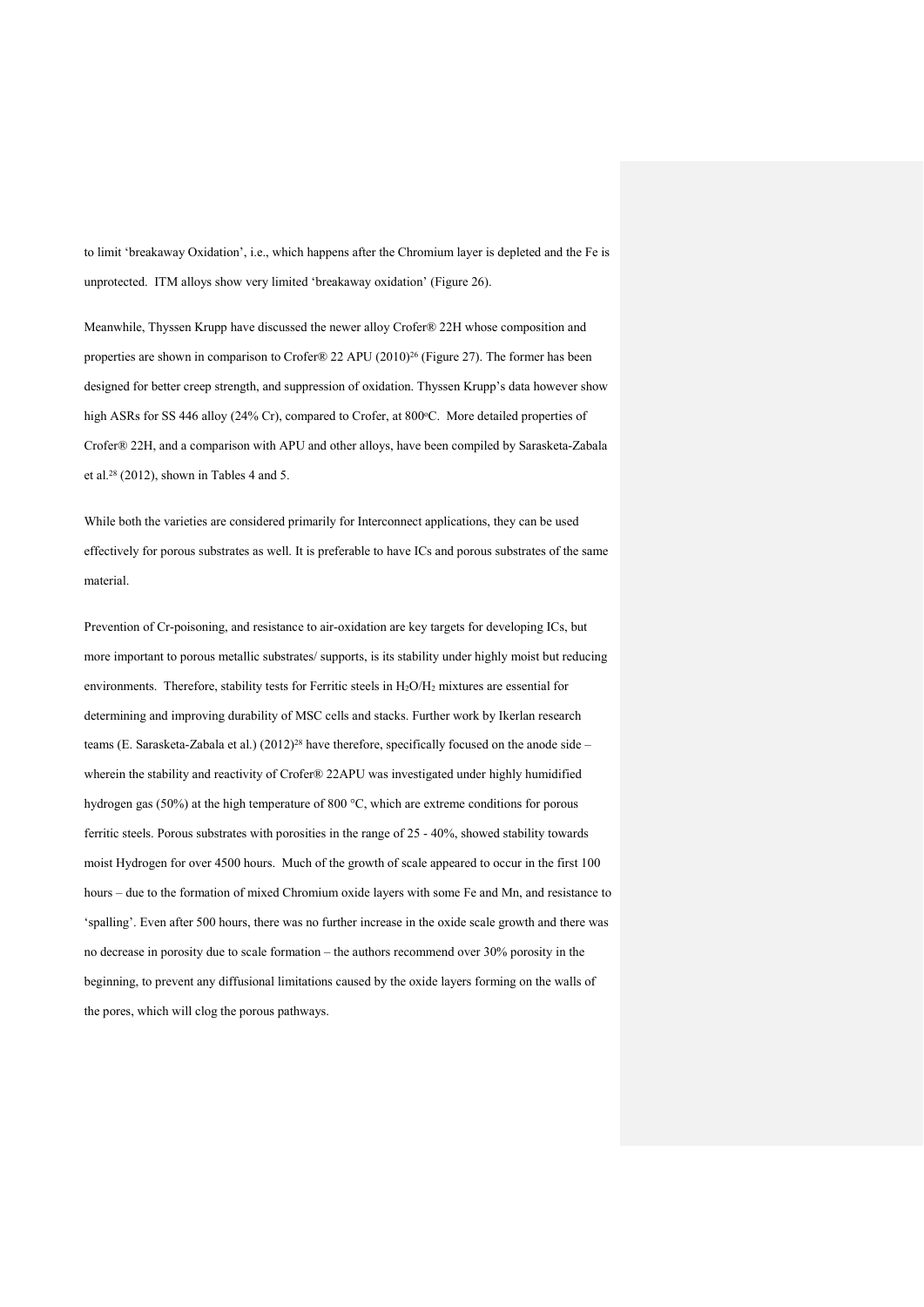However, the quest for very inexpensive stainless steels that satisfy the basic requirement of CTEs and cost continues – SS430L continues to be very attractive in this regard. One example of the use of SS 430L substrates is by Xia et al.29 (2012), who have co-fired yttria-stabilized zirconia electrolytes and 430L stainless steel substrates. Ni and doped ceria (SDC) were impregnated and calcined at lower temperatures, only in the end. Peak power density for cells made with 430L steel substrates, was as high as 246 mW cm<sup>2</sup> at 700°C<sup>29</sup>, and good tolerance to redox cycling was also demonstrated suggesting that this design is feasible for high performance metal-supported SOFCs. Ferritic steel substrates were prepared together with YSZ and with pore formers like graphite and PMMA and form the backbone of the anode. A 2nd electrolyte-only YSZ layer was spread/ distributed on top of the green bi-layer. Co-sintering was achieved partly in air till 600°C to remove the fugitive pore formers, following by sintering in Hydrogen/Ar at  $1400^\circ$  C. This is a little surprising given the fact that the melting range for ferritic steels are in the range of 1400-1500°C. The authors claim to have a porous structure with a dense phase electrolyte on top of it without de-laminations or cracks (evidenced by OCVs of about 1.05 - 1.1 V)<sup>29</sup>. The cathodes were a mixture of LSM and YSB (Y<sub>0.25</sub>Bi<sub>0.75</sub>)<sub>2</sub>O<sub>3</sub>, and applied to the electrolyte surfaces. Ni/SDC was infiltrated on the anode side - cells show redox tolerance losses of no more than 10% over 6 redox cycles – Infiltrated Ni appears to work, although higher redox tolerances are needed, and further testing of 430L is needed for proving its resistance to corrosion (moisture in fuel feed and to ambient air). There has not been much long term performance data yet on this cell, and that too in high moisture contents. However, this is an instance of a successful of a working cell on a ferritic steel substrate with the electrochemical layers deposited by conventional techniques.

Early studies (prior to 2010) by Molin et al.<sup>31</sup> show that porous SS 430L has reduced oxidation resistance both in air and in humidified hydrogen at 800° C (Figures 28, 29). The high surface area of the porous substrates also enhances the oxidation, which follows the familiar parabolic character<sup>6</sup>, with time. Under test conditions, Fe-oxide scale tends to form as well in air, whereas the extent of oxidation is lesser in humidified hydrogen, which shows only the protective layer of chromium oxide. During exposure to air, however, high weight gains are well correlated with reduction in electrical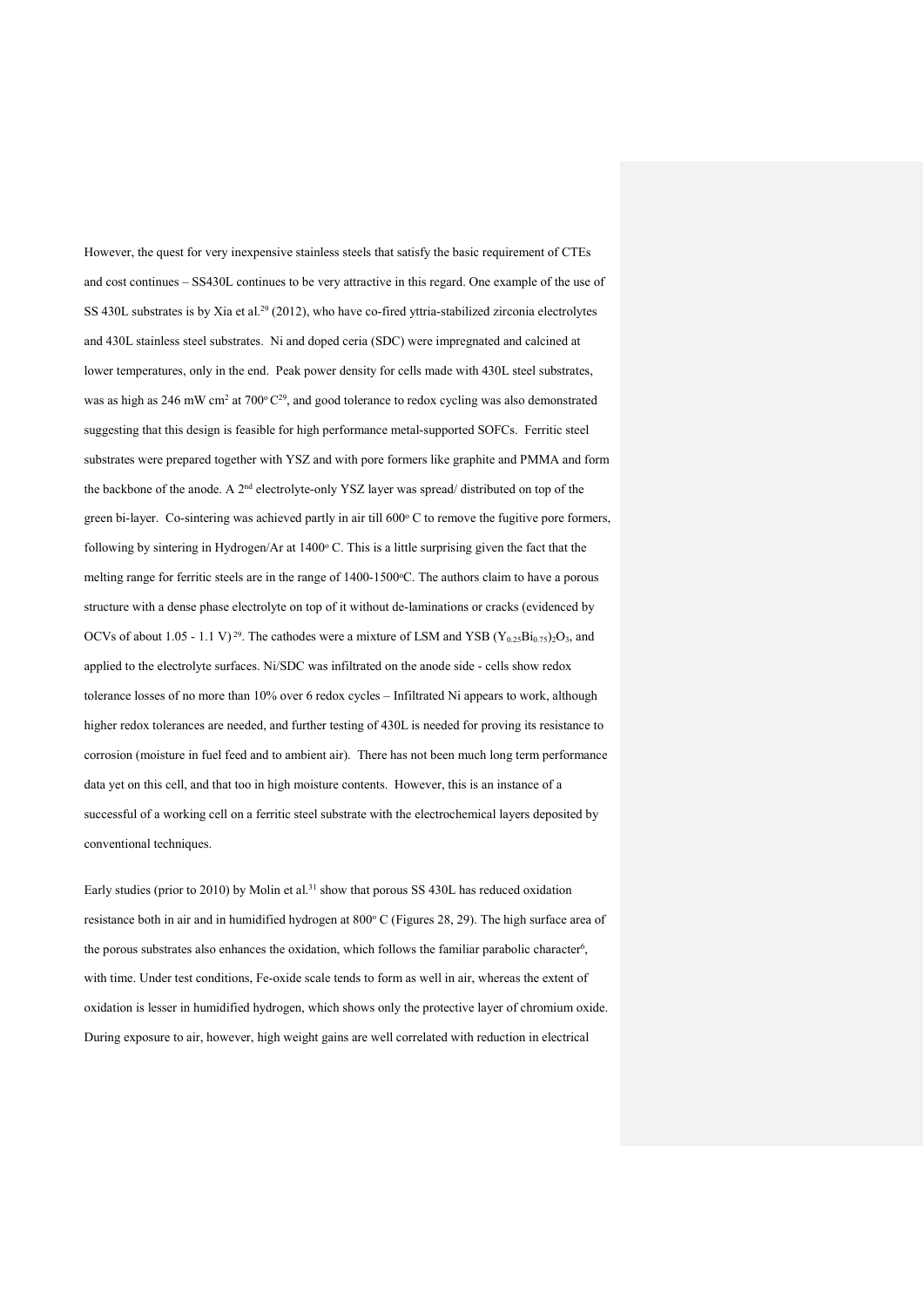conductivity and with the observed formation of Iron Oxide (verified by XRD). For SS430 the modest Chromium content of 16-18 wt % does not provide enough Chromium oxide scale, particularly for a porous support, to prevent the formation of iron (iii) oxide. After about 75 hours of oxidation, the ASRs exceed values of 100 m $\Omega$  cm<sup>2</sup> which are entirely unacceptable, as per the authors.<sup>31</sup>

#### **Ni-based Alloy substrates**

Other materials for porous substrates, which include several Austenitic steels and other Ni-based alloys, have been studied extensively. The CTE mismatch between Ni and GDC or SDC or YSZ or ScSZ, can be detrimental to the durability of the cell. CTE of GDC is about  $12.4\times10^{-6}$  /K, compared to  $16.5 \times 10^{-6}$  /K for Ni. Upon alloying with Fe, the CTE can be brought down to about  $13.7 \times 10^{-6}$  /K when used at a mass ratio of 1:1. Tucker et al.<sup>6</sup> have commented upon the ease of usage of Ni and Ni-Fe – reflected by the large number publications using these materials as supports. However, the stability towards oxidation in air, and in fuel-moisture conditions is very poor for Ni and Ni-Fe<sup>6</sup>. Adding Fe to Ni can lower the cost, improve CTE, but will not make it resistant to oxidation. On the other hand, ferritic steels are low cost, have appropriate CTE match with the ceramic layers, and offer better oxidation protection than Ni-Fe and Ni systems. Ferritic steels can be coated appropriately to improve durability in fuel-steam environments. The only problem being the complexity in the overall cell manufacturing, which has been one of the principal areas of discussion for MSC technology.

#### **Austenitic Stainless Steel Supports**

Molin et al. in a series of articles<sup>32-34</sup> have investigated high Chromium, Ni-containing SS316 (16-18.5% Cr, 10-14% Ni) which also has Mo, Mn and Si. However, SS316 has a CTE of 16 ppm/K, which is totally mismatched with the 10-12 ppm/K values for ceramic layers.

SS316 has been clearly shown to form a mixture Fe, and Cr Oxides during air oxidation cycles at 800 $\degree$  C and Cr<sub>2</sub>O<sub>3</sub> in humidified Hydrogen. Chromia scale formed in humidified fuel condition shows satisfactory electrical conductivity<sup>32</sup> although on the air side, advanced coatings are necessary not only for Cr loss but also for protection against oxidation.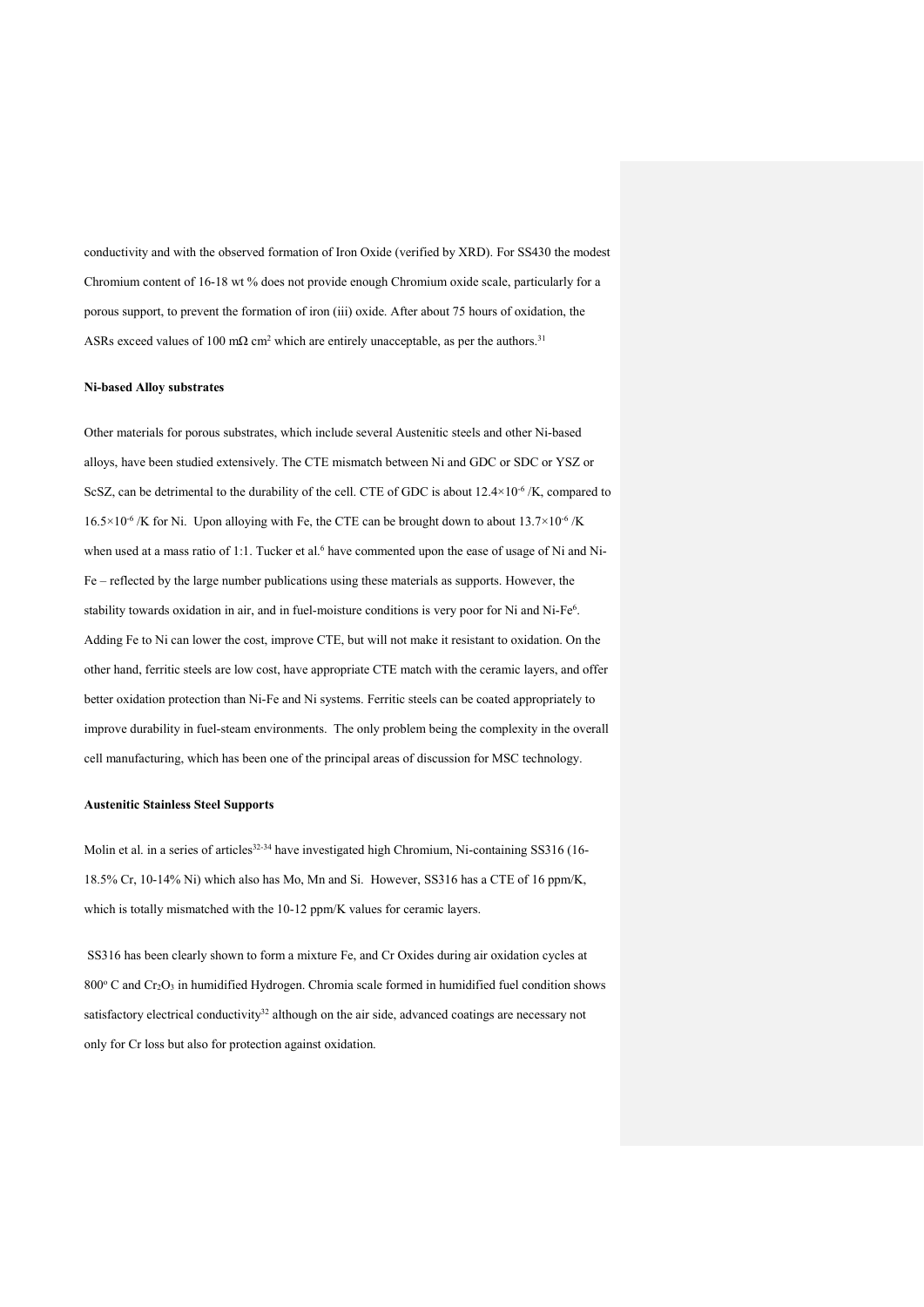Further work by Molin et al.  $(2010)^{33}$  on comparison of three porous stainless steel substrates as possible candidates for the support of MS-SOFC - PI600, 317L and 430L; all three cases report about 16-18% Chromium, the Ni contents are very different – the CTEs (TECs) are closer to the ceramic layer for PI600 (Table 6)<sup>39</sup> whereas SS317L is much higher, as has been commented upon before. SS317L has no protection at all, despite having significant Chromium where as PI600 and 430L do show the presence of the Chromium Oxide scale. Based on the mass change and porosity change results, the 430L and PI600 stainless steels seem to be suitable for SOFC applications (the latter is a lot closer, for an Austenitic steel, to the ceramic layer, as shown in Table 6). However, both 430L and PI600 show high ASRs with respect to their oxide scale, and cannot be exposed to air under operating conditions at 800°C.

Molin et al.<sup>34</sup> have recently (2015) studied IN625 Austenitic steel alloy as well, which has 20-23% wt Cr, >58 wt% Ni, < 5 wt% Fe, and a variety of micro-alloy components (Table 7)<sup>42</sup>. IN625 (Inconel 625) porous substrates (20-23% Cr, over 50% Ni) (Table 734) were tested for high temperature corrosion, in both air and in humidified Hydrogen, at temperatures from 700 to 800°C. As expected, the rate of corrosion in air is higher than in humidified Hydrogen. Corrosion rates can be reduced by infiltrating rate earth elements such as Ce, Gd, La and Y. Molin et al.34 have elicited a very simple impregnation (infiltration) technique for the rare-earth elements, using nitrates of Cerium, Gadolinium, Yttrium and Lanthanum, which were dissolved in ethanol, prior to infiltration. The weight change after calcination was no more than 1% of the infiltrated Rare Earth Oxide. The SEM data shown below in Figure 30 illustrates the corrosion resistance brought about by the infiltration process.

A comparison of the thickness of the oxide scale formed after 1000 hours at  $700^{\circ}$  C reveals a huge reduction in corrosion rates, particularly when Y is used (where there is a reduction by a factor of 50). While there is no conductivity measurement data or cell testing data, yet, this type of approach wherein one does not have to look for a very expensive 'magic alloy', and can merely modify the surface with strategic coatings, is very promising.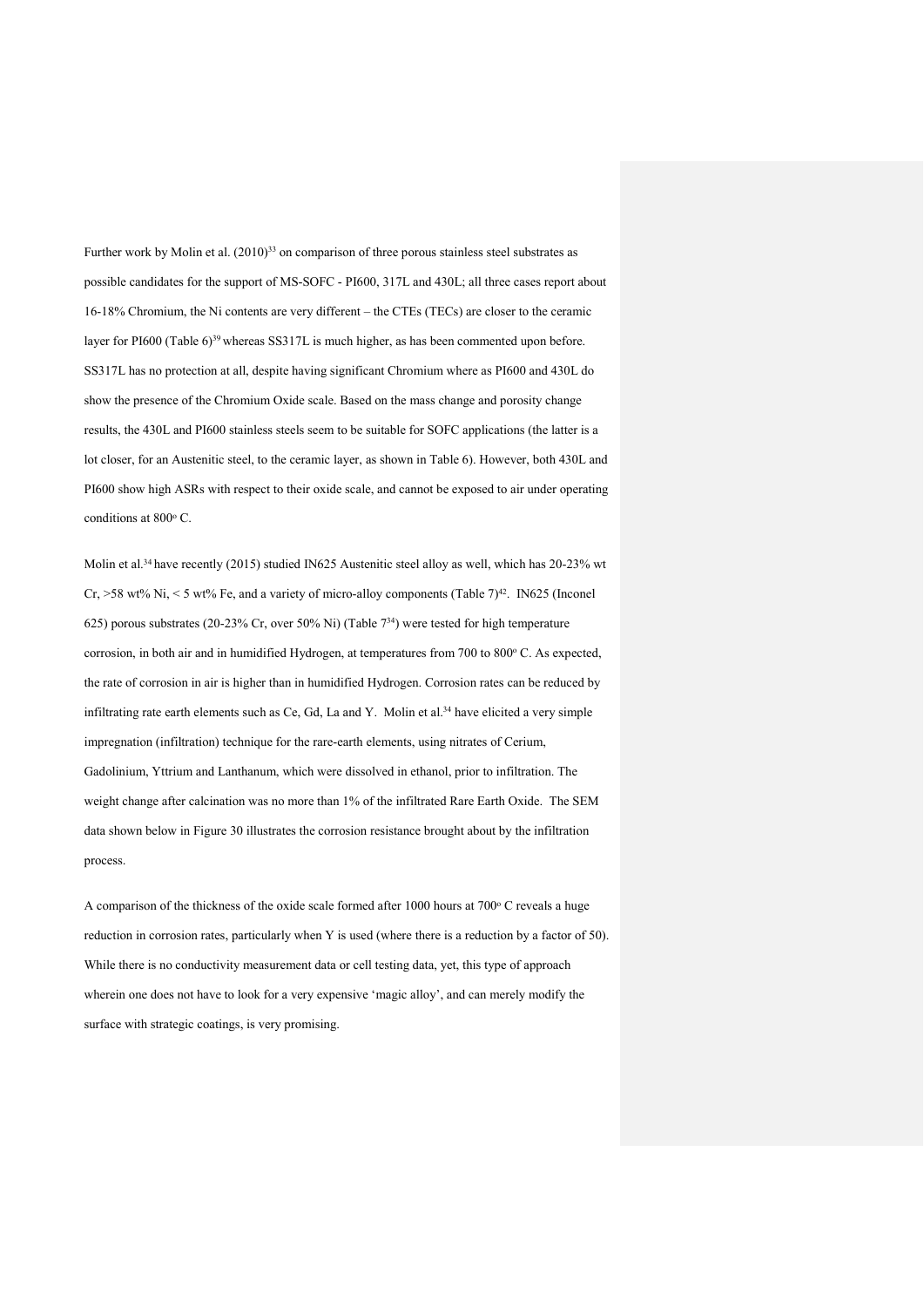Kesler et. al.<sup>47</sup> have used sol gel techniques to also generate protective coatings for Ferritic steel and make them oxidation resistant. La, Y and Ce Oxides (Rare Earth, RE) were infiltrated into the porous ferritic steel matrix, by first forming a precursor solution with ethylene glycol, and nitric acid, and then by deposition/ infiltration into the porous metallic matrix by a repeated process of dip coating and drying/calcination (400°C). After a final calcination step at about 650°C, the rare-earth oxides form on the surface of the metallic substrate. The dynamics are explained in detail in this reference. The RE oxides are considered Reactive Elements<sup>47</sup> which undergo reaction with the Chromium, thus forming a conductive coating. The aim of this approach is to preserve the stability of the porous substrate while ensuring adequate conductivity of the backbone structure. La<sub>2</sub>O<sub>3</sub> and Y<sub>2</sub>O<sub>3</sub> coatings showed better performance than CeO<sub>2</sub> coatings in protecting alloys from oxidation, from detailed Oxidation/ weight gain experiments. However, this strategy may be very effective in protecting ferritic steels like SS430L (used in this reference<sup>47</sup>) under high moisture conditions in the anode.

In what appears to be a manufacturing-friendly and recent effort (2015) to form a metal supported cell, a Ni-Mo porous alloy<sup>35</sup> is chosen as the support, with an anode which is composed of LSCM and LDC-NiO anode, LSGM electrolyte, SDC barrier layer and SSC cathode, all deposited by sequential Atmospheric Plasma Spray techniques (Yang and co-workers<sup>35</sup>). The method for substrate formation has described very precisely by Yang et al.<sup>35</sup> which includes – spray drying of Ni and Mo particles to ensure a consistent particle size distribution. The powders are filled into a steel mold of appropriate size and compressed at about 35 tons of load. Sintering of the powders in hydrogen at  $1200^\circ$  C with a pyrolyzable filler (pore former) completes the cycle for the porous substrate formation. Cell performances in Hydrogen atmosphere are impressive – about 1 W/cm<sup>2</sup> at 0.6 V at 700 $^{\circ}$ C.

Ni-Al porous substrates were tried out recently by Solovyev et al.<sup>36</sup>, (2015) as a variation to some of the NiCrAlY systems reported by Tucker<sup>6</sup>; Ni-Al powders were prepared in-house by a combination of a sintering step similar to 'pack-cementation' and combustion synthesis process and annealing at  $1300^{\circ}\text{C}$  in Ar. Ni<sub>3</sub>Al and NiAl phases were the dominant compositions, and the final porous structure had 27% porosity with an average pores size of 5 microns. The formation of the alloy containing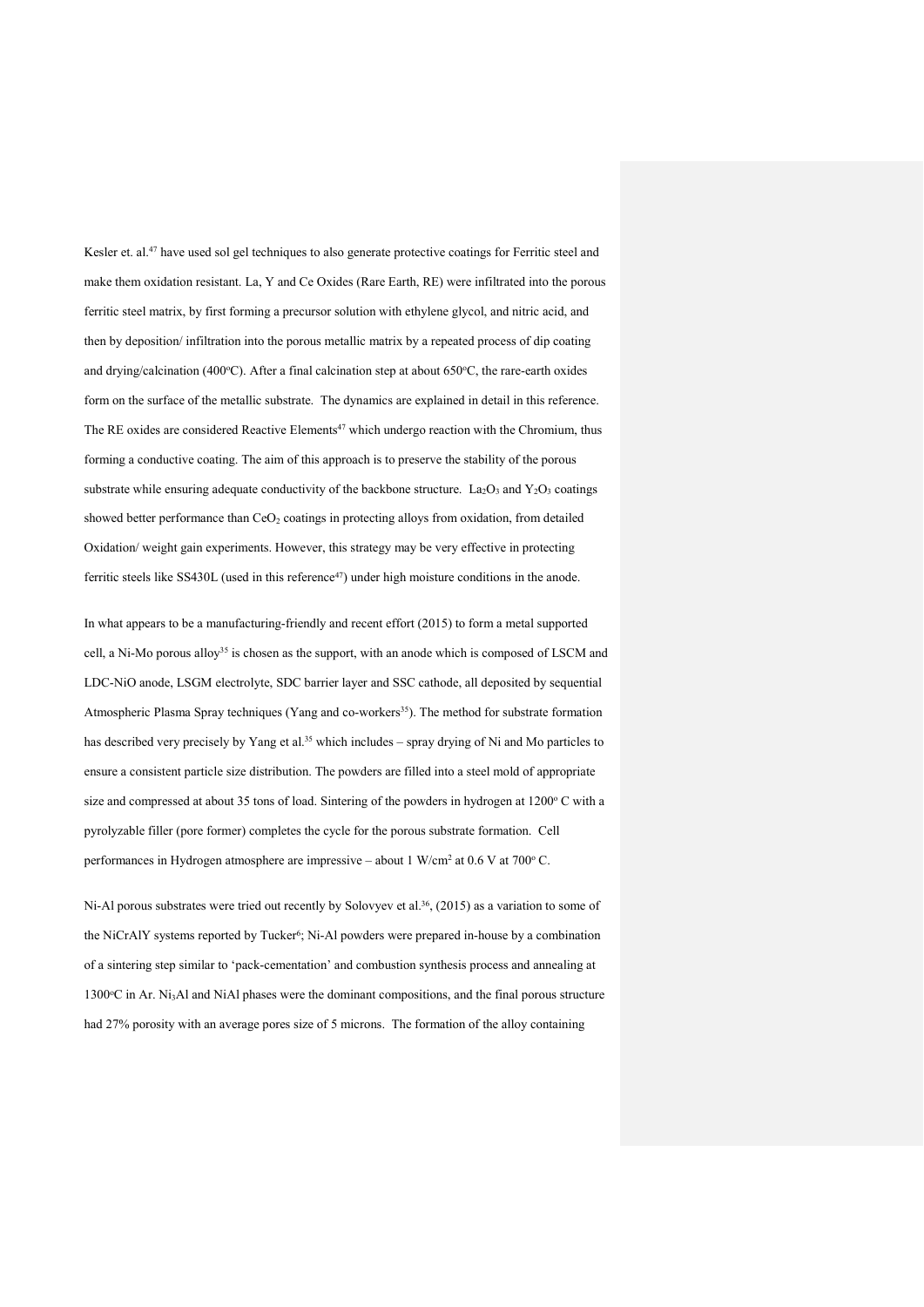about 20% aluminum is more stable to shrinkage at  $1200-1300^\circ$  C, can be sintered to as high as 1300 °C in Ar atmosphere, which allows for the sintering of the electrolyte phase at a higher temperature. NiO-YSZ anodes were coated by screen printing effectively, although during sintering of the half cell in Argon, partial reduction of NiO occurs, and Ni particles tend to agglomerate. The CTE of Ni-Al substrates (15 ppm/K) is mismatched with the ceramic layer, but the degradation of the interfacial layers has not been observed, over a 100-hour operating period, which could be due to the porosity of the metallic support.

On to this porous substrate layers were deposited, the NiO-YSZ anode layer by screen printing initially, followed by YSZ electrolyte by RF Magnetron Sputtering, interrupted every 20 minutes by electron beam 'treatment'. The electrolyte thickness was reported to be about 10 microns. The cathode deposition was done simply by a process of screen printing, and in-situ sintering at about 850° C. Figure 31 demonstrate the cell performances of cells with Ni-Al support<sup>36</sup>; at 0.7 Volts, a maximum power density of about 350 mW/cm<sup>2</sup> can be reached, at cell operating conditions of 800 $^{\circ}$ C, 150 ml/min of Hydrogen flow and 450 ml/min of air flow. Further optimization on microstructure is to be done, as the authors indicate, but the Ni-Al support is another alloy scaffolding that has been shown to be effective (microstructure shown in Figure 32). The only issue that has not been commented upon in this article is the stability of the Al containing substrate, towards oxidation, under high moisture levels. Performance data reported in this publication is with dry Hydrogen. Al tends to form a protective  $Al_2O_3$  layer in the presence of moisture or air or both, which is non-conductive and this could lead to more Ohmic resistances in moist feeds<sup>6</sup>.

## **Alloys for Interconnects (ICs)**

The differences in the attributes for ICs vis-à-vis porous substrates are quite simply that ICs are dense, and tend to generate Cr-oxy-Hydroxide vapor in air, thereby poisoning the adjoining cathode – whereas the anodic porous substrate is not exposed to air, but only to moist fuel. The latter case will deplete the Chromium over time, as a protective Cr-film that grows in thickness, as discussed extensively in the previous section – it is therefore a matter of which degradation mechanism plays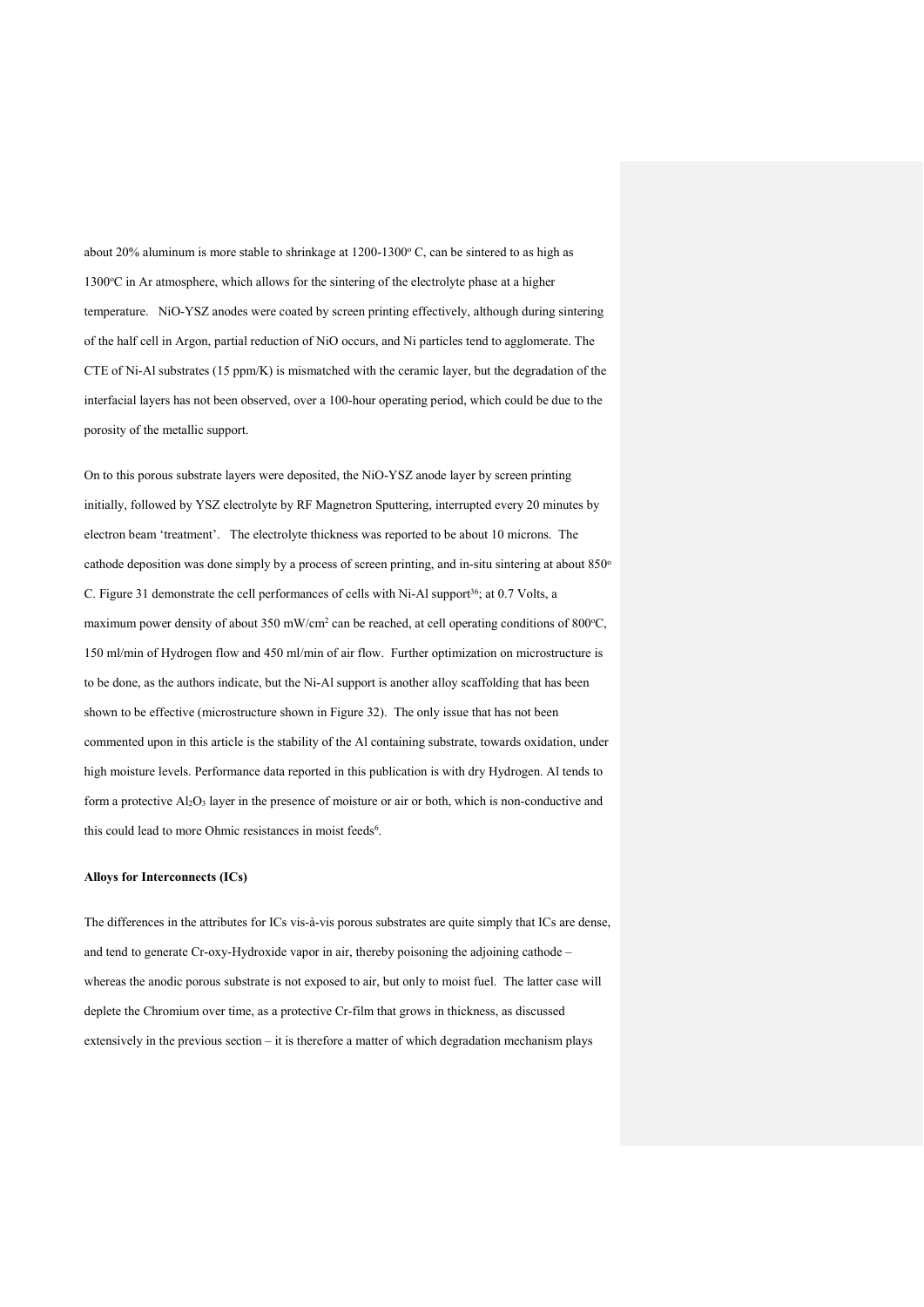the dominant role. The issue of CTE match with the ceramic layers is not the most crucial, since sealing schemes, and stack design can ensure that the ICs are not contacting the ceramic layer, intimately. Usually ICs are separated from each other by sealing (conventional cells, ESCs or ASCs) or are welded/ brazed to the substrate (MSCs) which is usually of the same metal. Many dense metal candidates are available for IC applications – Crofer® 22 APU, Crofer® H, ITM, ZMG 232 and SS 430 L, among Ferritic steels. Crofer® 22 APU is widely used in conventional SOFCs as the IC with cathodic coatings to prevent Cr poisoning. If coatings are to be used on the cathode, it is tempting to use cheaper IC materials as well such as SS430L. On the anode side, SS430L ICs will also be exposed to spent fuel with high moisture levels – this is a similar situation to that encountered by porous steel substrates, and solutions such as protective coatings can be implemented in the same way for ICs too.

During evaluation of the IC, similar testing methods (described earlier) are used to check for corrosion stability, i.e., weight gain tests using cyclic oxidation protocols at about  $800^{\circ}$  C, and 4 point conductivity testing to examine conductivity of the oxide films that tend to form on the surface in air, and in steam/H2.

Most developers continue to use Ferritic steels for IC applications<sup>7-20</sup>. Since the IC development is 'across the board' extending to all kinds of cells, developments in ICs and coatings, have not been discussed very much in this review. Only coatings on porous metallic substrates are discussed further, as part of manufacturing operations.

#### **REVIEW OF ADVANCED MANUFACTURING AND CELL-STACK INTEGRATION**

Manufacturing techniques hold the key to significant cost reduction for MSCs – having significantly low materials cost will not amount to much if it is not backed up by similar cost-effective manufacturing techniques. The latter must evolve to highly automated and precise set of operations capable of generating high throughputs. Typical techniques that can be scaled up are – tape casting (TC), screen printing (SP), Thermal Spray, and colloidal deposition, viz., Inkjet Printing, electroplating/ electroless plating, for deposition on surfaces; which is followed by high temperature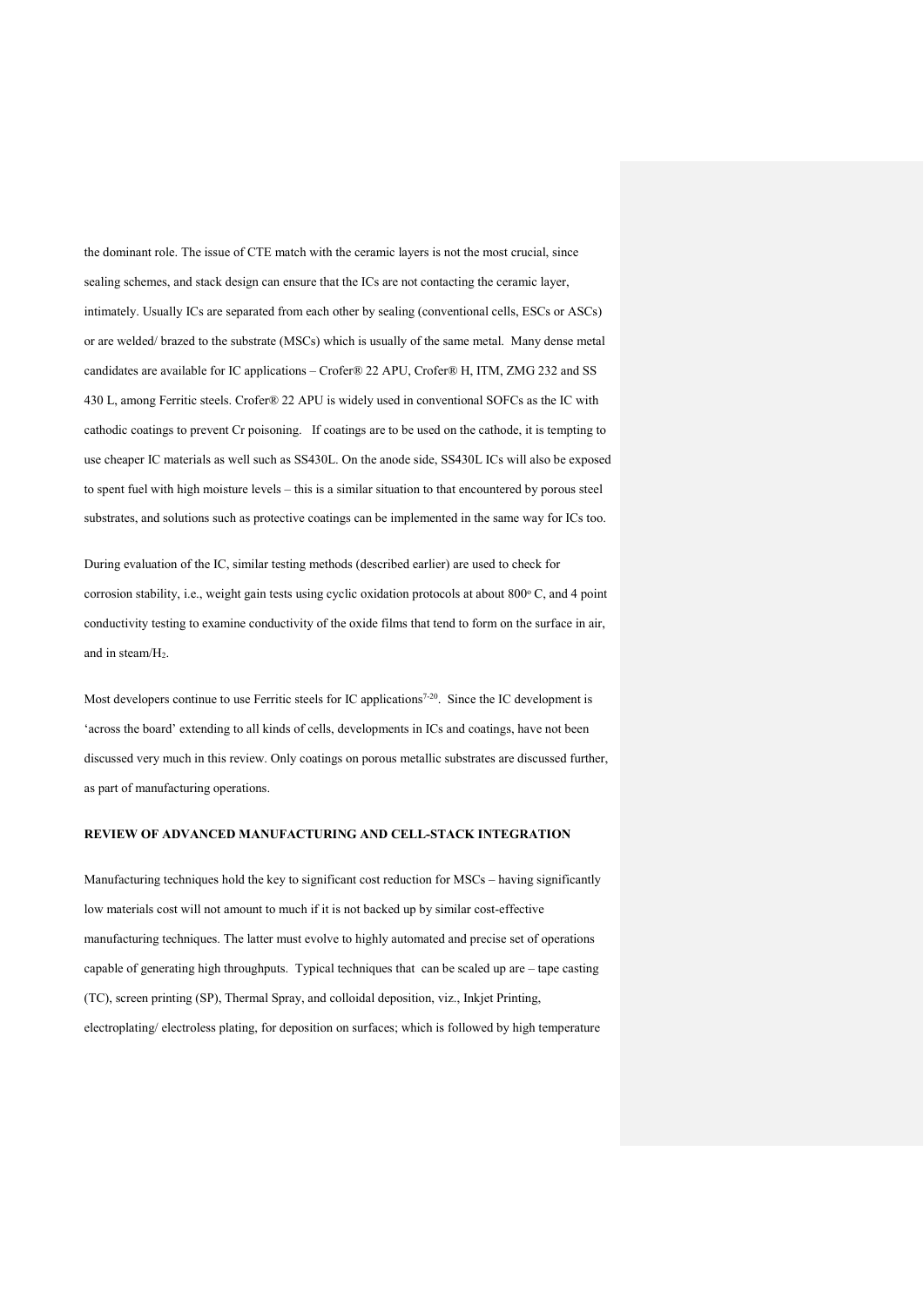sintering in furnaces, although thermal spray, e.g., Atmospheric Plasma Spray and its variations in terms of vacuum and low pressure, Spray Pyrolysis offer major possibilities in a combined deposition and sintering mode, due to the short time scales involved to complete the sintering / co-sintering 37-46, 55-56, 74-76 .

Hui et al.<sup>37</sup> in a comprehensive review, have discussed the technology of Thermal Sprays in general, including the widely used Atmospheric Plasma Spray. Plasma Spray (PS) technology has been used extensively for coatings for turbine blades, components of diesel engines, for example, where protection of crucial metallic parts with ceramic layers, are necessary, to protect them from wear and tear, and corrosion. The extension of PS (or Thermal Spray) to SOFC coatings is an example of crossfertilization across applications, and can give a near dense and integral electrolyte layer with ceramics like doped ceria<sup>36</sup>. Hui et al.<sup>37</sup> have described the methods for plasma spray, along with the principles of operation, i.e. generating the extremely high temperature plasma 'plume' using high voltage, and using inert gases with Hydrogen in variable proportions to control the temperature of the plume. There is a delivery system of particles into the Plasma Zone, whereby particles undergo melting, and travel via the plasma jet onto a target, where they cool and solidify, as they hit the target (the target can also be cooled to adjust the surface temperature). A similar delivery system can be designed for or suspension or solution plasma spray. Plasma zone temperatures are easily over 6000 K, although the temperature of the target can be usually in the range of  $1000-1500$  °C. A significant advantage is the short 'processing' time for a deposition on the sample, in the plasma region, which enables high throughputs – of nano powders and coatings. YSZ and LSM powders of particle sizes < 100 nm have been marketed for niche applications.

In comparison with the traditional ceramic processing methods in SOFCs which include – tape casting, screen printing, spin coating, furnace sintering47, PS has the potential to minimize processing costs, due to usage of lesser equipment, high volume of production, easy scale up, although the lack of precise control in the ceramic microstructures is under development. In SOFCs, while plasma spray can be used for deposition of cathodes, anodes, barrier layers, IC coatings and electrolytes, it is the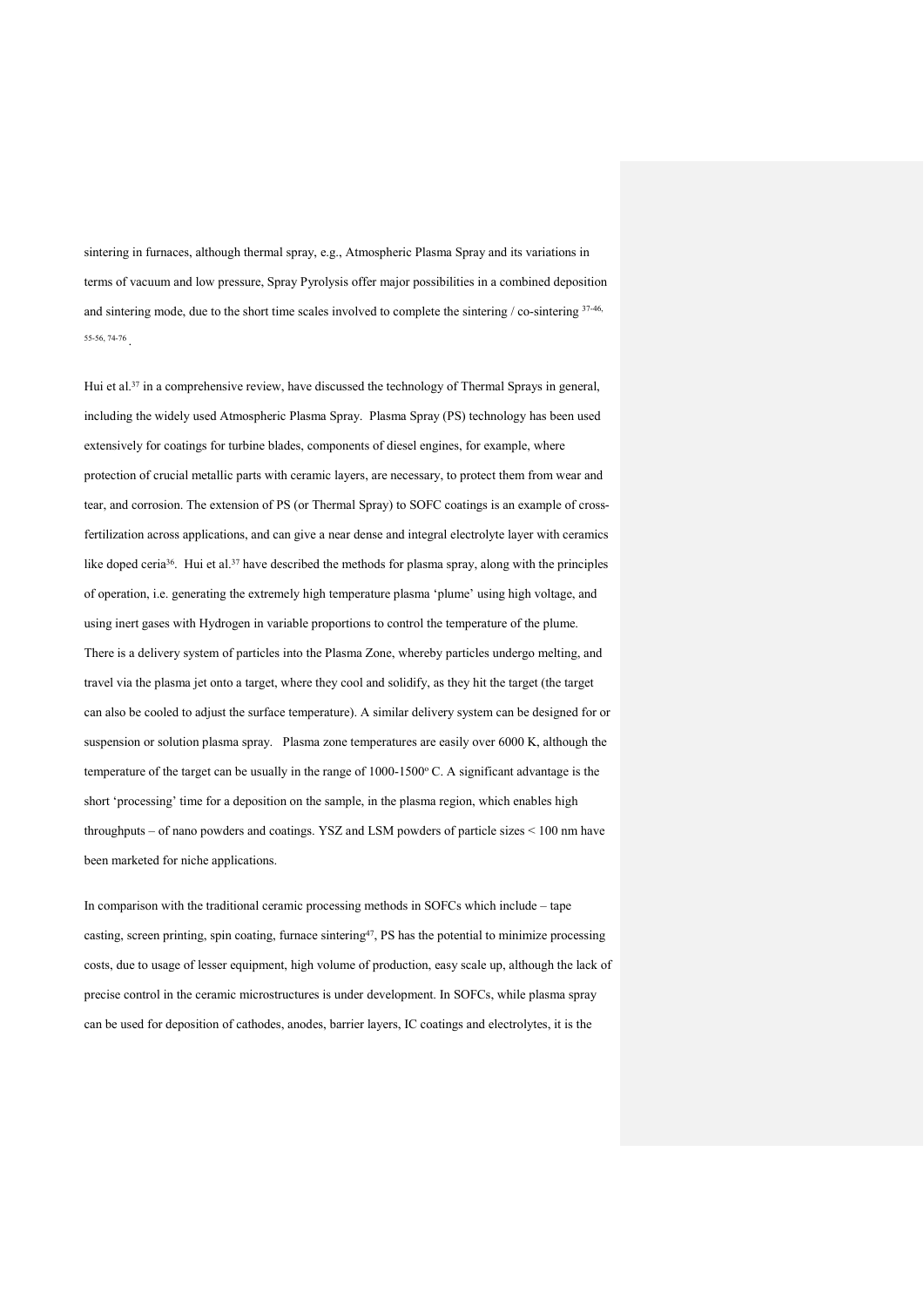last one that can make a big impact in case of MSCs. Electrolyte layers can be deposited either via PS or via screen printing on pre-sintered porous metallic substrates in several cases (or even without the anode functional layer pre-deposited and sintered)  $\frac{6}{5}$  but 100% densification of the electrolyte layer is not easy to accomplish, as green density obtained by wet colloidal deposition is not sufficient for the half-cell layer to be sintered at  $1200^{\circ}$  C or less, at which the porous substrate was sintered – the only exception being Ceres Power's 1000°C air-sintering technology. Even in situations where researchers have used Spray Pyrolysis, where annealing is required for densification,  $1200^{\circ}$ C is shown to be necessary for total elimination of porosity<sup>38</sup>, at least in the case of YSZ and GDC. One of the problems as highlighted by Scherrer et al.<sup>38</sup>, from ETH Zurich, is that porosity tends to form, as and when salt precursor and additives decompose during the deposition and subsequent annealing.

However, the technology associated with the deposition of 'molten' electrolyte powders from the plasma zone, hitting the target substrate along with the plasma plume, can be far more effective than the conventional 'ground up' aqueous/ organic deposition of powders on substrates, followed by a slow high temperature cycle in a furnace. The authors of this review<sup>37</sup> have emphasized that APS (Atmospheric Plasma Spray) can work effectively to deposit electrolyte powders on metallic substrates. Moreover, there are variations in plasma spray as well – the traditional Powder plasma spray (PPS, specifically; in most cases APS automatically refers to PPS) where flowability of the powders is important – achievable by partial sintering of as-received electrolyte powders, followed by pulverization/ crushing, thereby generating flowable powders (typically around 100 microns for GDC58. Suspension Plasma Spray (SPS) wherein powders are dispersed finely in a liquid and injected into the plasma zone, Small Particle Plasma Spray (SPPS), which involves spraying of nanoparticle powders, and spraying molten particles under reduced pressures (Vacuum Plasma Spray, VPS).<sup>37</sup> Further along, in the article, more examples are provided showing the efficacy of Plasma Spray coatings for electrolytes, cathodes and anodes on porous or anode-coated porous metallic substrates.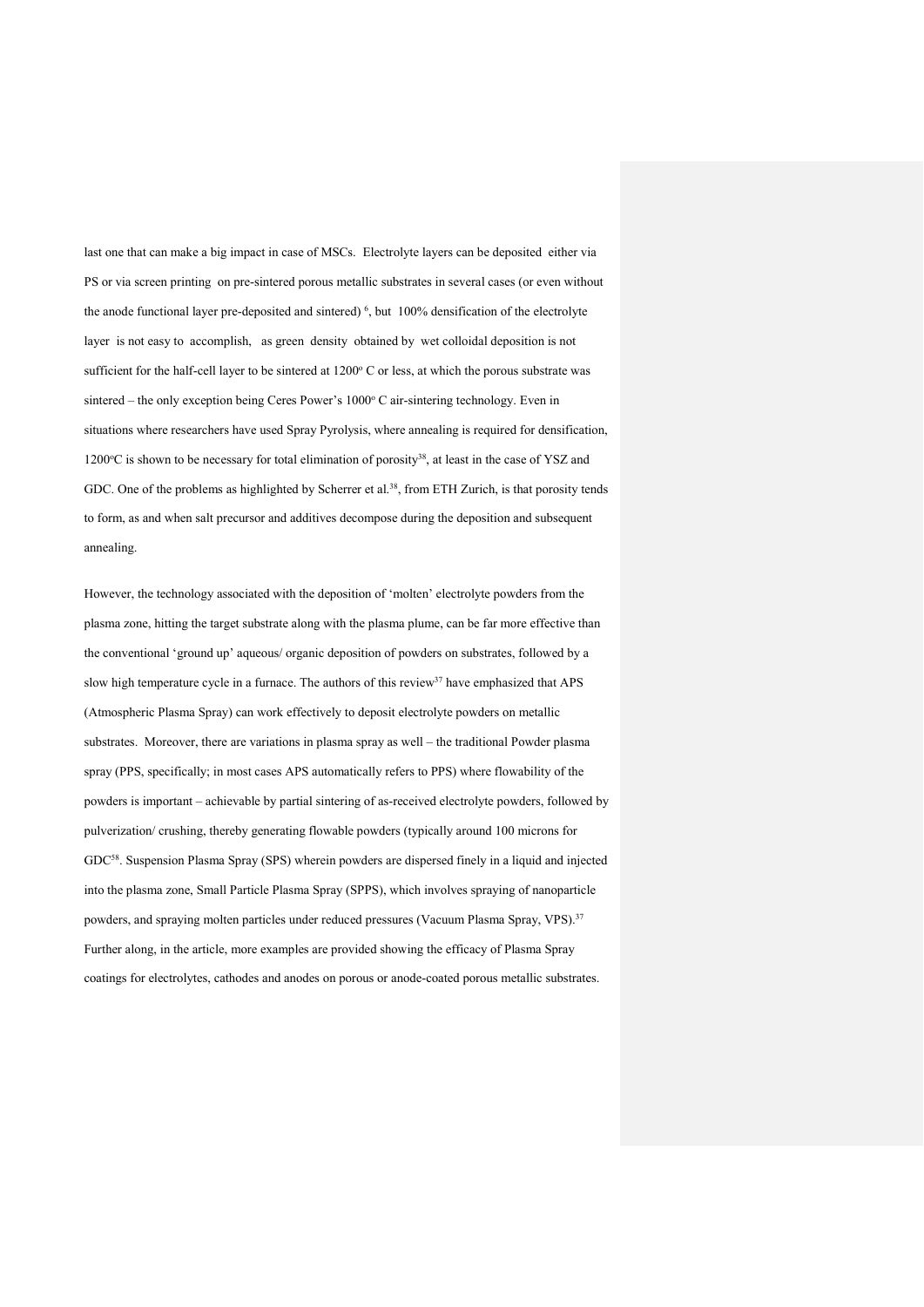APS also offers tremendous scope for an 'assembly line' type production – further emphasized by Kesler et al.<sup>42-47</sup> as it can be implemented either using powder or by slurry or by precursor solution. Developments in Atmospheric Plasma Spray (APS) towards achieving better plasma plume (flame) control are in progress, in a bid to lower the operating and CAPEX costs associated with Vacuum Plasma Spray (VPS) techniques. Table 8 catalogues a comparison of processing techniques like PLD when integrated with Plasma Spray – for cases where the electrolytes are bi-layered<sup>46</sup>. The latter has been used extensively by DLR in its SOFC multi-layer deposition processes, but they too integrate plasma spray with PVD and Magnetron techniques as they go to less than 2-3 micron thicknesses. Typical Plasma Spray Parameters used by Kesler and co-workers (2009)<sup>55</sup> using Suspension Spray (SPS) for electrolyte deposition and regular powder spray deposition for the anode and cathode are shown in Table 9.

Further variations<sup>43</sup> in operating conditions are reported below, by Kesler et al. (2011), in Table 10. Early work<sup>42-44</sup> indicated high surface roughness, and cracks in the surface, leading to poor cell performances in the 650-750°C (OCVs from 0.9 to 1 V), on YSZ electrolyte cells with SS430L Ferritic steel porous supports (2009-2011). There has been tremendous evolution in optimization of Plasma Spray techniques, reported by the same author <sup>23, 24, 47, 74-76</sup>, culminating in some very high performances mentioned earlier in the technology development section, and in Table 11.

The usage of plasma as merely a heat source, i.e., 'Plasma Glaze', like a Rapid Thermal Processing which was experimented at NFTDC, Hyderabad in collaboration with University of Cambridge, UK <sup>56</sup> offers a very quick turnaround time – in fact the maximum time spent by a sample undergoing treatment under plasma could be no more than 5 minutes. The operations for deposition of electrolyte and anode on porous SS430L, and for the cathode are entirely carried out in air. The only step taking place in reducing atmosphere is the preparation of a porous SS430L substrate.

The combination of APS with High Heat Flux technique ('Plasma Glazing'), in conjunction with colloidal deposition of anode functional layer and cathodic layer, 56-58 can have a huge impact in achieving high throughputs, and in lowering manufacturing costs. For example, a simple cell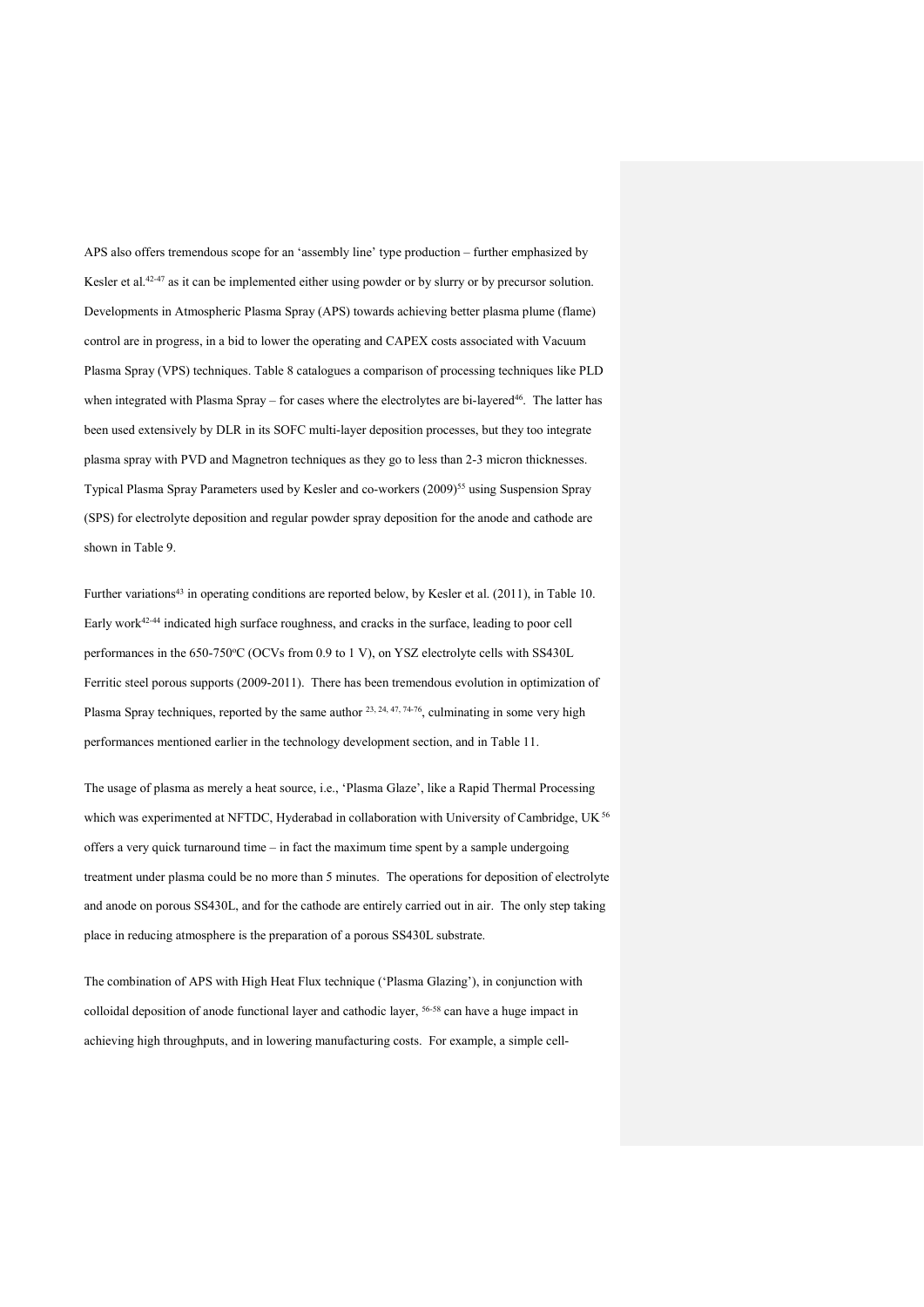sintering protocol comprising – substrate preparation, APS deposition of an anode functional layer, APS deposition of the electrolyte layer, followed by the cathodic layer, can be accomplished. There are two complexities that do emerge that need to be resolved prior to generating a commercial process for MSC production – one being, the need for barrier layers. It has been shown earlier 12-15 that barrier layers which are typically about 1 micron are used to enhance durability and minimize degradation. Layers with such low thicknesses, are difficult to achieve by APS, and in the examples shown earlier, techniques such as PVD and/or Magnetron sputtering are being used. The latter techniques rely on vacuum, and are expensive in comparison to atmospheric operations. Barrier layers of higher thicknesses which are typically achievable by plasma techniques invariably add to the resistance of the cell. To avoid depositing Barrier layers, we may need to perhaps re-visit our understanding of the interfacial changes both at the support-anode interface and at the electrolyte-cathode interface, and find ways to minimize degradation.

The other issue that needs resolving is that APS and its variants, have at best, generated about 1.10 V OCV reported<sup>23</sup>, which is a clear indication that competency in manufacturing has not yet been achieved to a near-100% level, i.e., manufacturing a 100% dense ceramic electrolyte layers.

This area offers immense scope for advanced research – whereby the microstructure of a splat geometry, can be modified by adjusting process parameters and operating conditions, and possible reengineering of the deposited ceramic.

Other strategies for deposition of electrolytes, protective coatings, barrier layers and electrodes include – Sol gel coatings<sup>47, 60</sup>, PVD, RF Magnetron, Gas Flow Sputtering<sup>12-15,60</sup> traditional co-tape casting, and co-firing<sup>49,50, 53, 61</sup>, Phase Inversion preparation process<sup>51</sup>, and some innovations such as Powder extrusion Molding, as well<sup>48</sup>.

#### **Barrier Layers**

Barrier layers must have sufficient electronic conductivity, porosity and CTE compatibility with contiguous layers, and be very thin, typically 1-2 microns, to minimize all non-electrolytic Ohmic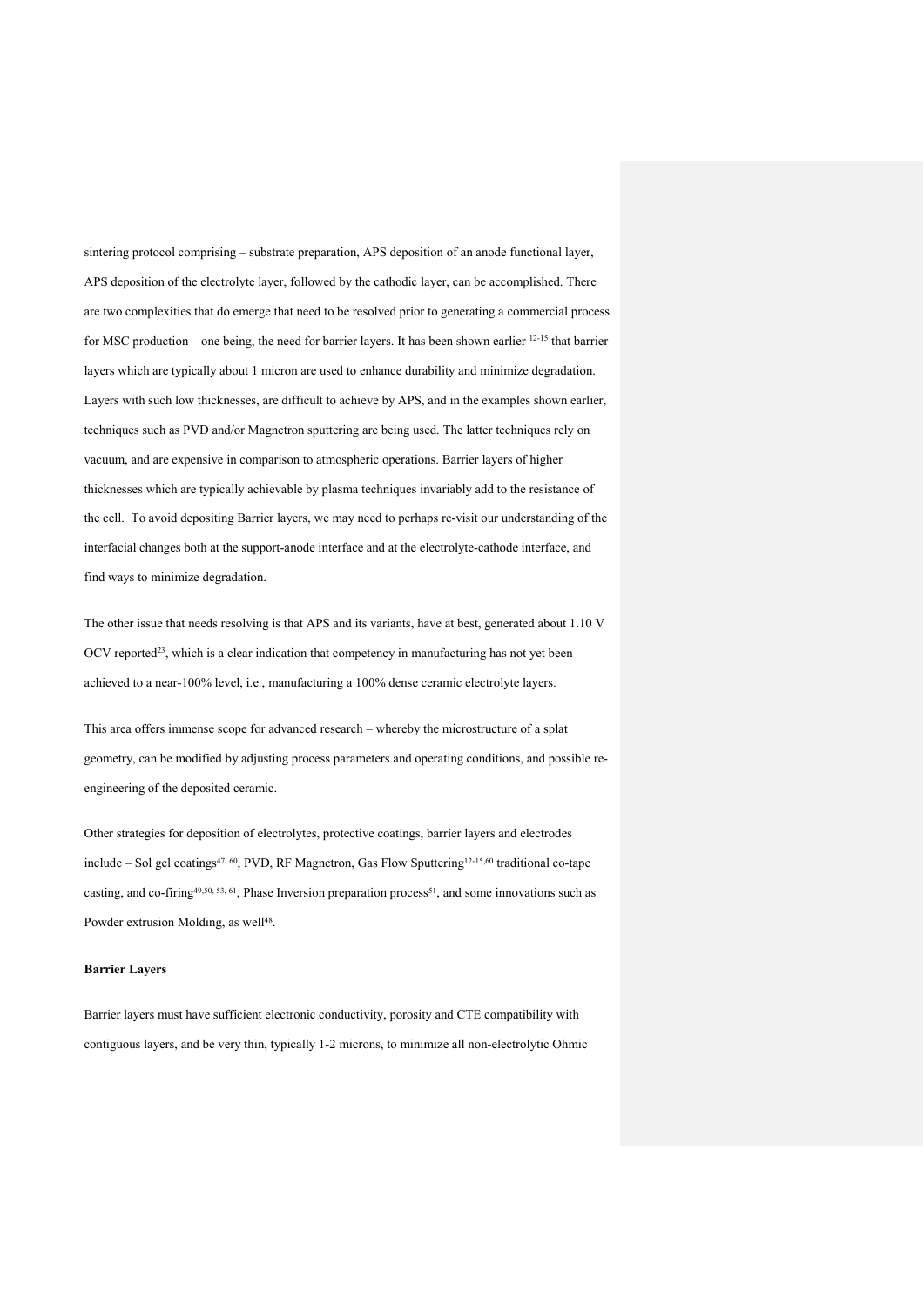resistances. Much of the work has focused on – La-Chromates<sup>36</sup>, GDC<sup>36, 62, 76</sup>, SDC<sup>76</sup>. These materials have been used both in the anode as well as in the cathode, where there is the possibility of interaction of species such as LSCF with YSZ at the fabrication temperatures of about  $1000^{\circ}$ C or so<sup>63</sup>, which are typically used.

Techniques such as electron beam evaporation (EB-PVD) yielding about 0.5-1-micron layer of GDC, and reactive spray deposition (RSDT, in air, < 2 micron) of GDC for comparison, highlighted in the work by Julich-NRC-UCONN (2011)<sup>62</sup> are being used to obtain the barrier layer that satisfies the stringent requirements. Over a 5-hour test at 900°C the authors<sup>62</sup> demonstrate that inter-diffusion of Ni against Fe and Cr, are prevented in this time, although the performance of a full cell has not been discussed in this work.

The early work on diffusion barrier layers (DBL) such as  $Cr_2O_3/Cr_2MnO_4$ , GDC and Ceria<sup>65</sup>, deposited by vacuum Plasma Spray methods on the anode side, on a MSC comprising – FeCr substrate, Ni-YSZ anode, YSZ electrolyte and LSCF cathode, gave about 430 mW/cm2 at 0.7 V, at 800 $\degree$ C, in the case for ceria as DBL. A 165-hour test carried out at constant current of 0.3 A/cm<sup>2</sup> showed stable operations and no degradation. However, after further operations, 'break-away' oxidation of the Fe-Cr substrate resulted in degradation and huge diffusional resistances – although the causes for it are specific to the experiment and not generic for the substrate.

Other instances of barrier layers on the cathode side of the MSC are reported by Bae et al. (2010)<sup>64</sup> and Kesler et al.76 where variations are made in the deposition of either GDC or SDC, respectively. Bae et al.64 clearly report the loss of performance of YSZ cells without use of cathodic barrier layers (from 0.81 W/cm2 maximum power density to 0.63 W/cm2, over a 50-hour period, at 800 $^{\circ}$ C), even upon exposure of the YSZ to the unsintered BSCF cathode, at temperatures as low as 800°C. This is attributed to the formation Sr and Ba Zirconates, which were discussed earlier. The authors use BSCF cathodes as well, and have experimented with unsintered cathodes, and sintered cathodes with unsintered GDC barrier layers. Maximum power densities of about 0.78 W/cm2 were achieved at 850°C for 'un-sintered' BSCF cathodes, when used with an un-sintered GDC barrier layer – it is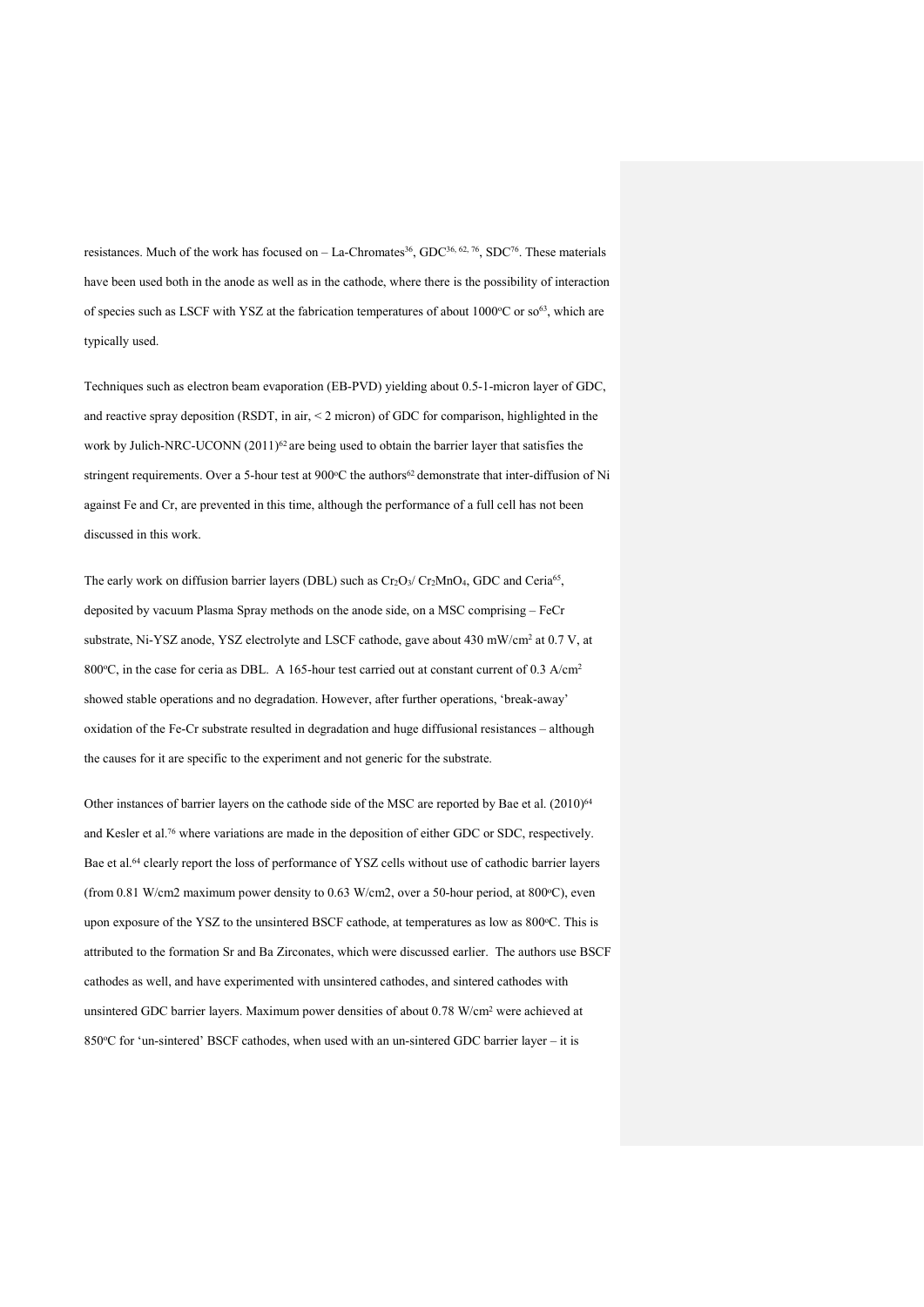claimed that the use of the GDC barrier also enhanced the adhesion of the cathode to the electrolyte and boost performance, and lowers degradation, as observed from a 1000-hour run. The GDC barrier thickness is maintained to < 1 micron, for optimal performance. Further extension of this work towards optimizing cathode performance is discussed in the next section.

Kesler et al. (2016)<sup>76</sup> have prepared barrier layers (SDC) by Suspension Plasma Spray deposition, with thickness of about 2 microns, on the cathode side. From EIS data on symmetric cells, in some cases, over time, they have demonstrated the stability induced by the deposition of the barrier layer, at 750o C for YSZ cells. Much of this work is towards characterization of symmetric cells, and the resolution of their EIS spectra – any form of plasma spray deposition of ultra-thin barrier layers, if successful, may provide to be a boost toward facile cell manufacturing.

#### **Strategies for deposition and stabilization of cathodes**

The complexity in terms of manufacturing as already been discussed. On one hand the substrate, anode, electrolyte is usually sintered together – under reducing conditions, whereas the cathode layer has to be then deposited in the end, and sintered in air, keeping the rest of the cell (particularly the metallic support) under reducing conditions. One can, as demonstrated in several papers referenced here, sinter the cathodes in-situ, i.e. prior to cell operations at the temperatures of interest, the cells can be kept at a higher temperature (900 to  $1000^{\circ}$ C) for a typical short time, allowing the cathode to sinter and bond with the electrolyte – during this operation, however the anode side would be under reducing or inert conditions which prevents porous metallic substrate from oxidation. It is also very likely that during this period, considerable coarsening/ agglomeration of Ni may occur, since NiO  $\rightarrow$ Ni transition has already taken place during the sintering of the half cell in reducing atmosphere.

Plasma Spray of cathodic powders<sup>76</sup>, or providing Plasma Heat<sup>58</sup> alone after colloidal deposition, are viable methods for cathode deposition, once the half-cell has been fabricated. By using Plasma Spray (suspension) one can also deposit the cathodes (LSCF) with carbon pore former (Kesler et al.76), and introduce barrier layers (SDC) between the cathode and the electrolyte as well, in a bid to lower the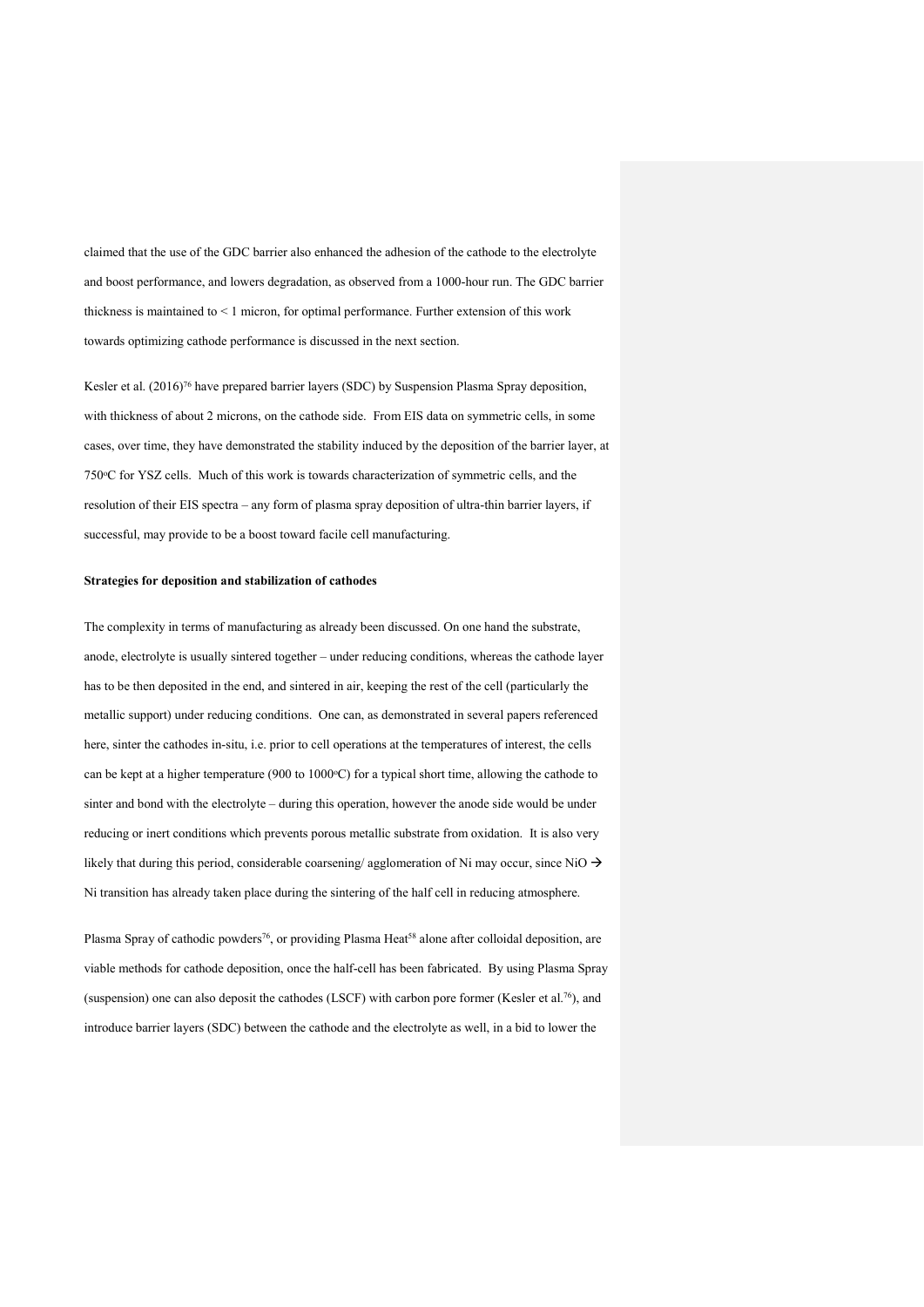ASR of the cathode, and to prevent chemical interaction between the electrolyte and the cathode. Very low ASRs of about 0.062 Ω.cm<sup>2</sup> were reported, at operating temperatures of about 744 °C as well<sup>76</sup>.

Kesler et al. have used 'axial injection' plasma spray<sup>74</sup> and 'Solution Precursor' Plasma Spray<sup>75</sup> variations of Plasma Spray methods to deposit Ni-YSZ anodes with controllable pore sizes/porosity using carbon black pore formers as well. The cell fabricated entirely by axial injection plasma spray has shown to give 1.13 W/cm<sup>2</sup> maximum power density at 850°C. Solution Precursor Plasma Spray deposition of Ni-YSZ anodes, are shown to generate about  $0.52$  W/cm<sup>2</sup> at  $750^{\circ}$  C in humidified Hydrogen.

To ensure stability against reduction, and with a view to generate higher cathodic activity for intermediate temperature applications, newer materials have been investigated recently. Vibhu et al.<sup>67</sup> (2015) have continued their characterization and stability studies on Nickelates which are known to be stable under reducing conditions. La<sub>2</sub>NiO<sub>4+  $\delta$ </sub> (LNO) are stable under reducing conditions, and  $Pr_2NiO_{4+\delta}$  (PNO), offer high electrochemical activity. Mixing the two materials as La<sub>2-x</sub>Pr<sub>x</sub>NiO<sub>4+ δ</sub>, mixed nickelates were synthesized (LPNO), and studied as possible oxygen electrodes for solid oxide fuel cells (SOFCs). Electrochemical characterization of half-cells<sup>67</sup> confirmed the following –

- i. The ratio of La/Pr, as determined by x, strongly determines electrochemical performance, e.g. La rich phases ( $x \le 0.5$ ) may provide higher stability while  $0.5 \le x \le 1$  generates better performance (lower ASR).
- ii. All the lanthanum–praseodymium nickelates are over-stoichiometric in oxygen in the whole temperature range (up to 1000°C, from TGA data) in air and in Argon.
- iii. Other properties such as electrical conductivity, CTE's, oxygen diffusion and surface exchange coefficients appear to be adequate for the application of LPNO for MS-SOFCs. In this work however, cell performances have not been carried out yet, and this may be another significant step towards achieving higher performances in the 600° C temperature ranges for MSCs.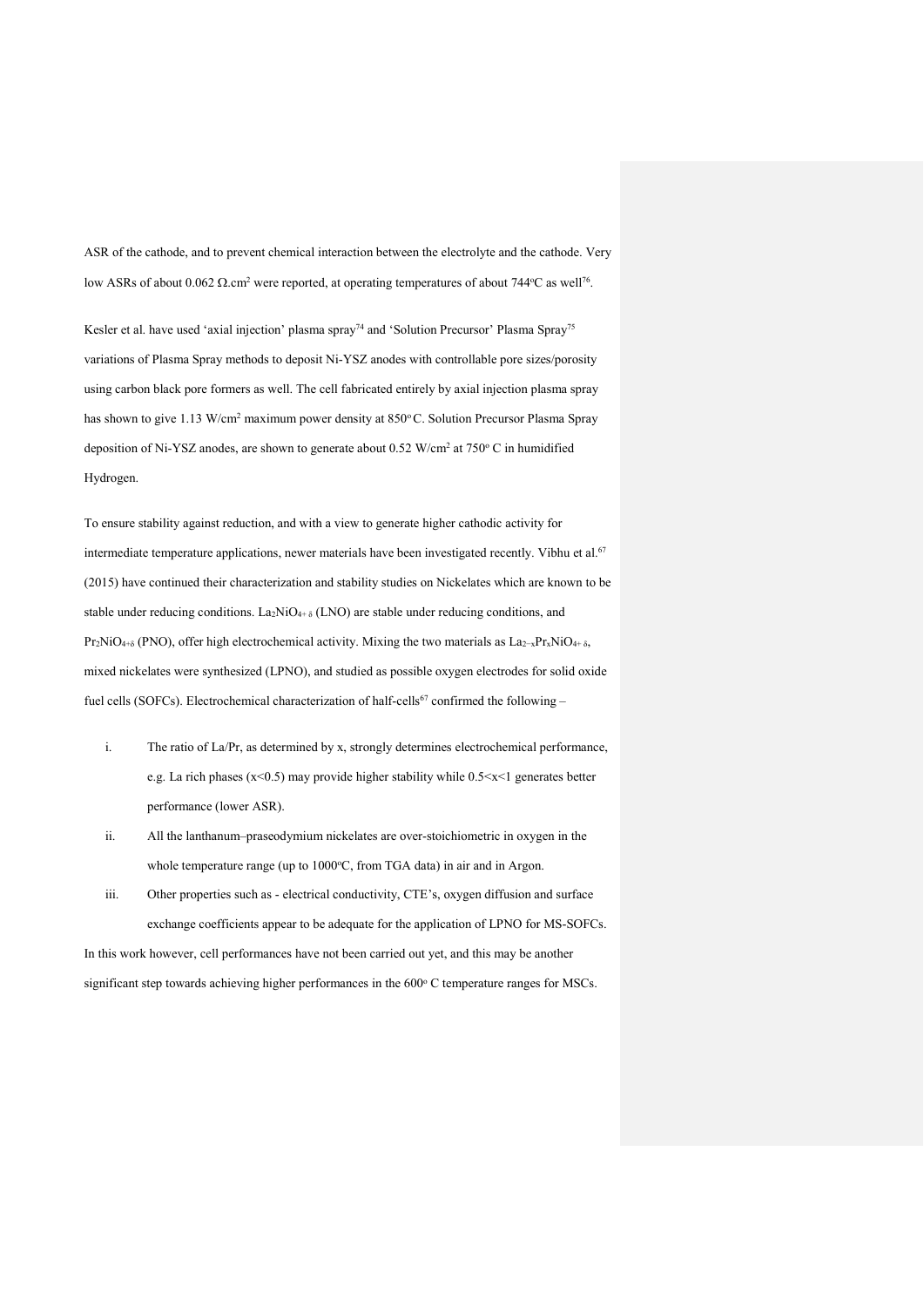Other methods to solve the requirement of cathode sintering are quite simply – using 'un-sintered' cathodes<sup>64, 66</sup> and subjecting them to process/ operating conditions. BSCF (Ba<sub>0.5</sub>Sr <sub>0.5</sub>Co<sub>0.8</sub>Fe<sub>0.2</sub>O<sub>3-δ</sub>) is known to sinter at lower temperatures. To improve adhesion to the electrolyte and to improve performance durability with time, Bae et al. (2010)<sup>64</sup> added a buffer layer between the 'unsintered' cathode and the electrolyte, of varying thicknesses – from 1 micron to 6 microns. Like the cathode, the buffer layer can either be sintered, or un-sintered. The authors report increased polarization (from EIS experiments) as buffer layer is increased in thickness, and slightly better cell performance (0.76 W/cm<sup>2</sup> for un-sintered buffer layer to 0.82 W/cm<sup>2</sup> for sintered buffer layer); however, sintering of BSCF improves performance to  $1.23 \text{ W/cm}^2$  at  $800^{\circ}\text{C}$ , as shown in Figure 33, with microstructures shown in Figure 34.

Bae et al.<sup>66</sup> (2011) have compared BSCF performance with 'unsintered' LSCF ( $La_{0.6}Sr_{0.4}Co_{0.8}Fe_{0.2}O_3$  $δ)$  and LSM (La  $0.8$ Sr $0.2$  MnO<sub>3</sub> $δ)$ , without using any buffer layer, and claim acceptable performances. BSCF and LSCF coated cells show similar performances whereas un-sintered LSM exhibits very poor performance, revealing poor sinterability under operating conditions (800°C). Metal supported BSCF-Cells (STS430 plates with flow channels) show a power density of about 0.74 W/cm<sup>2</sup> under the same operating conditions and shown in Figure 33.

Infiltration of cathodes and anodes into porous scaffolds/substrates which were done and reviewed by Tucker et al.<sup>6</sup>, continue to be pursued by many research groups. Zhan et al. (2014)<sup>69</sup> have fabricated cells with a porous SS430L support, coated with dense YSZ electrolyte (about 20 microns thick) and followed by porous YSZ as a cathode scaffold. They have used  $S$ rFe $_{0.75}$ Mo $_{0.25}$ O<sub>3-δ</sub> (SFMO) as both anode and cathode catalyst, both of which are relative new materials, having never been used in commercial SOFC applications. SFMO is infiltrated both in the cathode and anode side, after the triple layer mentioned above has been fired in a reducing atmosphere. These cells show maximum power densities of 0.74 W/cm<sup>2</sup> at 800° C in moist hydrogen and 0.4 W/cm2 at 700°C. Along similar lines a Redox-stable  $La_{0.6}Sr_{0.4}Fe_{0.9}Sc_{0.1}O_{3.5}$  (LSFSc) oxides are introduced as symmetric electrode catalysts by Zhan et al.70, reporting about 0.65 W/cm2 maximum power density (voltages.). EIS data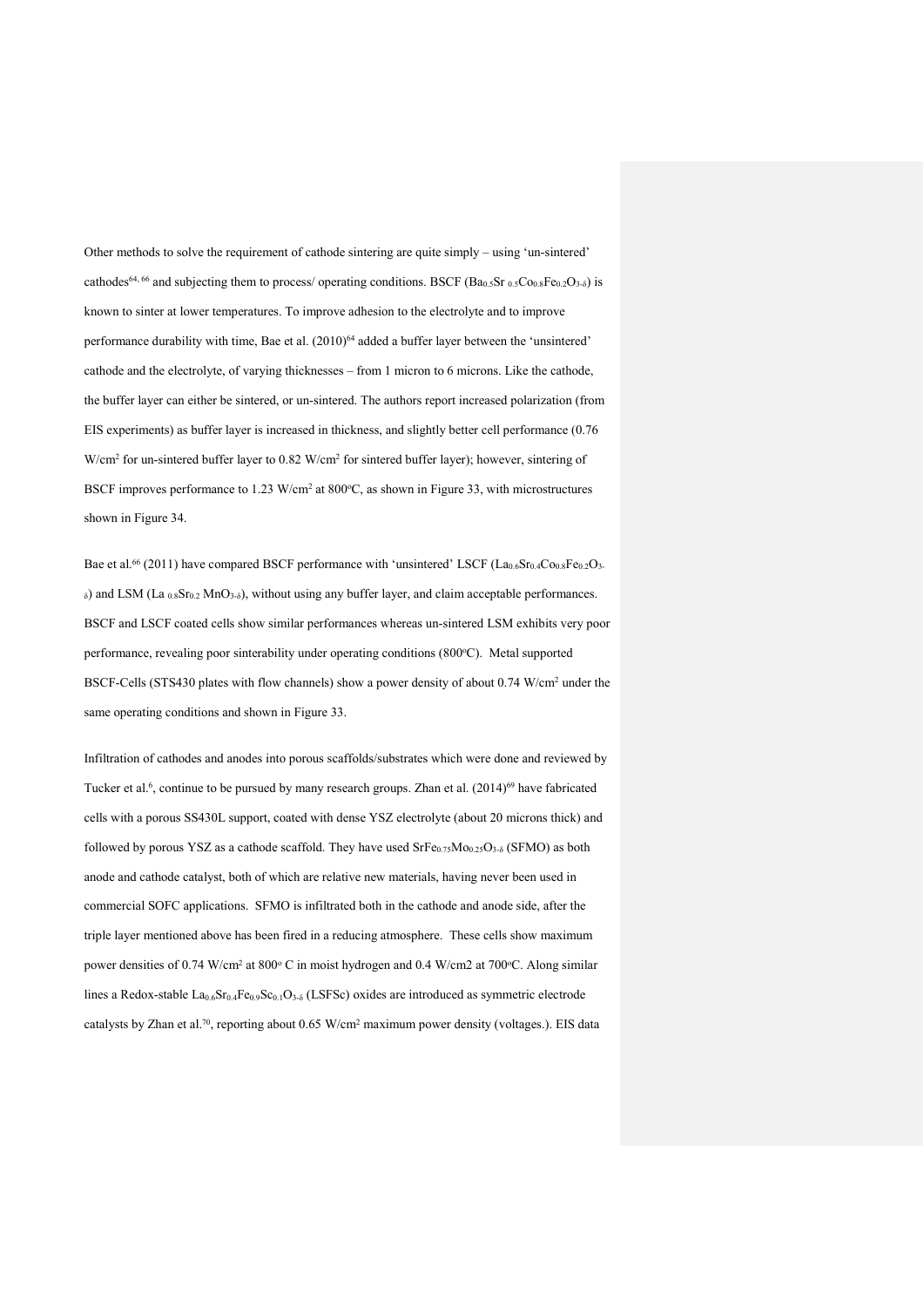Impedance analyses (EIS) on symmetrical cathodes and anodes show that the anode polarizations represent the largest losses while the cathode polarizations make negligible contribution to the overall polarization. The authors proceed along the next logical step, i.e., replace the LSFSc by Ni in the anode side [Ni  $(NO<sub>3</sub>)<sub>2</sub>$  solutions impregnated into the porous SS 430L substrate, and calcined at 600 $^{\circ}$ C for 1 h in 5% H<sub>2</sub>-95% N<sub>2</sub>]<sup>71</sup>. Maximum power densities of 907 mW/cm<sup>2</sup> at 800 °C were observed although, continuous degradation in performance is observed, even at 650°C and 0.7 V during a 200-h durability measurement. This is predictable since infiltrated Ni is known to coarsen easily and counter-diffuse with the ferritic steel substrate. In the next step  $(2014)^{72}$  the authors now use Ni-YSZ as the anode and generate about  $438$  mW/cm<sup>2</sup> at  $800^{\circ}$  C, which is considerably lower than before (due to higher anodic polarizations measured by EIS). Infiltration of Ni-cermets require further stabilization as was discussed by Tucker<sup>6</sup>, to maximize the performance. It is also imperative that the counter diffusion between Ni and Fe/Cr be minimal, since it is not very easy to introduce a barrier layer in an infiltrated cell morphology

New cathode compositions such as  $(Bi_2O_3)_{0.7}(Er_2O_3)_{0.3}$ -Ag composite  $(2013)^{77}$ , La<sub>0.4</sub>  $Sr_{0.6}Co_{0.2}Fe_{0.7}Nb_{0.1}O_{3.5}$  (2016)<sup>78</sup> and a new aerosol deposition technique for LSM-YSZ cathodes (2016)79 are among the more recent developments in the choice of materials and fabrication techniques for MSCs (Refer to Table 11 for the summary of data).

## **Sidebar title**

[Please include sidebars in the body of the text where appropriate]

#### **Conclusion**

Over the past 6 years, considerable R&D work continues to be done in the areas of Metal supported SOFCs. A very thorough examination of literature during this time reveals that efforts have been made at several levels – basic R & D, manufacturing and stack build. The reviewer, in this article is primarily interested in the more viable paths towards commercialization, and has thus put premium on manufacturing techniques. Therefore consideration of approaches towards manufacturing, undertaken **Commented [JW2]:** You are encouraged to include sidebars ("boxed" information that is relevant to but separate from the main text) especially to highlight contemporary interdisciplinary themes. Each sidebar should be a maximum of 250 words. Do not include more than two sidebars.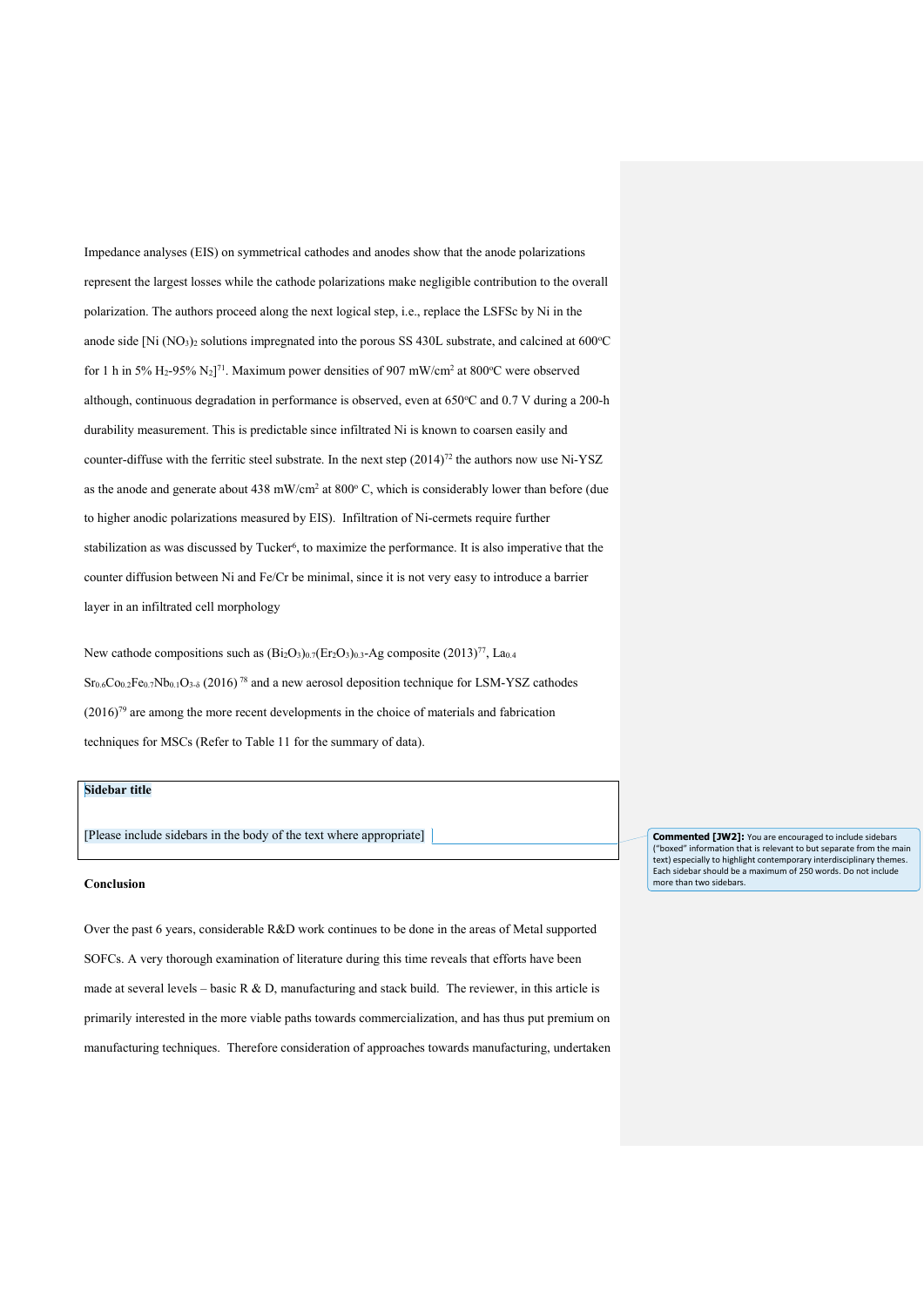by academic research groups vis-a-vis technology organizations/ companies have taken precedence in this review. The inherently simple tape casting, screen printing and co-firing methods to make the Substrate-Anode-Electrolyte 'half-cell' are still being used widely – and the researchers have tailored other operations around them, e.g., Ceres and Topsoe.

In terms of commercialization, only Ceres Power has reached a state of cell/stack and system marketability (TRL levels of 8 and above). The work done by major consortia – DLR/ Plansee/ Julich/ KIT (Germany-Austria), Topsoe/ Riso/ DTU, U. Toronto, Ramses EU partners (CEA-LITEN, CNRS, Sintef, Ikerlan, SOFCPOWER, Hoganas, and Baikowski) at stack and advanced cell levels, (reviewed in this article) has shown several manufacturing pathways and combinations of one or more of the following methods – Thermal and Plasma Spray and its variations, Tape casting, Screen Printing and co-sintering, Sol-gel and Dip coating, Magnetron Sputtering, PVD, Infiltration, Ink-jet printing, and Plasma Heating.

While Tape casting and Screen Printing are always applicable in one form or the other and may form the part of the manufacturing cycle, a few problems are not easily solved – electrolyte deposition and densification, and deposition of ultra-thin barrier layers of sub-micron thicknesses in a cost effective manner. One must deal with the requirements of – low temperature electrolyte sintering, improved durability of the cell by using barrier layers, and of course sealing and ICs (which are issues facing the SOFC community in general and not unique to MSCs). To lower production costs, mass manufacturability is most sought after and can be achieved by either by tape casting, screen printing, and other forms of colloidal deposition, OR by entirely moving towards thermal spray methods (Plasma Spray and its derivatives, Spray Pyrolysis). Many groups also focus strongly on infiltrating a porous matrix with active anode and/or cathode electrocatalysts (as the case may be) as a final stage. This is still a good option for laboratory work, although there are alternative deposition methods and it is not clear if wet methods and infiltration are the best, in terms of high throughput requirements.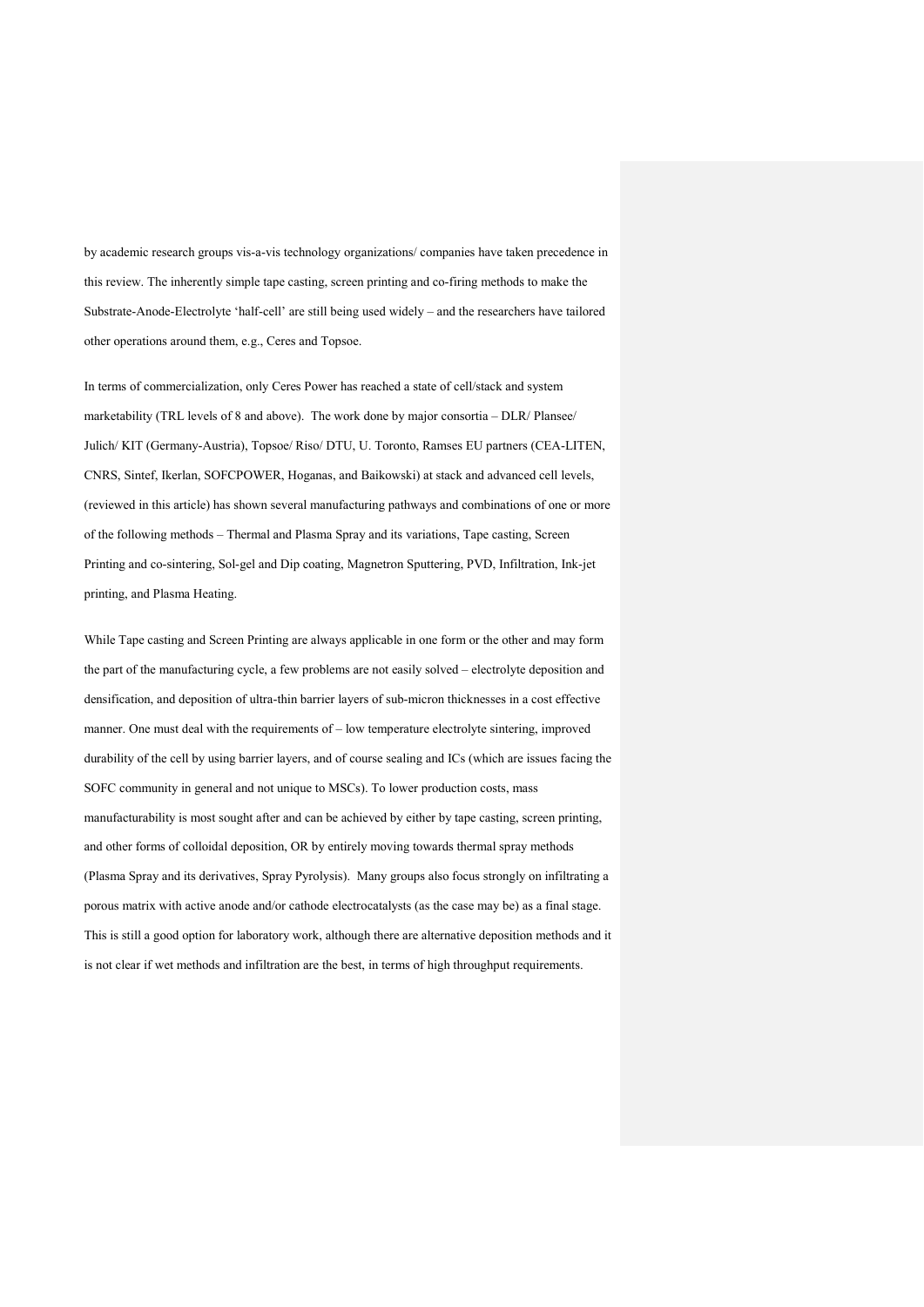One significant feature that is usually part of the MSC architecture, and generally not essential for the all ceramic cell, is the Diffusion Barrier Layers - these are essential in MSCs, and have been achieved by some of the research groups mentioned above, effectively, by very sophisticated vacuum techniques (PVD, Magnetron techniques, which may not be easily scalable and will add considerably complexity to the manufacturing cycle). Usage of 2 such barrier layers – one being a 'diffusion' barrier in the anode preventing Fe, Cr and Ni counter diffusion and the other being a barrier layer preventing interfacial reactions between YSZ and LSCF is essential for durability, although it is conceivable to explore 600°C operations with GDC electrolyte and without the complexity of the barrier layer. Ultra-thin barrier layers have been deposited by advanced vacuum techniques (discussed earlier) - atmospheric operations are very facile and inexpensive, but they need rigorous optimization and control to achieve the desired texture and properties.

Plasma Spray (Atmospheric Plasma Spray) deposition which is primarily an atmospheric technique has shown considerable progress in densification of electrolytes, e.g., OCVs of about 1.1 V, which in the reviewer's opinion remains the key rate determining step in marrying the twin objectives of cost effective manufacturability and high quality electrolytes within the cell. However, Plasma Spray may not be able to provide ultra-thin sub-micron barrier layers which are necessary at the anode and sometimes in the cathode side. Hence this could be a major area for continued research with a direct focus on a workable and durable product.

Novel options such as Inkjet Printing can be tried for depositing barrier layers<sup>56-58</sup>, since they can be made at the 1-2 micron levels, but this is clearly work in progress. The need to develop an ensuing sintering step is still to be worked out but novel concepts such as Plasma Heating of surfaces (equivalent to a Rapid Thermal Processing), hold promise.

Academic groups continue to work on alternative metallic substrates (not Ferritic steels), e.g., Ni-Fe oxide systems, which can simply be manufactured like a ceramic cell, i.e., multiple air-sintering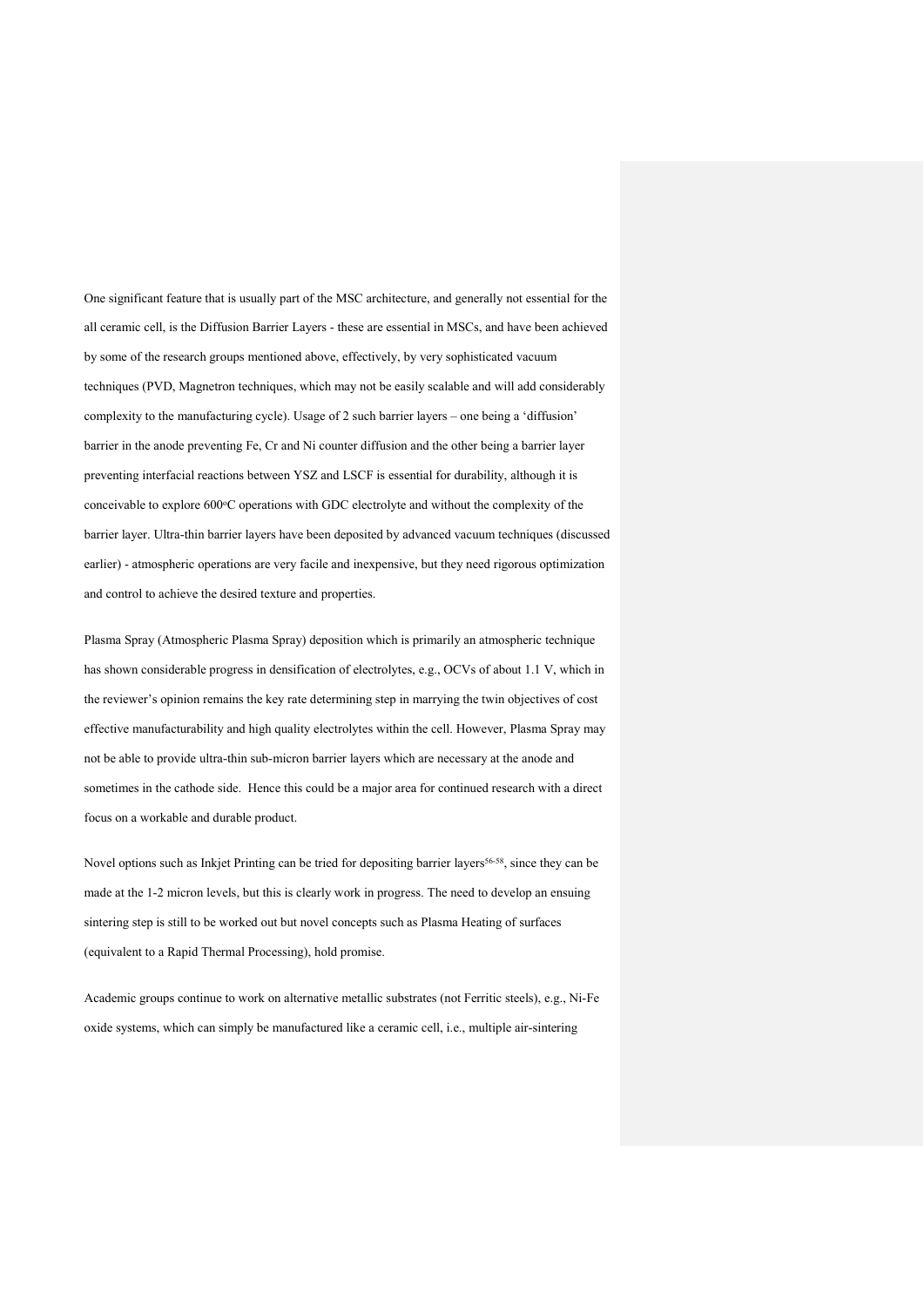operations, with a final in-situ anodic reduction. There are a lot of data available here with Ni-Fe and Ni substrates, showing excellent power densities for button cells. However industrial groups have not focused much on Ni-Fe porous substrates, since they have poor redox characteristics. Even new developments like Ni-Mo and Ni-Al have not really been examined for their redox ability, and thus, long term durability.

Instead, ferritic steels (SS430L, Crofer, and ITM) continue to be the dominant substrates for cells, and as part of major stack building efforts. Within the family of Ferritic steels, SS430L is being explored as a viable candidate for porous substrates, notwithstanding its lower Chromium levels in comparison with Crofer and ITM. There is strong urge to develop 'Reactive Element' coatings, wherein the porous substrate is protected against Cr-loss in the form of thin protective conductive coatings. Given the fact that SS430L (or any SS400-ferritic steel) is perhaps one of the most inexpensive materials that satisfies the CTE match with the ceramic, it emerges as a particularly strong candidate for MSC technology.

The MSC community should therefore be very focused towards advancing manufacturability and to generate a wholesome manufacturing cycle, that is cost effective. We have reached a stage, wherein most of the materials are well known, and barring some innovations towards cathodic materials, much of the innovations are in engineering with the possibility of high impact. MSCs have immense potential in vehicle APUs – trucks, aircraft, long haul trains, and preferably in the 600-650° C range, although from a cost perspective, they can make a significant impact toward the next generation of stationary decentralized power.

A review of the technologies (except for Topsoe/Riso/DTU and PSP/LBNL), reveals a much stronger shift towards thermal spray techniques, as evidenced by the German Consortium, U. Toronto/ NRC. Ceres Power uses screen printing even for the electrolyte. One major challenge is to deposit very thin barrier layers in the cathode and the anode, e.g. between the metallic porous substrate and the anode, and between the electrolyte and the cathode – in many applications, these may be necessary to prevent counter diffusion and formation of non-conductive interfaces on the cathode side, and loss of active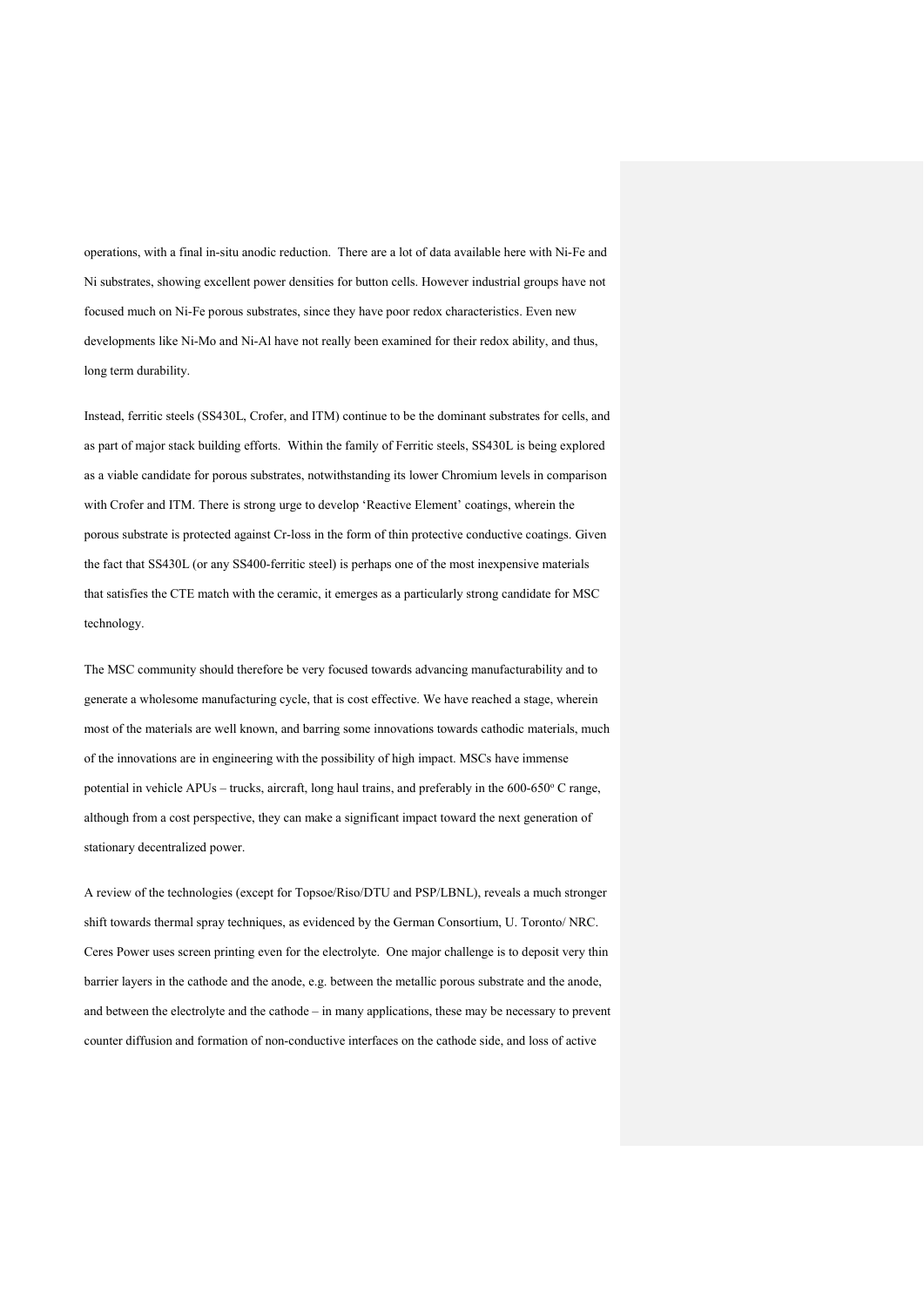Ni from the anode, and contamination by Fe/Cr; these contributed to degradation and must be tackled for long term stable operation. Barrier layers are of the order of 1-2 microns, for which PLD and PVD type of very precise techniques are necessary – as of now, these may add considerably to the challenges of cost effective manufacturing. Effective long term performances that achieve the stringent targets proposed by the DOE  $(< 0.2\%$  degradation in 1000 hours), have not been shown so far, in the literature available in public domain – the best available data being 0.3 - 0.45 %/ khr for up to 6400 hours by Ceres Power.

In summary, MSCs are better suited for  $600^\circ$  C operations, primarily, because the redundancy that needs to be built in (barrier layers, higher levels of Cr in steel, porous substrate coatings) for higher temperature operations, will likely increase the cost of production. On the other hand, an operating the stack at about 600°C may not be conducive for total or even partial internal reforming on the anode side, which will impact electrical efficiencies. Cathode activation at such low temperatures is a problem as well, and these constraints should be addressed further till an optimum 'sweet spot' is established that reaps the benefits of lower Capital Costs and lesser degradation, and 'manages' the lower efficiencies that go along with it.

#### **Notes**

[Please add any notes here]

### **References**

#### Basic Introduction

- 1. Singhal SC. Solid Oxide Fuel Cells for stationary, mobile and military applications. *Sol. St. Ionics* 2002, 152-153:405-10.
- 2. Minh NQ. Solid Oxide Fuel Cell Technology features and applications. *Sol. St. Ionics* 2004, 174:271-77.
- 3. Ormerod RM. Solid Oxide Fuel Cells. *Chem. Soc. Rev* 2003, 32:17-28.

## **Commented [JW3]:**

Notes are generally discouraged in scientific reviews, but authors writing from a humanities or social sciences perspective may wish to employ them as necessary. Notes should be indicated by superscript letters, both in the text and in the notes list.

**Commented [JW4]:** 

Provide full numbered, superscripted references here, referring to Section 4.5.7 of the Authors' Guide. Should you wish to use Endnote please download the style from *WIREs*: For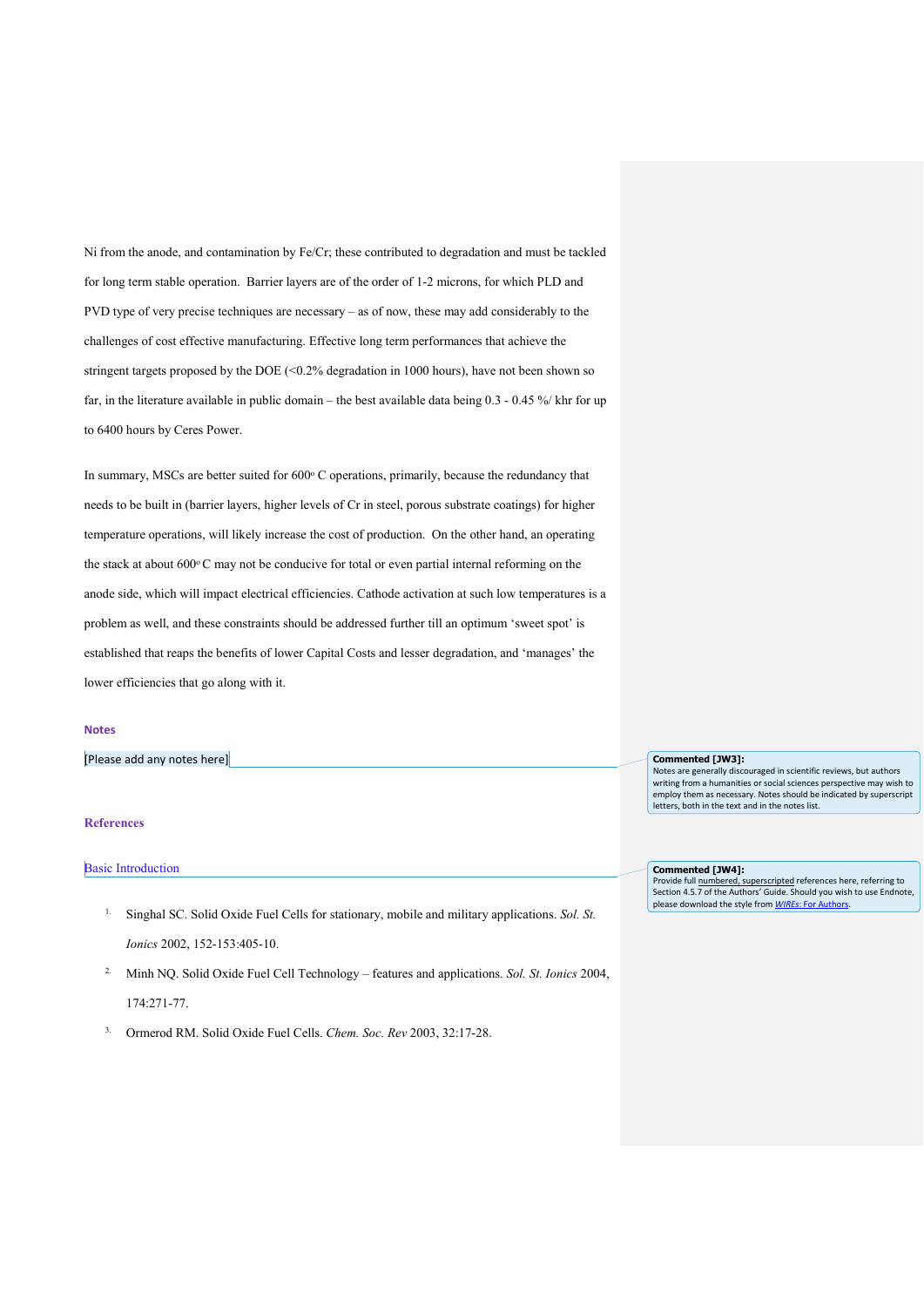- 4. Yamamoto O. Solid Oxide Fuel Cells fundamental aspects and prospects. *Electrochem. Acta* 2000, 45:2423-35.
- <sup>5.</sup> Huang K, Singhal SC. Cathode supported tubular Solid Oxide Fuel Cell Technology A critical Review. *J. Pow. Sour* 2013, 237:84-97.

## LBNL – Earlier Review

6. Tucker MC. Progress in Metal Supported Solid Oxide Fuel Cells – A review. *J. Pow. Sour.* 2010, 195:4570-82.

## PSP/ LBNL

7. Tucker MC, Carreon B, Charyasatit J, Langston K, Taylor C, Manjarrez J, Burton N, LaBarbera M, Jacobson CP. R & D and Commercialization of Metal-Supported SOFC Personal Power Products at Point Source Power. *ECS Trans* 2013, 57(1):503-509.

## Ceres Power

- 8. Bance P, Brandon NP, Girvan B, Holbeche P, O'Dea S, Steele BCH. Spinning-out a fuel cell company from a UK University—2 years of progress at Ceres Power. *J. Pow. Sour* 2004, 131:86-90.
- 9. Leah R, Bone A, Selcuk A, Corcoran D, Lankin M, Dehaney-Steven Z, Selby M, Whalen P. Development of Highly Robust, Volume - Manufacturable Metal-Supported SOFCs for Operation Below 600°C. *ECS Trans* 2011, 35(1):351-367.
- 10. Leah R, Bone A, Lankin M, Selcuk A, Pierce R, Rees L, Corcoran D, Muhl P, Dehaney-Steven Z, Brackenbury C, Selby M, Mukerjee S. Low-Cost, REDOX-Stable, Low-Temperature SOFC Developed by Ceres Power for Multiple Applications: Latest Development Update. *ECS Trans* 2013, 57(1):461-470.
- 11. Leah R, Bone A, Lankin M, Selcuk A, Rahman M, Clare A, Rees L, Phillip S, Mukerjee S, Selby M. Ceres Power Steel Cell Technology: Rapid Progress towards a Truly Commercially Viable SOFC. *ECS Trans* 2015, 68(1):95-107.

Plansee/Fz-Julich/ ElringKlinger/ Karlsruhe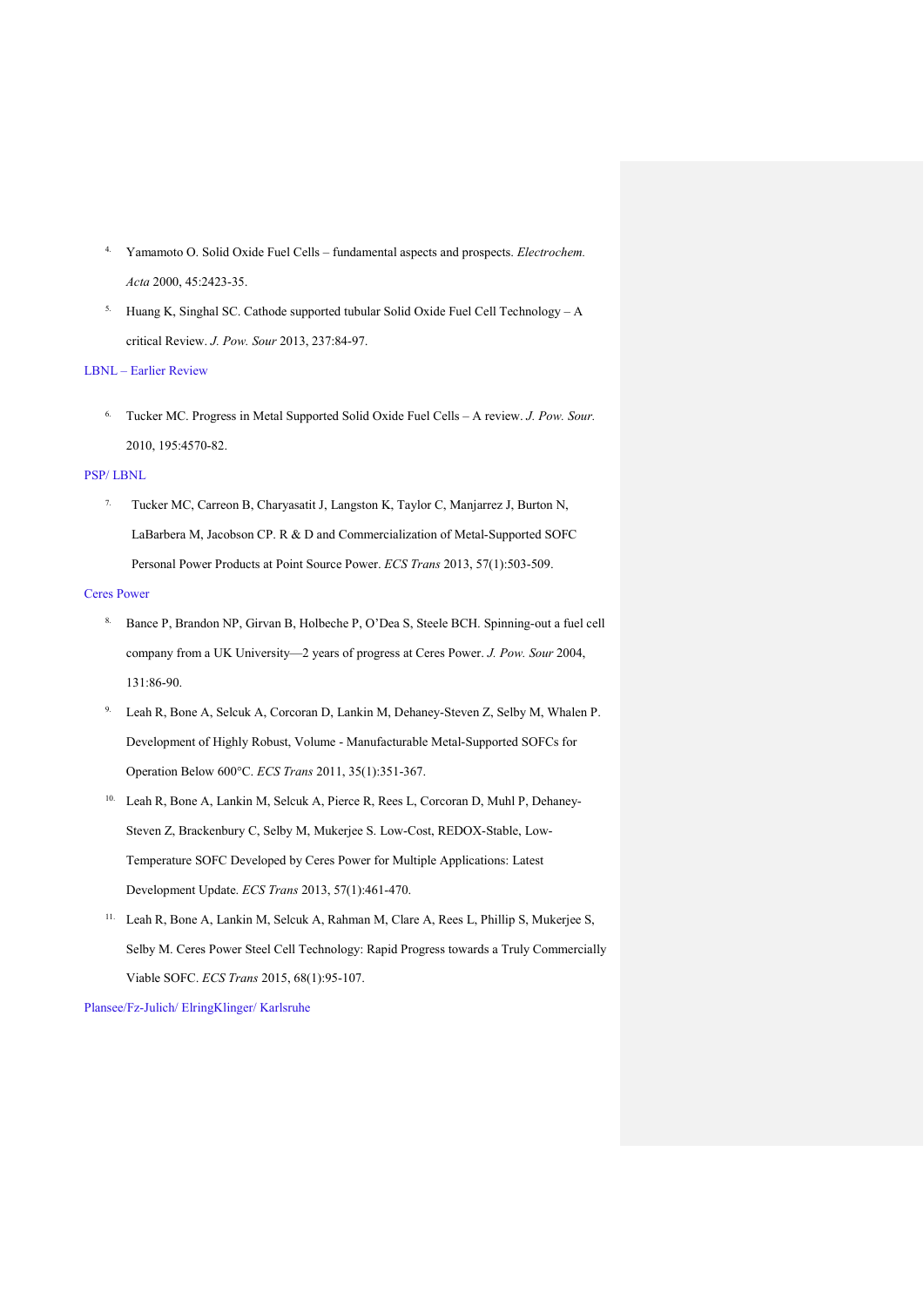- 12. Ansar A, Szabo P, Arnold J, Ilhan Z, Soysal D, Costa R, Zagst A, Gindrat M, Franco T. Metal Supported Solid Oxide Fuel Cells and Stacks for Auxiliary Power Units - Progress, Challenges and Lessons Learned. *ECS Trans* 2011, 35(1):147-155.
- 13. Rüttinger M, Mücke R, Franco T, Büchler O, Menzler NH, Venskutonis A. Metal-Supported Cells with Comparable Performance to Anode-Supported Cells in Short-Term Stack Environment. *ECS Trans* 2011, 35(1):259-268.
- 14. Franco T, Haydn M, Mücke R, Weber A, Rüttinger M, Büchler O, Uhlenbruck S, Menzler NH, Venskutonis A, Sigl LS. Development of Metal-Supported Solid Oxide Fuel Cells. *ECS Trans* 2011, 35(1):343-349.
- 15. Franco T, Haydn M, Weber A, Schafbauer W, Blum L, Packbier U, Roehrens D, Menzler NH, Rechberger J, Venskutonis A, Sigl LS, Buchkremer HP. The status of metal-supported SOFC development and industrialization at Plansee. *ECS Trans* 2013, 57(1):471-480.

## Topsoe/Riso/DTU

- 16. Klemensø T, Nielsen J, Blennow P, Persson ÅH, Stegk T, Hjalmarsson P, Christensen BH, Sønderby S, Hjelm J, Ramousse S. Development of Long-term Stable and High-performing Metal-supported SOFCs. *ECS Trans* 2011, 35(1):369-378.
- 17. Christiansen N, Primdahl S, Wandel M, Ramousse S, Hagen A. Status of the Solid Oxide Fuel Cell Development at Topsoe Fuel Cell A/S and DTU Energy Conversion. *ECS Trans* 2013, 57(1):43-52.
- 18. Blennow P, Hjelm J, Klemensø T, Ramousse S, Kromp A, Leonide A, Weber A. Manufacturing and characterization of metal-supported solid oxide fuel cells. *J. Power Sources* 2011, 196:7117– 7125.
- 19. McKenna BJ, Christiansen N, Schauperl R, Prenninger P, Nielsen J, Blennow P, Klemensoe T, Ramousse S, Kromp A, Weber A. Advances in Metal Supported Cells in the METSOFC EU Consortium. *Fuel Cells* 2013, 13(4):592-597.
- <sup>20.</sup> A. Christiansen N. METSAPP Metal supported SOFC technology for stationary, and mobile applications (GA number 278257). Available at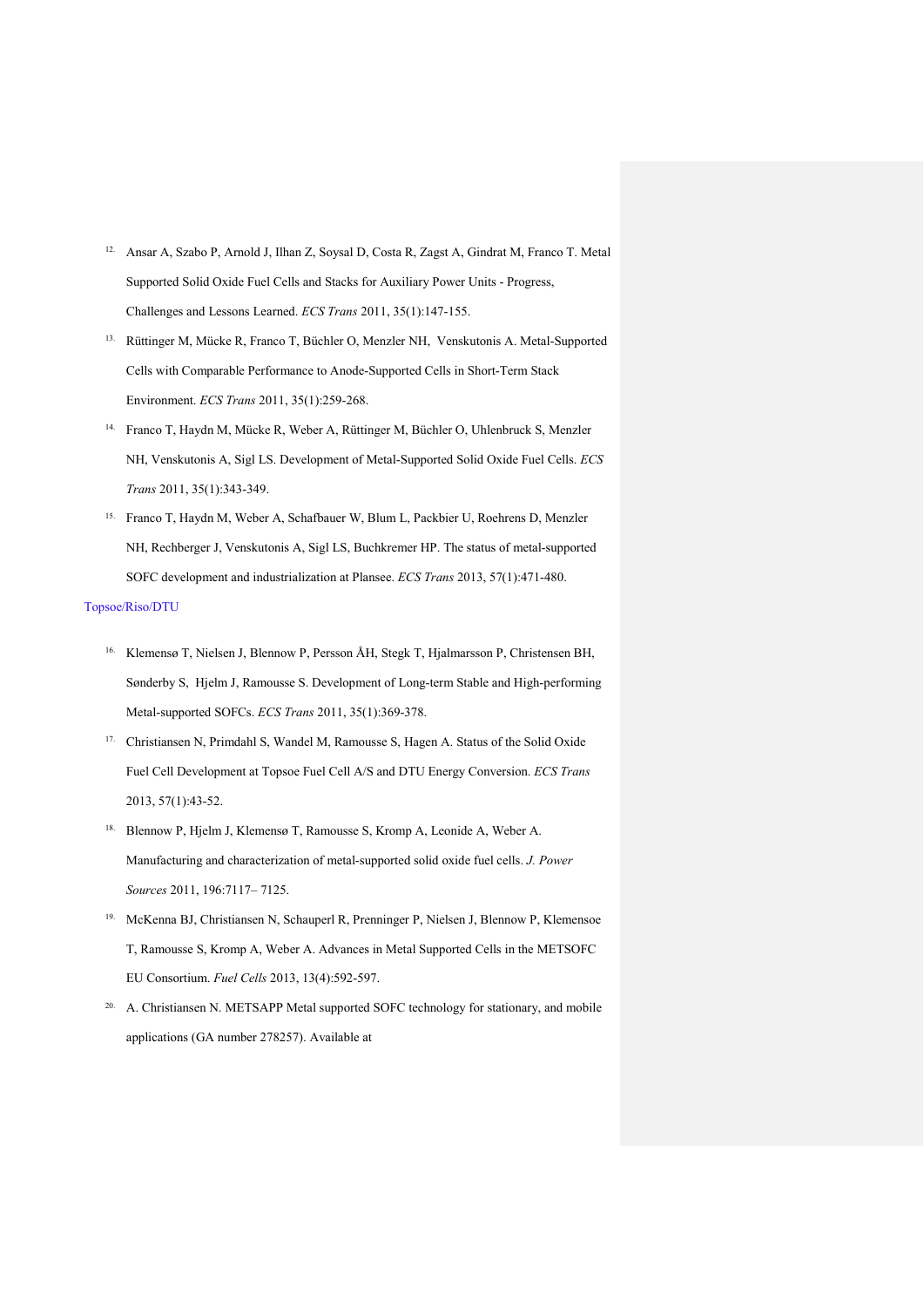[http://www.fch.europa.eu/sites/default/files/Review%20METSAPP-FCH%20JU\\_2012.pdf,](http://www.fch.europa.eu/sites/default/files/Review%20METSAPP-FCH%20JU_2012.pdf) 2012.

B. Available at [http://cordis.europa.eu/docs/results/278/278257/periodic1-metsapp-revised-](http://cordis.europa.eu/docs/results/278/278257/periodic1-metsapp-revised-1th-periodic-report-270214-published-summary.pdf)[1th-periodic-report-270214-published-summary.pdf,](http://cordis.europa.eu/docs/results/278/278257/periodic1-metsapp-revised-1th-periodic-report-270214-published-summary.pdf) 2014.

## French Consortium (Ramses Project)

- 21. Mougin J, Brevet A, Grenier JC, Laucournet R, Larsson PO, Montinaro D, Rodriguez-Martinez LM, Alvarez MA, Stange M, Trombert S. Metal Supported Solid Oxide Fuel Cells: From Materials Development to Single Cell Performance and Durability Tests. *ECS Trans* 2013, 57(1):481-490.
- 22. Fondard J, Bertrand P, Billard A, Skrabs S, Franco T, Fourcad S, Batocchi P, Mauvy F, Bertrand G, Briois P. Evaluation of a Metal Supported Ni-YSZ / YSZ / La2NiO4 IT-SOFC Elaborated by Physical Surface Deposition Processes. *ECS Trans* 2015, 68(1):2303-2316.

## U. Toronto (NRC, Canada)

- 23. Kesler O, Cuglietta M, Harris J, Kuhn J, Marr M, Metcalfe C. Progress in Metal-Supported SOFCs Using Hydrogen and Methane Fuels. *ECS Trans* 2013, 57(1):491-501.
- 24. Harris J, Kuhn J, Kesler O. Atmospheric Plasma-Sprayed Metal-Supported Solid Oxide Fuel Cells with Varying Cathode Microstructures. *ECS Trans* 2015, 68(1):1779-1790.

### Supports

- 25. Venskutonis A, Kunschert G, Brandner M, Franco T, Jansen F. Recent Progress in Powder metallurgical "Ready to Stack" Interconnect Components for various SOFC Applications. *28th European SOFC Forum, Lucerne* 03rd of July 2008.
- 26. Paul L, Hattendorf H, Niewolak L, Kuhn B, Ibas O, Quadakkers WJ. Crofer® 22 H a New High Strength Ferritic Steel for Interconnectors in SOFCs. *Fuel Cell Symposium, San Antonio, TX* 2010.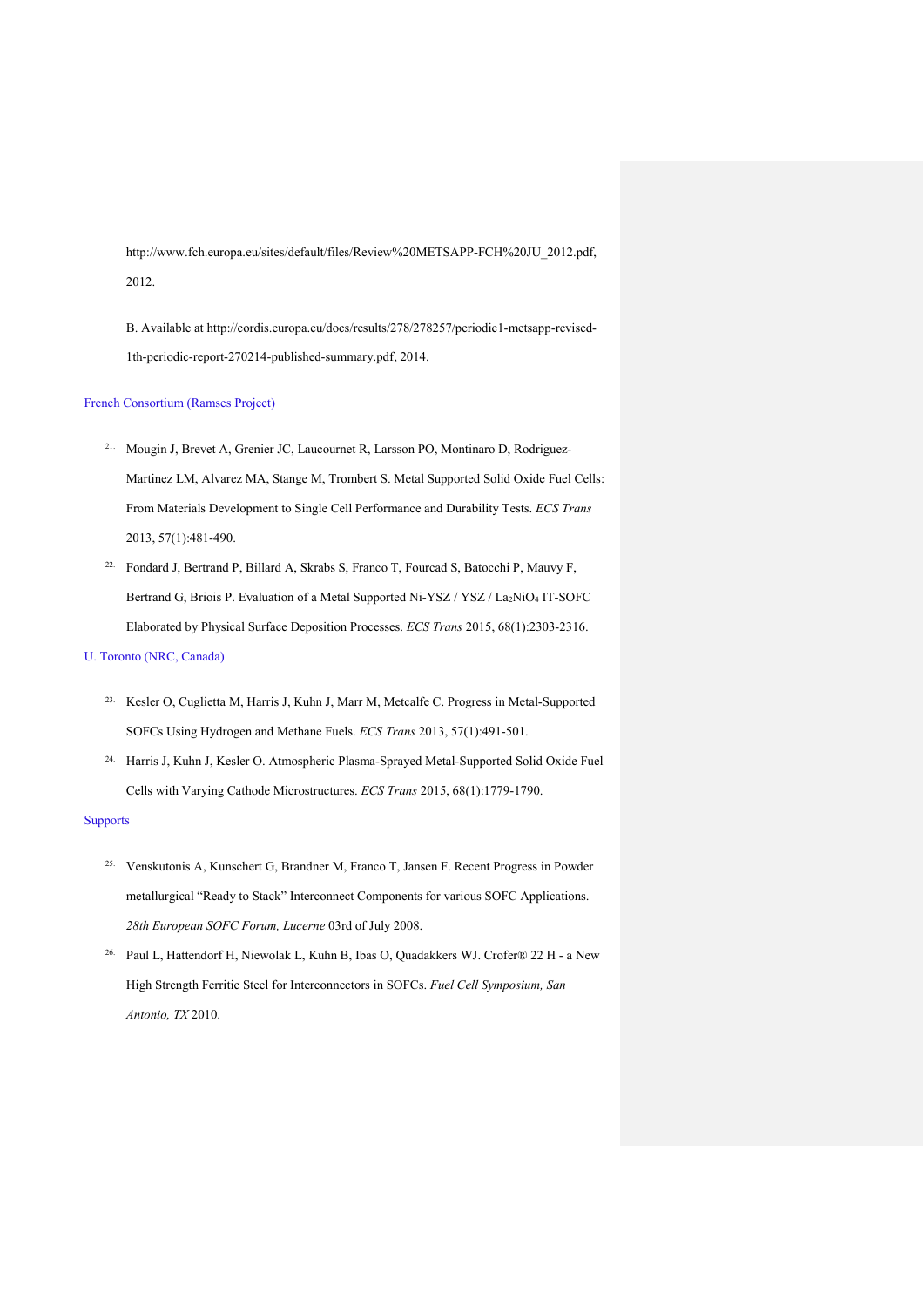- 27. Antepara I, Villarreal I, Rodr´ıguez-Mart´ınez LM, Lecanda N, Castro U, Laresgoiti A. Evaluation of ferritic steels for use as interconnects and porous metal supports in IT-SOFCs. *J. Power Sources* 2005, 151:103–107.
- 28. Sarasketa-Zabala E, Otaegi L, Rodriguez-Martinez LM, Alvarez MA, Burgos N, Castro F, Villarreal I. High temperature stability of porous metal substrates under highly humidified hydrogen conditions for metal supported Solid Oxide Fuel Cells. *Solid State Ionics* 2012, 222–223:16-22.
- 29. Liu Z, Liu B, Ding D, Jiang Z, Xia C. Development of three-layer intermediate temperature solid oxide fuel cells with direct stainless steel based anodes. *Int. J. Hydrogen Energy* 2012, 37(5):4401-4405.
- 30. Rose L, Kesler O, Decès-Petit C, Troczynski T, Maric R. Characterization of Porous Stainless Steel 430 for Low- and Intermediate - Temperature Solid Oxide Fuel Cell (SOFC) Substrates. *Int. J. Green Energy* 2009, 6:638–645.
- 31. Molin S, Kusz B, Gazda M, Jasinski P. Evaluation of porous 430L stainless steel for SOFC operation at intermediate temperatures. *J. Power Sources* 2008, 181:31–37.
- 32. Molin S, Gazda M, Kusz B, Jasinski P.Evaluation of 316 L porous stainless steel for SOFC support. *J. Eur. Ceram. Soc* 2009, 29:757–762.
- 33. Molin S, Gazda M, Jasinski P. High temperature oxidation of porous alloys for solid oxide fuel cell applications. *Solid State Ionics* 2010, 181:1214–1220.
- 34. Karczewski J, Dunst KJ, Jasinski P, Molin S. High temperature corrosion and corrosion protection of porous Ni22Cr alloys. *Surf. Coat. Tech* 2015, 261:385–390.
- 35. Yang SF, Shie ZYJ, Hwang CS, Tsai CH, Chang CL, Huang TJ, Lee RY. Ni-Mo Porous Alloy Fabricated as Supporting Component For Metal-Supported Solid Oxide Fuel Cell and Cell Performance. *ECS Trans* 2015, 68(1):1849-1855.
- 36. Solovyev AA, Rabotkin SV, Shipilova AV, Kirdyashkin AI, Ionov IV, Kovalchuk AN, Maznoy AS, Kitler VD, Borduleva AO. Solid oxide fuel cell with Ni–Al support. *Int. J. Hydrogen Energy* 2015, 40(40):14077-14084.

## Manufacturing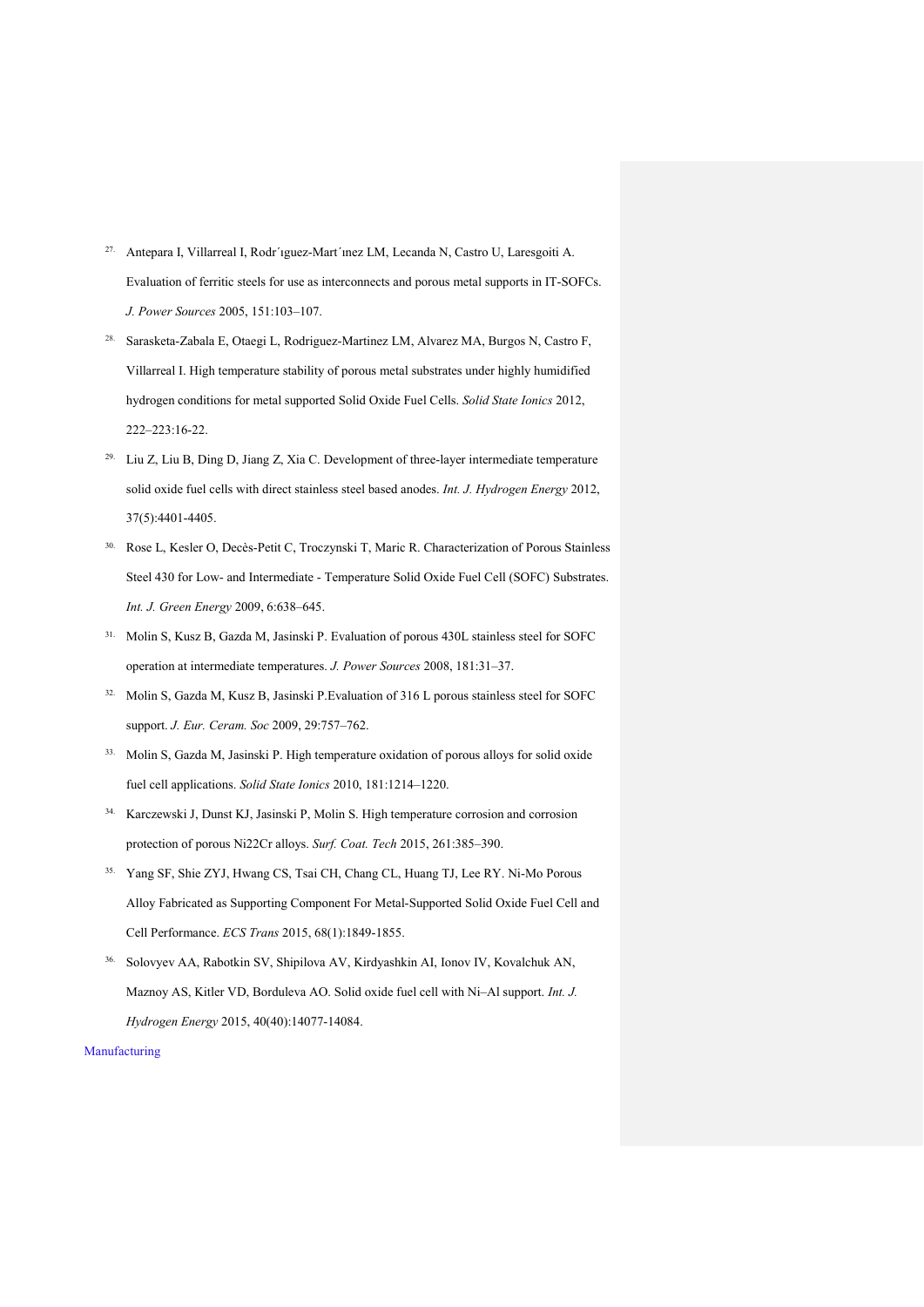- 37. Hui R, Wang Z, Kesler O, Rose L, Jankovic J, Yick S, Maric R, Ghosh D. Thermal plasma spraying for SOFCs: Applications, potential advantages, and challenges. *J. Power Sources* 2007, 170(2):308-323.
- 38. Scherrer B , Martynczuk J, Galinski H, Grolig JG , Binder S, Bieberle-Hütter A, Rupp JLM, Prestat M, Gauckler LJ. Microstructures of YSZ and CGO Thin Films Deposited by Spray Pyrolysis: Influence of Processing Parameters on the Porosity. *Adv. Funct. Mater* 2012, 1-10
- <sup>39.</sup> Yang YC, Chen, YC. Influences of the processes on the microstructures and properties of the plasma sprayed IT-SOFC anode. *J. Eur. Ceram. Soc* 2011, 31:3109–3118.
- 40. Hwang CS, Tsai CH, Yu JF, Lin JM, Shiu YH, SW. High performance metal-supported intermediate temperature solid oxide fuel cells fabricated by atmospheric plasma spraying. *J. Power Sources* 2011, 196: 1932–1939.
- 41. Yoo Y, Youliang Y, Deng X, Singh D, Legoux, JG. Metal supported tubular solid oxide fuel cells fabricated by suspension plasma spray and suspension high velocity oxy-fuel spray. *J.Power Sources* 2012, 215:307-311.
- 42. Waldbillig D, Kesler O. Characterization of metal-supported axial injection plasma sprayed solid oxide fuel cells with aqueous suspension plasma sprayed electrolyte layers. *J. Power Sources* 2009, 191(2):320-329.
- 43. Waldbillig D, Kesler O. Electrochemical testing of suspension plasma sprayed solid oxide fuel cell electrolytes. *J. Power Sources* 2011, 196(13):5423-5431.
- 44. Waldbillig D, Kesler O. Effect of suspension plasma spraying process parameters on YSZ coating microstructure and permeability. *Surf. Coat. Tech* 2011, 205(23–24):5483-5492.
- 45. Macwan A, Chen DL, Marr M, Kesler O. Residual stresses in suspension plasma sprayed electrolytes in metal-supported solid oxide fuel cell half cells. *J. Power Sources* 2013, 221:397-405.
- 46. Marr M, Kuhn J, Metcalfe C, Harris J, Kesler O. Electrochemical performance of solid oxide fuel cells having electrolytes made by suspension and solution precursor plasma spraying. *J. Power Sources* 2014, 245:398-405.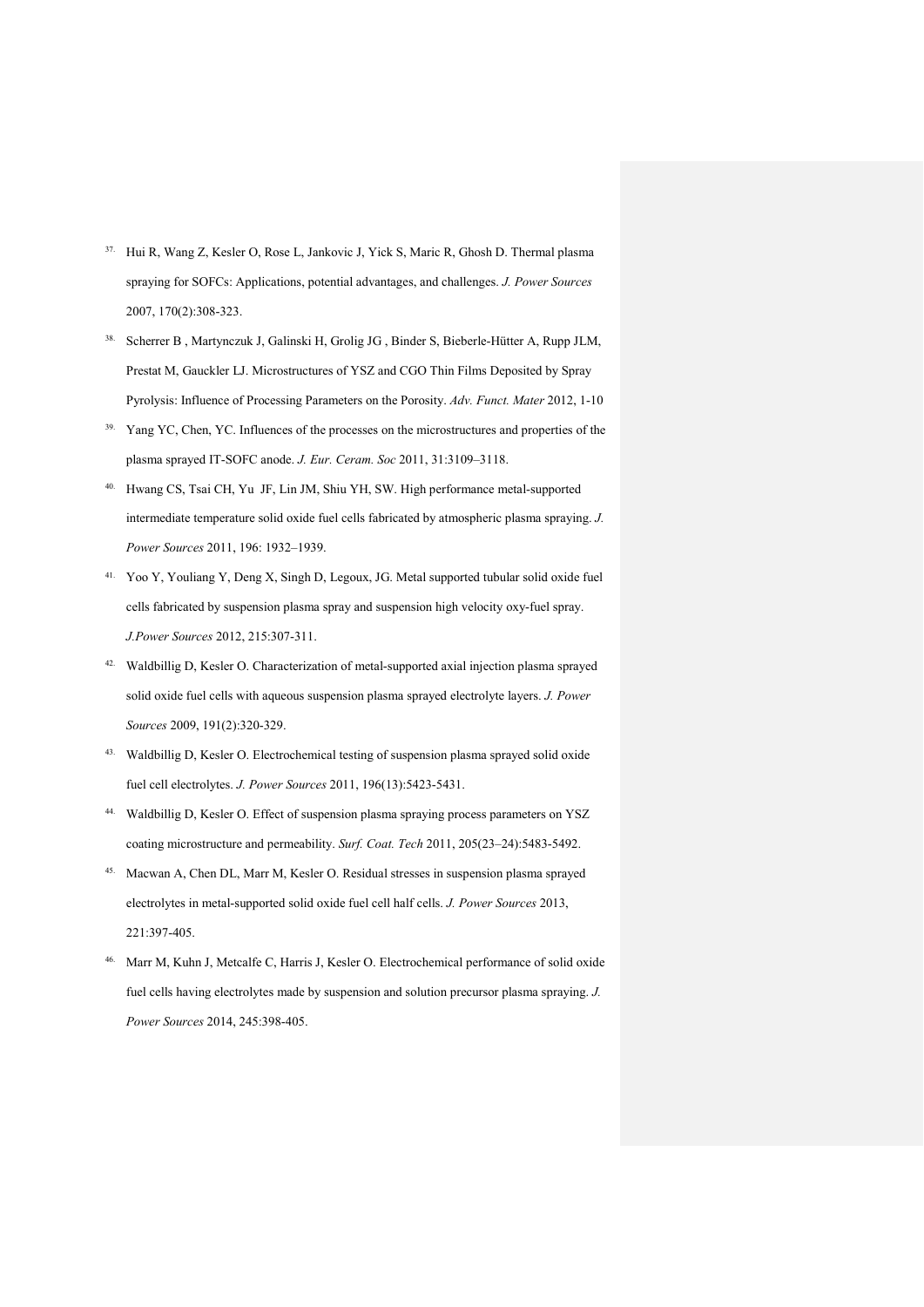- 47. Yan Y, Bateni R, Harris J, Kesler O. Fabrication of reactive element oxide coatings on porous ferritic stainless steel for use in metal-supported solid oxide fuel cells. *Surf. Coat. Tech* 2015, 272:415-427.
- 48. Sotomayor ME, Ospina LM, Levenfeld B, Várez A. Characterization of 430L porous supports obtained by powder extrusion moulding for their application in solid oxide fuel cells. *Mater. Char* 2013, 86:108-115.
- 49. Kim KH, Park YM, Kim H. Fabrication and evaluation of the thin NiFe supported solid oxide fuel cell by co-firing method. *Energy* 2010, 35:5385-5390.
- 50. Li K, Wang X, Jia L, Yan D, Pu J, Chi B, Jian L. High performance Ni–Fe alloy supported SOFCs fabricated by low cost tape casting-screen printing-cofiring process. *Int. J. Hydrogen Energy* 2014, 39(34):19747-19752.
- 51. Han Z, Yang Z, Han M. Fabrication of metal-supported tubular solid oxide fuel cell by phaseinversion method and in situ reduction, *Int. J. Hydrogen Energy* 2016, 41(25):10935-10941.
- 52. Kong Y, Hua B, Pu J, Chi B, Jian L. A cost-effective process for fabrication of metalsupported solid oxide fuel cells *Int. J. Hydrogen Energy* 2010, 35(10):4592-4596.
- 53. Cho HJ, Park YM, Choi GM. Enhanced power density of metal-supported solid oxide fuel cell with a two-step firing process. *Solid State Ionics* 2011, 192(1):519-522.
- 54. Stange M, Denonville C, Larring Y, Haavik C, Brevet A, Montani A, Sicardy O, Mougin J, Larsson PO. Coating developments for Metal-supported Solid Oxide Fuel Cells. *ECS Trans* 2013, 57(1):511-520.
- 55. Gupta M, Weber A, Markocsan N, Gindrat M. Electrochemical Performance of Plasma Sprayed Metal Supported Planar Solid Oxide Fuel Cells. *ECS Trans* 2015, 68(1):1791-1802.
- 56. Rupa PKP, Goli VR, Balasubramanian K, Tomov RI, Kumar VR, Glowacki BA, Krishnan VV. Development of Intermediate Temperature (550 - 650°C) Metal Supported Solid Oxide Fuel Cells (SOFCs) Using Plasma Processes. *ECS Trans* 2015**,** 68(1):2245-2258.
- 57. Tomov RI, Fakeeh A, Krishnan VV, Balasubramanian K, Kumar RV, Glowacki BA. Direct ceramic inkjet printing and infiltration of functional coatings for metal supported SOFC. *ECS Trans* 2015, 68(1):2491-2501.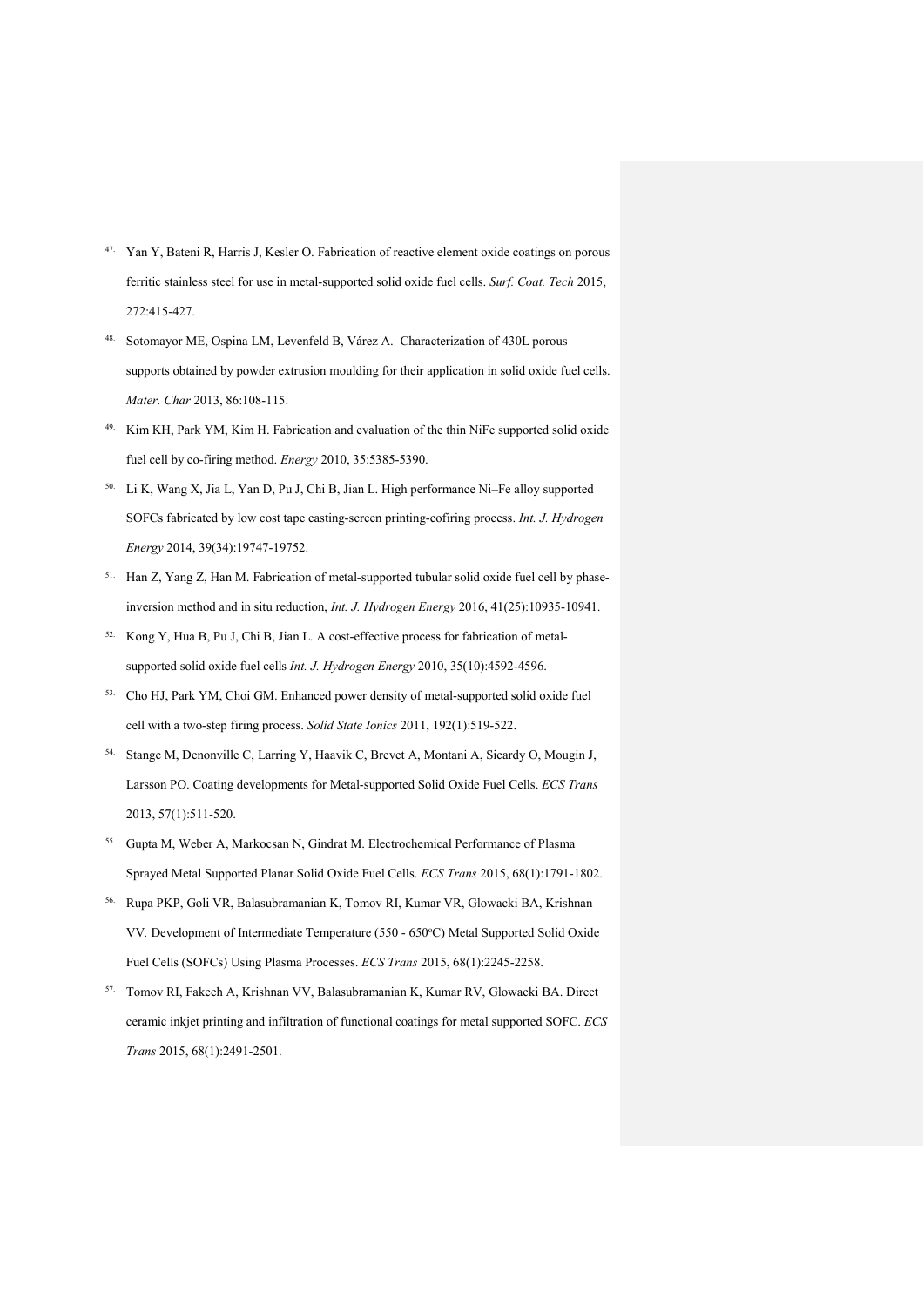- 58. Tomov RI, Krauz M, Tluczek A, Krishnan VV, Balasubramanian K, Kumar RV, Glowacki BA. Vacuum-sintered stainless steel porous supports for inkjet printing of functional SOFC coatings. Mater Renew Sustain Energy 2015, 4(14):1-11.
- 59. Wei P, Sofie S, Zhang Q, Petric A. Metal Supported Solid Oxide Fuel Cell by Freeze Tape Casting. *ECS Trans* 2011, 35(1):379-383.
- 60. Roehrens D, Han F, Haydn M, Schafbauer W, Sebold, Menzler NH, Buchkremer HP. Advances beyond traditional SOFC cell designs. *Int. J. Hydrogen Energy* 2015, 40(35):11538-11542.
- 61. Cho HJ, Kim KJ, Park YM, Choi GM. Flexible solid oxide fuel cells supported on thin and porous metal. *Int. J. Hydrogen Energy* 2016, 41:9577-9584.

#### Diffusion barriers

- 62. Nédélec R, Neagu R, Uhlenbruck S, Maric R, Sebold D, Buchkremer HP, Stöver D. Gas phase deposition of diffusion barriers for metal substrates in solid oxide fuel cells. *Surf. Coat. Tech* 2011, 205(16):3999-4004.
- 63. Klemensø T, Nielsen J, Blennow P, Persson AH, Stegk T, Christensen BH, Sønderby S. High performance metal-supported solid oxide fuel cells with Gd-doped ceria barrier layers. *J. Power Sources* 2011, 196(22):9459-9466.
- 64. Kim YM, Kim-Lohsoontorn P, Bae J. Effect of unsintered gadolinium-doped ceria buffer layer on performance of metal-supported solid oxide fuel cells using unsintered barium strontium cobalt ferrite cathode. *J. Power Sources* 2010, 195(19):6420-6427.
- 65. Brandner M, Bram M, Froitzheim J, Buchkremer HP, Stöver D. Electrically Conductive Diffusion barrier layers for Metal-Supported SOFC. *Solid State Ionics* 2008, 179(27– 32):1501-1504.

#### Cathodes, Anodes, Materials

66. Kim YM, Kim-Lohsoontorn P, Baek SW, Bae J. Electrochemical performance of un-sintered  $Ba_{0.5}Sr_{0.5} Co_{0.8} Fe_{0.2} O_{3-\delta}$ , La<sub>0.6</sub> Sr<sub>0.4</sub> Co<sub>0.8</sub> Fe<sub>0.2</sub> O<sub>3</sub>-<sub>δ</sub>, and La<sub>0.8</sub> Sr<sub>0.2</sub> MnO<sub>3</sub>-<sub>δ</sub> cathodes for metal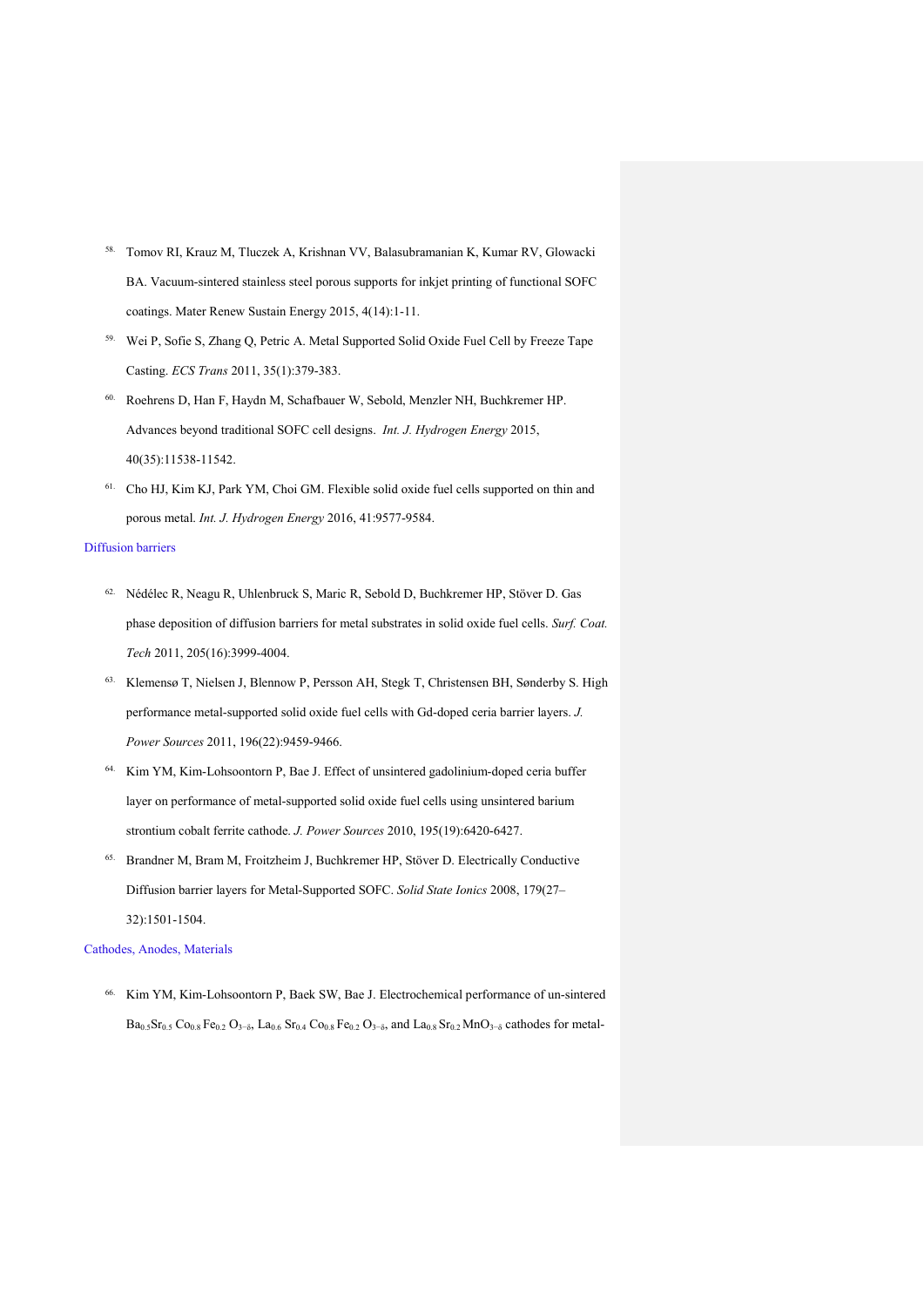supported solid oxide fuel cells. *International Journal of Hydrogen Energy* 2011, 36(4):3138- 3146.

- 67. Vibhu V, Rougier A, Nicollet C, Flura A, Grenier JC, Bassat JM. La2−xPrxNi O4+δ as suitable cathodes for metal supported SOFCs. *Solid State Ionics* 2015, 278:32-37.
- 68. Kai Li, Lichao Jia, Xin Wang, Jian Pu, Bo Chi, Li Jian. Methane on-cell reforming in nickel– iron alloy supported solid oxide fuel cells. *J. Power Sources* 2015, 284:446-451.
- 69. Zhou Y, Meng X, Liu X, Pan X, Li J, Ye X, Nie H, Xia C, Wang S, Zhan Z. Novel architectured metal-supported solid oxide fuel cells with Mo-doped SrFeO<sub>3</sub>−<sub>δ</sub> electrocatalysts. *J. Power Sources* 2014, 267:148-154.
- 70. Zhou Y, Liu X, Li J, Nie H, Ye X, Wang S, Zhan Z. Novel metal-supported solid oxide fuel cells with impregnated symmetric La0.6Sr0.4Fe0.9Sc0.1O3−δ electrodes. *J. Power Sources* 2014, 252:164-168.
- 71. Zhou Y, Xin X, Li J, Ye X, Xia C, Wang S, Zhan Z. Performance and degradation of metalsupported solid oxide fuel cells with impregnated electrodes. *Int. J. Hydrogen Energy* 2014, 39(5):2279-2285.
- 72. Zhou Y, Meng X, Ye X, Li H, Wang S, Zhan Z. Metal-supported solid oxide fuel cells with impregnated SrFe0.75Mo0.25O3 cathodes. *J. Power Sources* 2014, 247:556-561.
- 73. Huang QA, Wang B, Qu W, Hui R. Impedance diagnosis of metal-supported SOFCs with SDC as electrolyte. *J. Power Sources* 2009, 191(2):297-303.
- 74. Metcalfe C, Kuhn J, Kesler O. Characterization of Ni–YSZ anodes for solid oxide fuel cells fabricated by suspension plasma spraying with axial feedstock injection. *J. Power Sources*  2013, 243:172-180.
- 75. Metcalfe C, Lay-Grindler E, Kesler O. Characterization of Ni–YSZ anodes for solid oxide fuel cells fabricated by solution precursor plasma spraying with axial feedstock injection. *J. Power Sources* 2014, 247:831-839.
- <sup>76.</sup> Fan ESC, Kuhn J, Kesler O. Suspension plasma spraying of La<sub>0.6</sub>Sr<sub>0.4</sub>Co<sub>0.2</sub>Fe<sub>0.8</sub>O<sub>3-δ</sub> cathodes: Influence of carbon black pore former on performance and degradation. *J. Power Sources* 2016, 316:72-84.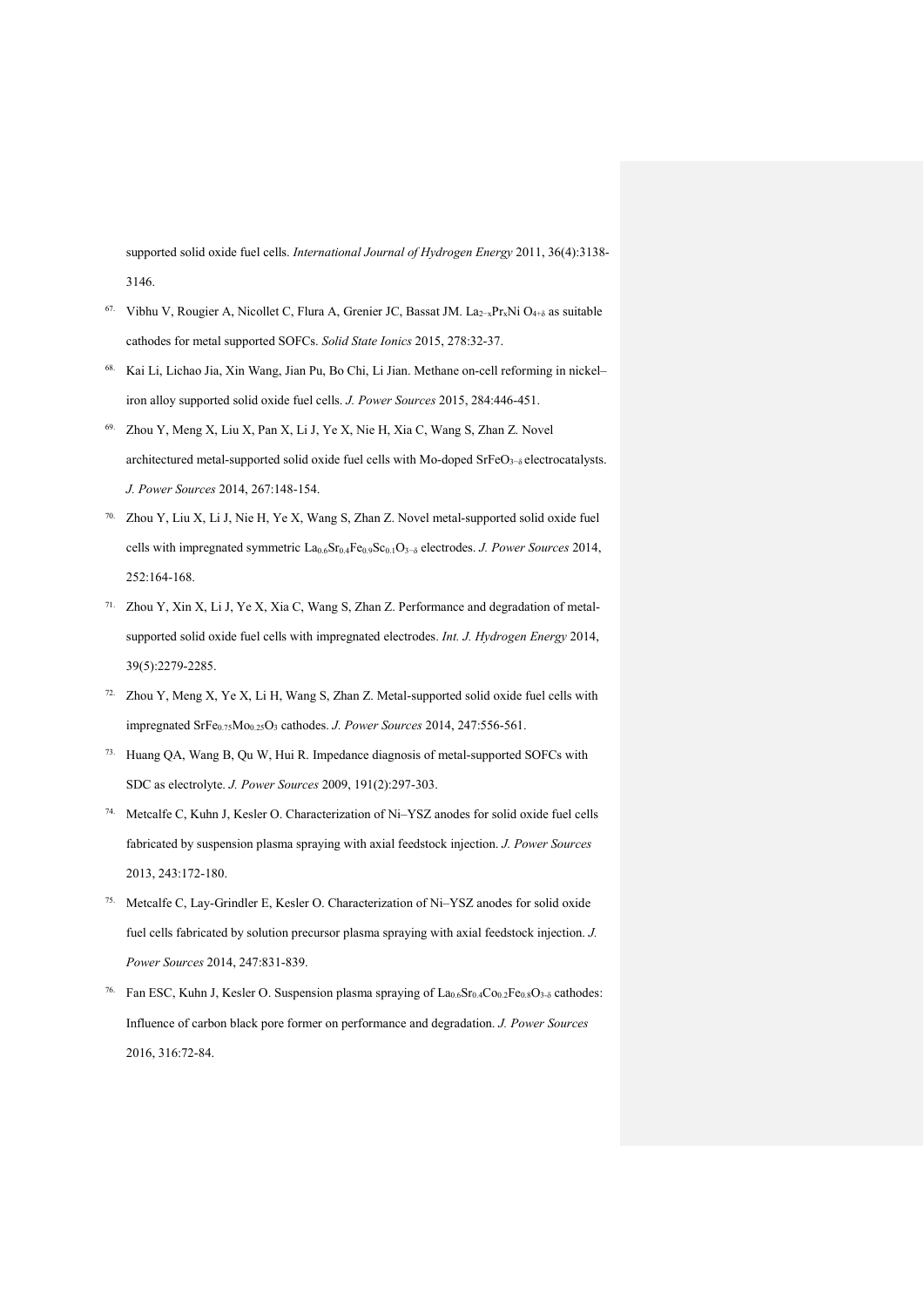- 77. Zhou Y, Zhang Z, Yuan C, Li J, Xia C, Zhan Z, Wang S. Metal-supported solid oxide fuel cells with in-situ sintered (Bi2O3)0.7(Er2O3)0.3–Ag composite cathode. *Int. J. Hydrogen Energy* 2013, 38(36):16579-16583.
- 78. Zhu T, Yang Z and Han M. Metal-Supported Solid Oxide Fuel Cell with La0.4Sr0.6Co0.2Fe0.7Nb0.1O3-δ Cathode. *J. Electrochem. Soc* 2016, 163(2):F122-F125.
- 79. Baek SW, Jeong H, Schlegl H, Azad AK, Park DS, Baek UB, Kim JH. Metal-supported SOFC with an aerosol deposited in-situ LSM and 8YSZ composite cathode. *Ceram. Int* 2016, 42(2):2402-2409.

## **Figure captions**

Figure 1: Schematic of cell architecture, LBNL work

Figure 2: PSP's VOTO product

Figure 3: Early cell performance data for Hydrogen, for Ceres Power (~ 2004)

Figure 4: Architecture of the cell with IC and porous metallic substrate<sup>12</sup>

Figure 5: Cassette with the cell enclosed and sealed within<sup>12</sup>

Figure 6: Cell Stack Assembly Fabrication (Plansee Consortium); Reproduced with permission

Figure 7: I-V data of 10-cell stacks (DLR-Plansee-ElringKlinger combine); average power densities of 306 mW/cm2 (Vaccuum Plasma Spray, VPS) and 222 mW/cm2 (Low Pressure Plasma Spray, LPPS)

Figure 8: Microstructure of Next Gen MSCs<sup>13</sup>

Figure 9: I-V data for Next Gen MSCs  $(H_2/Ar)^{13}$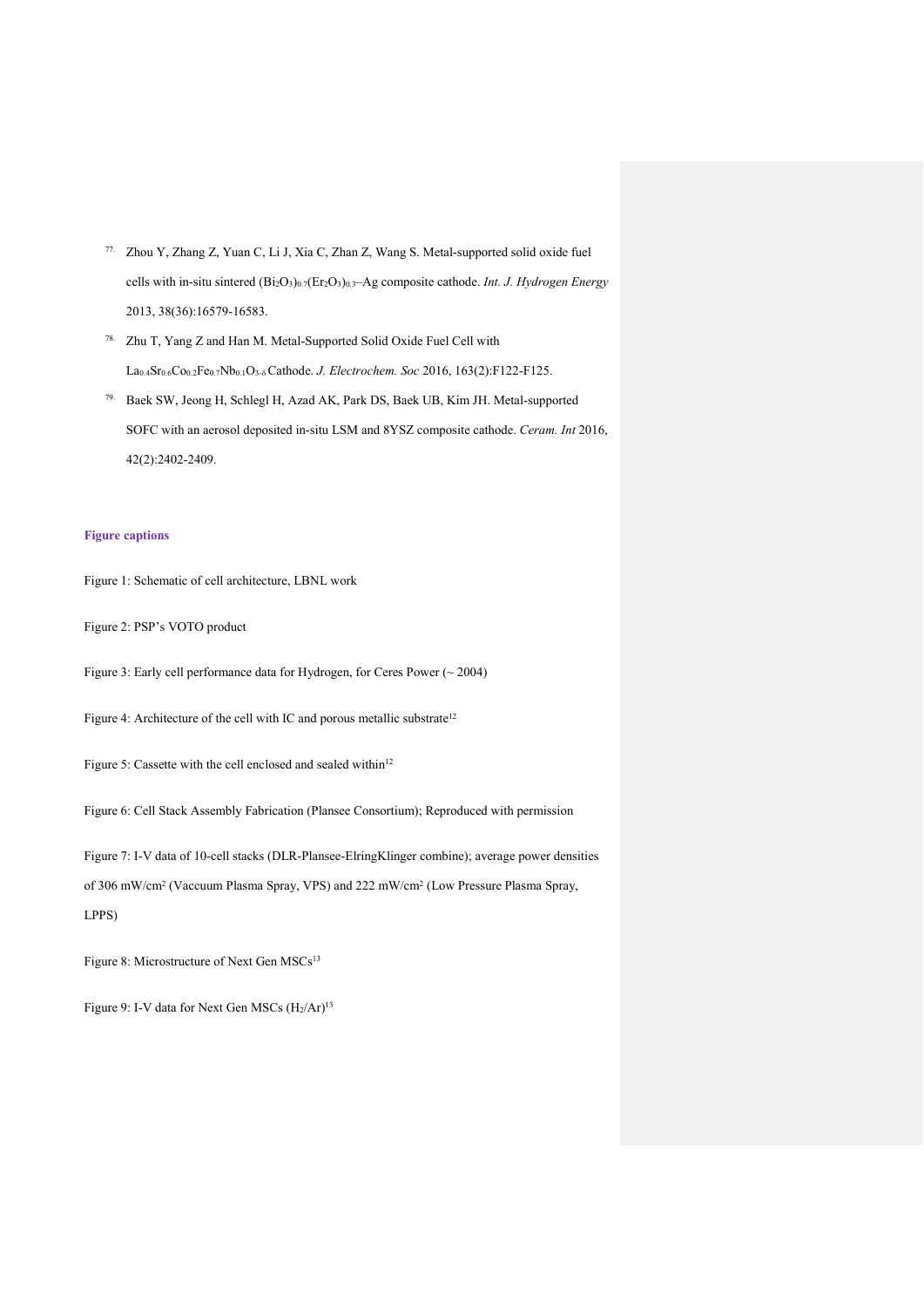Figure 10: Observe the slightly lower OCVs for MSC cells in a stack comprising of both ASCs and MSCs<sup>13</sup>

Figure 11. Different cell configurations of a sintered MSC concept, Gen A: original sinter concept, Gen B: novel thin-film concept with improved electrolyte and anode structure [Ref: Ni  $\rightarrow$  Nickel; 8-YSZ  $\rightarrow$  8 mol% Y<sub>2</sub>O<sub>3</sub>-ZrO<sub>2</sub>; CGO (GDC)  $\rightarrow$  Ce<sub>1-x</sub> Gd<sub>x</sub>O<sub>2-δ</sub>; LSCF  $\rightarrow$  La<sub>1-x</sub>Sr<sub>x</sub>Co<sub>1-y</sub>Fe<sub>y</sub>O<sub>3-δ</sub>; DBL  $\rightarrow$ diffusion barrier layer: ITM  $\rightarrow$  P/M FeCr-based alloy (ITM-alloy from Plansee)]

Figure 12: Manufacturing cycle developed by the Plansee Consortium<sup>14</sup>

Figure 13: Microstructure of Gen B Cell, in the region around the electrolyte – showing thin dense phase

Figure 14: Testing MSC standard Cells<sup>15</sup> with diesel reformate gas using anode recycle configuration

Figure 15: Performances of advanced metal supported cells<sup>15</sup> – non- graphitic cells with LSCF and advanced anode structure show the highest performances; Reproduced with permission …

Figure 16: Half cell (without cathode and barrier layer) cross section (BSE image) – shows the infiltrated electrocatalysts nano-particles, with a higher concentration of nano particles closer to the support-electrolyte interface; Electrolyte thickness is about 12-13 micron.

Figure 17: I-V curves for anode electrocatalysts (Ni-CGO); fuel used is 96% Hydrogen with 4% moisture, and air on the cathode side;  $T = 650^{\circ} C^{18}$ .

Figure 18: I-V characteristics at 700° C (average voltage/cell vs current density; total power from stack vs current density)

Figure 19: Average voltage per cell in an MSC stack; sample period of 150 h at 700 °C and 230 mA  $/cm<sup>2</sup>$ 

Figure 20: Half Cell architecture developed in the METSAPP program20A, 20B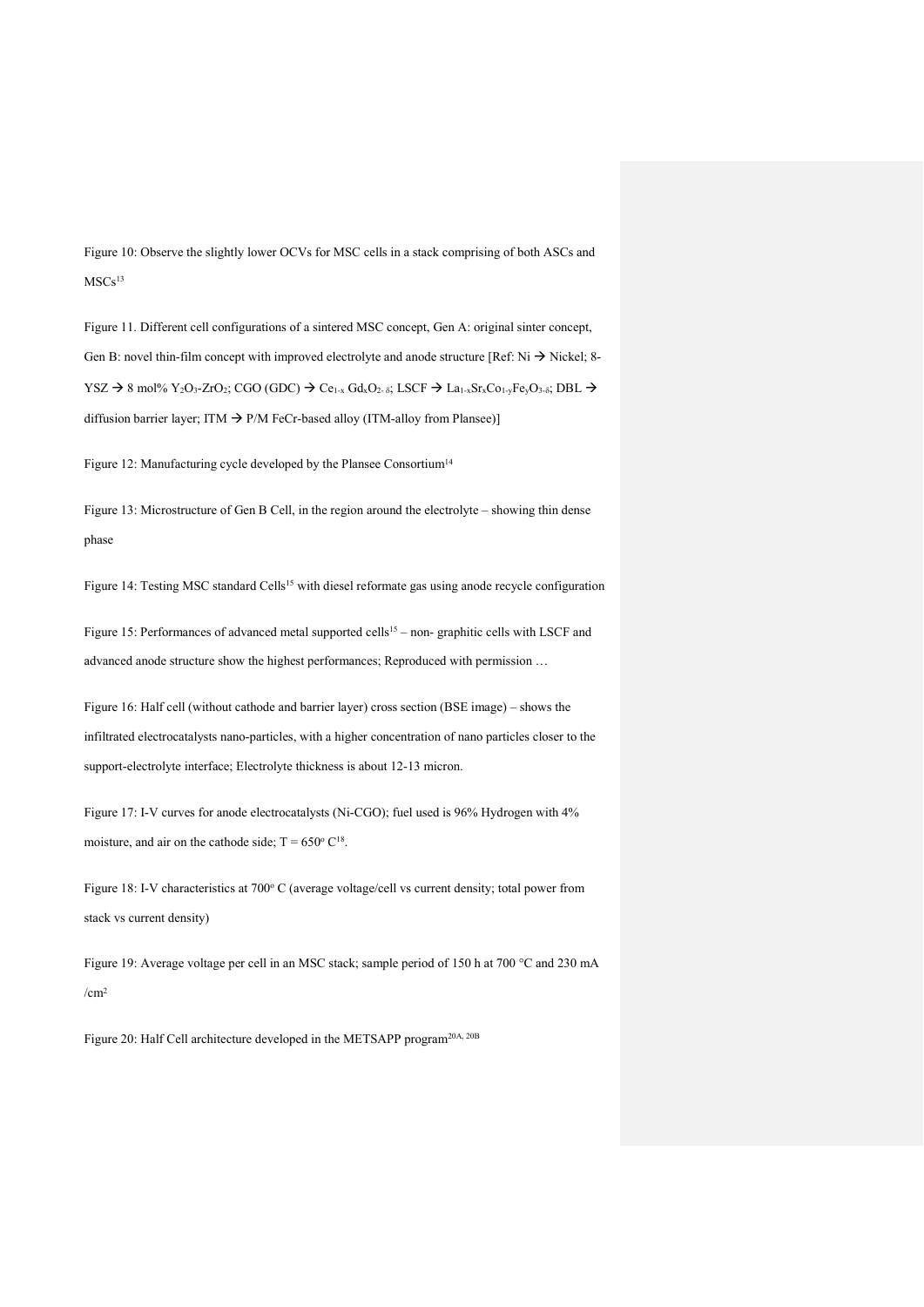Figure 21: Tubular metal supported cell data, I-V curves (Ramses Project)

Figure 2223: SEM micrographs for Ni-YSZ/YSZ/LSCF-SDC cells, where anode, electrolyte and cathodes were deposited by Atmospheric Plasma Spray technique

Figure 23: Left: Evolution of OCV over time, using refinements in APS; Right – Recent Cell performance (2013) of cells fabricated by APS (OCV =  $1.09$  V, at 750 $^{\circ}$  C)

Figure 24: I-V curves showing the effect of types of Plasma deposition of anodes on performance

Figure 25: ASR tests on Crofer and ITM alloys<sup>27</sup>

Figure 26: ITM vs Crofer ICs: 'Breakaway'Oxidation<sup>27</sup>

Figure 27: ASR for key alloys as a function of air oxidation<sup>28</sup>

Figure 28: Mass gain in humidified H<sub>2</sub>, with time (function of pre-sintering temperature)

Figure 29: Electrical conductivity for SS430L, after oxidation over several hours

Figure 30: SEM of cut cross section, A – no rare-earth infiltration; B – Y infiltrated; C – Gd infiltrated samples (1000 hours, and 700 $^{\circ}$  C)<sup>42</sup>

Figure 31: Performance curves of button cells made from Ni-Al support in Hydrogen<sup>36</sup>

Figure 32: Microstructure showing functional and support layers for Ni-Al supported SOFC<sup>36</sup>

Figure 33: Performance of Un-sintered and sintered Cathode (BSCF) with Un-sintered and sintered Barrier layer (GDC)<sup>64</sup>

Figure 34: Microstructures of Un-sintered cathodes with Buffer layer<sup>64</sup>

**Commented [JW5]: Note: You must provide permissions (or waivers) from the copyright holders of all previously published materials, even if they are adapted.** To acquire permissions, use the request form provided with your Author Guide or request permission from registered publishers via the Copyright Clearance<br>Center's "Rightslink" page [\(http://www.copyright.com\).](http://www.copyright.com/viewPage.do?pageCode=pu4-n)